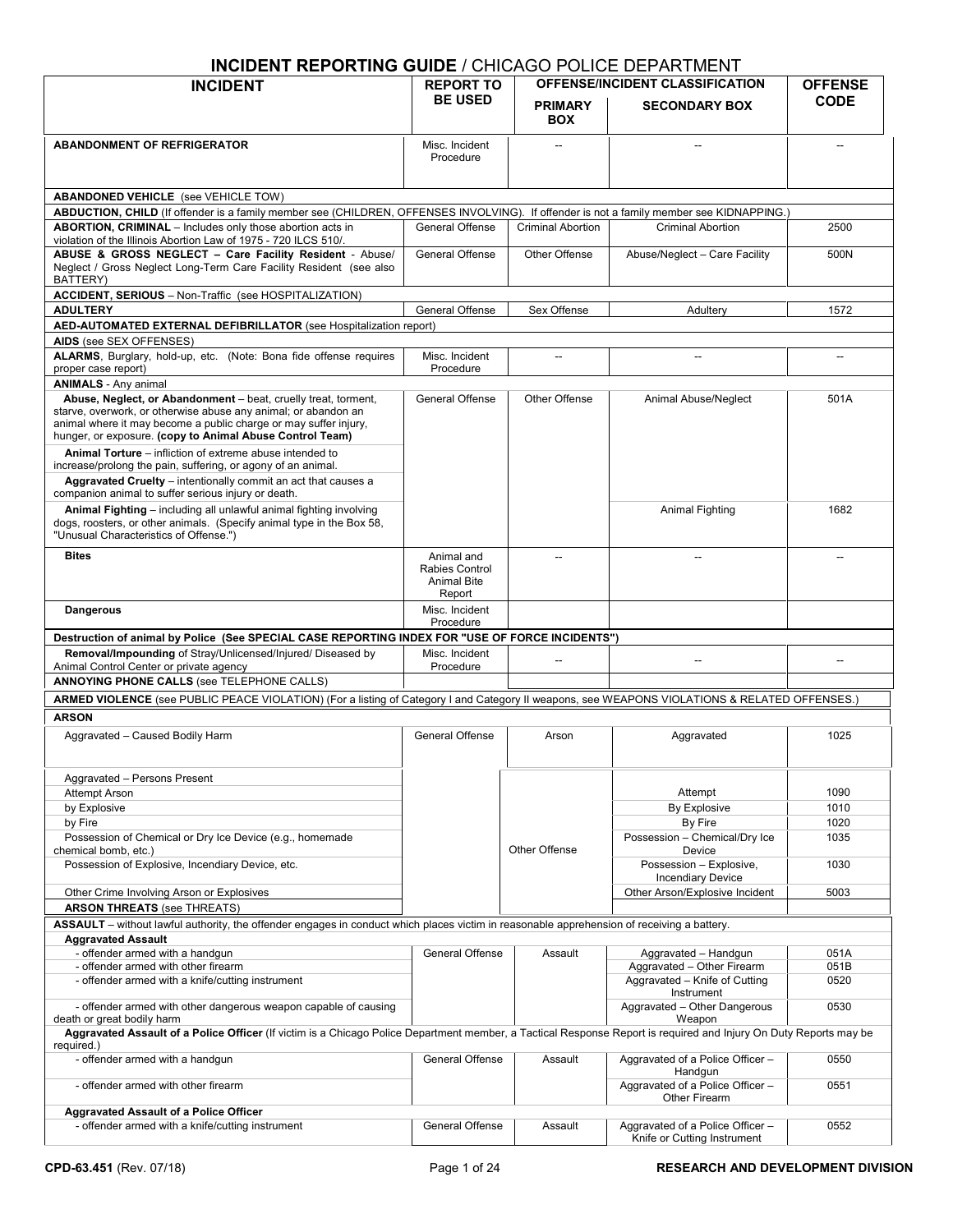| <b>INCIDENT REPORTING GUIDE / CHICAGO POLICE DEPARTMENT</b>                                                                                                                                                                                                                                                                                            |                        |                |                                                          |                |  |
|--------------------------------------------------------------------------------------------------------------------------------------------------------------------------------------------------------------------------------------------------------------------------------------------------------------------------------------------------------|------------------------|----------------|----------------------------------------------------------|----------------|--|
| <b>INCIDENT</b>                                                                                                                                                                                                                                                                                                                                        | <b>REPORT TO</b>       |                | <b>OFFENSE/INCIDENT CLASSIFICATION</b>                   | <b>OFFENSE</b> |  |
|                                                                                                                                                                                                                                                                                                                                                        | <b>BE USED</b>         | <b>PRIMARY</b> | <b>SECONDARY BOX</b>                                     | <b>CODE</b>    |  |
|                                                                                                                                                                                                                                                                                                                                                        |                        | <b>BOX</b>     |                                                          |                |  |
|                                                                                                                                                                                                                                                                                                                                                        |                        |                |                                                          |                |  |
| ASSAULT - without lawful authority, the offender engages in conduct which places victim in reasonable apprehension of receiving a battery.                                                                                                                                                                                                             |                        |                | Aggravated of a Police Officer-                          | 0553           |  |
| - offender armed with other dangerous weapon capable of causing<br>death or great bodily harm                                                                                                                                                                                                                                                          |                        |                | Other Dangerous Weapon                                   |                |  |
| - offender not armed                                                                                                                                                                                                                                                                                                                                   | General Offense        | Assault        | Aggravated of a Police Officer-                          | 0554           |  |
|                                                                                                                                                                                                                                                                                                                                                        |                        |                | Hands, fists, feet, no injury                            |                |  |
| Aggravated Assault of a Protected Employee - (see also "Aggravated Assault of a Police Officer.") The offender acts to prevent a "Protected Employee" from                                                                                                                                                                                             |                        |                |                                                          |                |  |
| performing his/her official duties or in retaliation for such performance. A "Protected Employee" includes a peace officer, community policing volunteer, fireman, correctional<br>officer, emergency medical technician, paramedic, ambulance driver, other medical assistance personnel, public transportation employee, Illinois State or municipal |                        |                |                                                          |                |  |
| corporation employee, teacher, school employee, park district employee on school/park district grounds/property, an employee of the State Dept. of Public Aid, County                                                                                                                                                                                  |                        |                |                                                          |                |  |
| Dept. of Public Aid, Dept. of Human Services on public aid grounds/in a residence of a public aid applicant/recipient, while in the performance of official duties, utility worker,                                                                                                                                                                    |                        |                |                                                          |                |  |
| or security officer.                                                                                                                                                                                                                                                                                                                                   |                        |                |                                                          |                |  |
| - offender armed with a handgun                                                                                                                                                                                                                                                                                                                        | General Offense        | Assault        | Aggravated of a Protected<br>Employee - Handgun          | 0555           |  |
| - offender armed with other firearm                                                                                                                                                                                                                                                                                                                    |                        |                | Aggravated of a Protected                                | 0556           |  |
|                                                                                                                                                                                                                                                                                                                                                        |                        |                | Employee - Other Firearm                                 |                |  |
| - offender armed with a knife/cutting instrument                                                                                                                                                                                                                                                                                                       |                        |                | Aggravated of a Protected                                | 0557           |  |
|                                                                                                                                                                                                                                                                                                                                                        |                        |                | Employee - Knife of Cutting<br>Instrument                |                |  |
| - offender armed with other dangerous weapon capable of causing                                                                                                                                                                                                                                                                                        |                        |                | Aggravated - Other Dangerous                             | 0558           |  |
| death or great bodily harm                                                                                                                                                                                                                                                                                                                             |                        |                | Weapon                                                   |                |  |
| - offender not armed                                                                                                                                                                                                                                                                                                                                   |                        |                | Aggravated of a Protected                                | 0545           |  |
|                                                                                                                                                                                                                                                                                                                                                        |                        |                | Employee - Hands, Fists, Feet<br>no injury               |                |  |
| Simple Assault – Engages in conduct which places another in reasonable apprehension of receiving a battery; no dangerous weapon capable of causing death or great                                                                                                                                                                                      |                        |                |                                                          |                |  |
| bodily harm.                                                                                                                                                                                                                                                                                                                                           |                        |                |                                                          |                |  |
| - victim NOT a Protected Employee or Police Officer                                                                                                                                                                                                                                                                                                    | <b>General Offense</b> | Assault        | Simple                                                   | 0560           |  |
| <b>AUTO THEFT</b> (see THEFT - MOTOR VEHICLE)                                                                                                                                                                                                                                                                                                          |                        |                |                                                          |                |  |
| BATTERY - without lawful authority, intentionally/knowingly makes physical contact of an insulting or provoking nature or causes bodily harm                                                                                                                                                                                                           |                        |                |                                                          |                |  |
| <b>Aggravated Battery</b>                                                                                                                                                                                                                                                                                                                              |                        |                |                                                          |                |  |
| - shot victim with handgun                                                                                                                                                                                                                                                                                                                             | General Offense        | <b>Battery</b> | Aggravated - Handgun<br>Aggravated - Other Firearm       | 041A<br>041B   |  |
| - shot victim armed with non-handgun firearm<br>- cut or stabbed with a knife/cutting instrument                                                                                                                                                                                                                                                       |                        |                | Aggravated - Knife or Cutting                            | 0420           |  |
|                                                                                                                                                                                                                                                                                                                                                        |                        |                | Instrument                                               |                |  |
| - injured victim with other dangerous weapon. Includes cases                                                                                                                                                                                                                                                                                           |                        |                | Aggravated - Other Dangerous                             | 0430           |  |
| where firearm used as bludgeoning instrument.                                                                                                                                                                                                                                                                                                          |                        |                | Weapon                                                   |                |  |
| - offender used a caustic substance (heinous battery)<br>- offender not armed, but caused great bodily harm, or permanent                                                                                                                                                                                                                              |                        |                | Aggravated - Hands, fists, feet,                         | 0479           |  |
| disability or disfigurement                                                                                                                                                                                                                                                                                                                            |                        |                | serious injury                                           |                |  |
| - offender not armed and victim not injured or with minor injuries                                                                                                                                                                                                                                                                                     |                        |                | Aggravated - Hands, fists, feet,                         | 0440           |  |
| only; and either the offender was wearing a hood, mask, etc., or the<br>victim was pregnant or handicapped                                                                                                                                                                                                                                             |                        |                | no/minor injury                                          |                |  |
| Aggravated Battery of a Police Officer (If victim is a Chicago Police Department member, a Tactical Response Report is required and Injury On Duty Reports may be                                                                                                                                                                                      |                        |                |                                                          |                |  |
| required.)                                                                                                                                                                                                                                                                                                                                             |                        |                |                                                          |                |  |
| - shot with handqun                                                                                                                                                                                                                                                                                                                                    | General Offense        | <b>Battery</b> | Aggravated of a Police Officer -                         | 0450           |  |
| - shot with non-handgun firearm                                                                                                                                                                                                                                                                                                                        |                        |                | Handgun<br>Aggravated of a Police Officer -              | 0451           |  |
|                                                                                                                                                                                                                                                                                                                                                        |                        |                | Other Firearm                                            |                |  |
| - cut with a knife/cutting instrument                                                                                                                                                                                                                                                                                                                  |                        |                | Aggravated of a Police Officer -                         | 0452           |  |
|                                                                                                                                                                                                                                                                                                                                                        |                        |                | Knife or Cutting Instrument                              |                |  |
| - injured victim with other dangerous weapon capable of causing<br>death or great bodily harm or offender used a caustic substance                                                                                                                                                                                                                     |                        |                | Aggravated of a Police Officer<br>Other Dangerous Weapon | 0453           |  |
| (heinous battery)                                                                                                                                                                                                                                                                                                                                      |                        |                |                                                          |                |  |
| - offender not armed, but caused great bodily harm, or permanent                                                                                                                                                                                                                                                                                       |                        |                | Aggravated of a Police Officer -                         | 0461           |  |
| disability or disfigurement                                                                                                                                                                                                                                                                                                                            |                        |                | Hands, fists, feet serious injury                        |                |  |
| - offender not armed and victim not injured or with minor injuries                                                                                                                                                                                                                                                                                     |                        |                | Aggravated of a Police Officer -                         | 0454           |  |
| only<br>Aggravated Battery of a Protected Employee (See definition of Protected Employee under "Aggravated Assault of Protected Employee." Aggravated Battery of a                                                                                                                                                                                     |                        |                | Hands, fists, feet, no/minor injury                      |                |  |
| Protected Employee also includes taxi driver.)                                                                                                                                                                                                                                                                                                         |                        |                |                                                          |                |  |
| - shot with a handgun                                                                                                                                                                                                                                                                                                                                  | General Offense        | <b>Battery</b> | Aggravated of a Protected                                | 0480           |  |
|                                                                                                                                                                                                                                                                                                                                                        |                        |                | Employee - Handgun                                       |                |  |
| - shot with a non-handgun firearm                                                                                                                                                                                                                                                                                                                      |                        |                | Aggravated of a Protected<br>Employee - Other Firearm    | 0481           |  |
| - cut with a knife/cutting instrument                                                                                                                                                                                                                                                                                                                  |                        |                | Aggravated of a Protected                                | 0482           |  |
|                                                                                                                                                                                                                                                                                                                                                        |                        |                | Employee - Knife or Cutting                              |                |  |
|                                                                                                                                                                                                                                                                                                                                                        |                        |                | Instrument                                               |                |  |
| - injured victim with other dangerous weapon capable of causing<br>death or great bodily harm.                                                                                                                                                                                                                                                         |                        |                | Aggravated of a Protected<br>Employee - Other Dangerous  | 0483           |  |
| - offender used a caustic substance (heinous battery)                                                                                                                                                                                                                                                                                                  |                        |                | Weapon                                                   |                |  |
| - offender not armed, but caused great bodily harm, or permanent                                                                                                                                                                                                                                                                                       |                        |                | Aggravated of a Protected                                | 0462           |  |
| disability or disfigurement                                                                                                                                                                                                                                                                                                                            |                        |                | Employee - Hands, fists, feet,                           |                |  |
| - offender not armed and victim not injured or with minor injuries                                                                                                                                                                                                                                                                                     |                        |                | serious injury<br>Aggravated of a Protected              | 0484           |  |
| only                                                                                                                                                                                                                                                                                                                                                   |                        |                | Employee - Hands, fists, feet                            |                |  |
|                                                                                                                                                                                                                                                                                                                                                        |                        |                | no/minor injury                                          |                |  |
| Child, Aggravated Battery - Victim under age 13 (or institutionalized severely or profoundly mentally retarded person) suffers great bodily harm or permanent<br>disability or disfigurement: Offender is 18 years of 200 or older (if offender is a family member, see CHII DPEN, OEEENSES INVOLVING and Demostic Pattery in this                     |                        |                |                                                          |                |  |

difender is 18 years of age or older (if offender is a family member, see CHILDREN, OFFENSES IN section).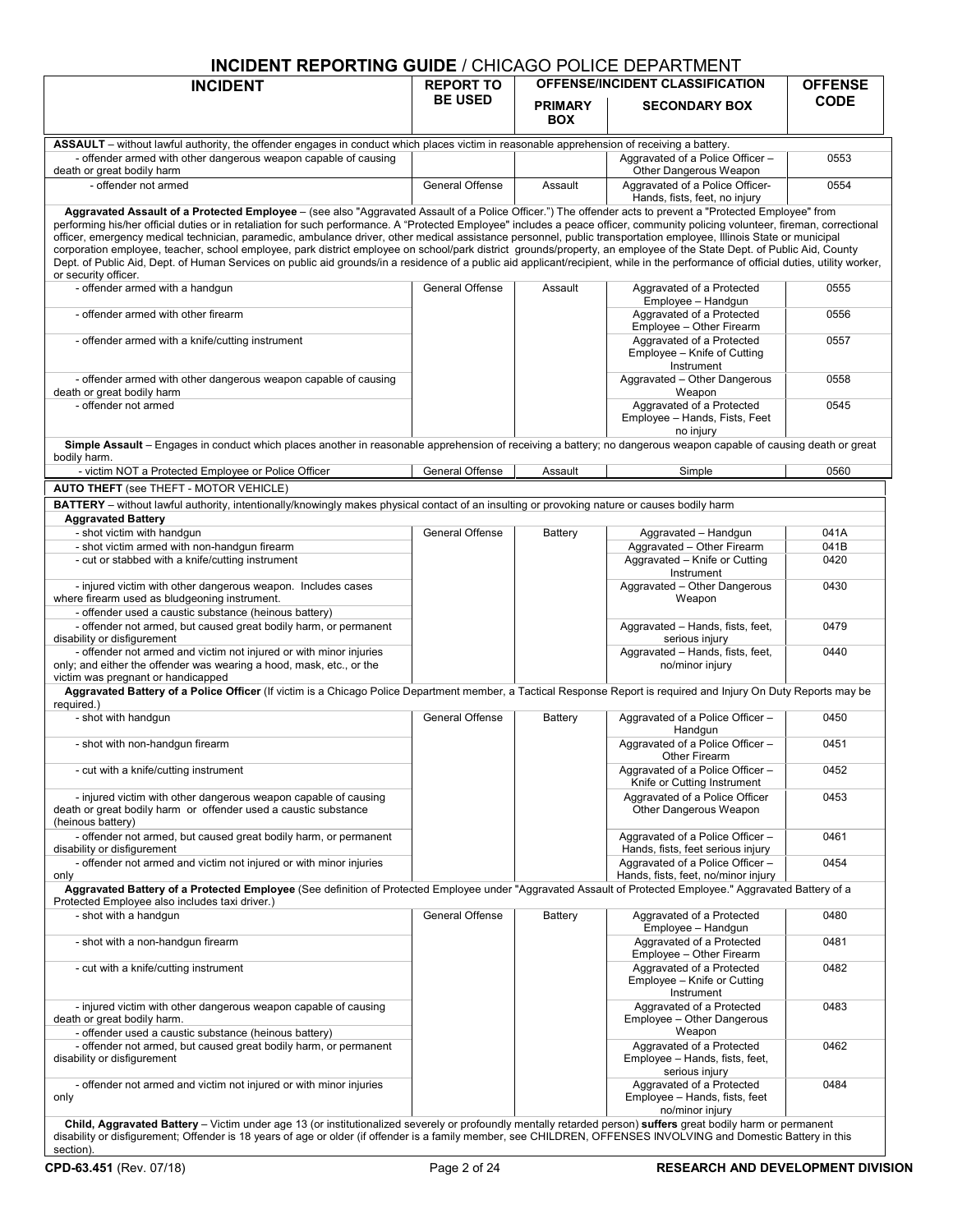| <b>INCIDENT</b>                                                                                                                                                                                                                                                                                                                                   | <b>REPORT TO</b>            |                             | <b>OFFENSE/INCIDENT CLASSIFICATION</b>                             |                               |
|---------------------------------------------------------------------------------------------------------------------------------------------------------------------------------------------------------------------------------------------------------------------------------------------------------------------------------------------------|-----------------------------|-----------------------------|--------------------------------------------------------------------|-------------------------------|
|                                                                                                                                                                                                                                                                                                                                                   | <b>BE USED</b>              | <b>PRIMARY</b>              | <b>SECONDARY BOX</b>                                               | <b>OFFENSE</b><br><b>CODE</b> |
|                                                                                                                                                                                                                                                                                                                                                   |                             | <b>BOX</b>                  |                                                                    |                               |
|                                                                                                                                                                                                                                                                                                                                                   |                             |                             |                                                                    |                               |
| <b>BATTERY</b> – without lawful authority, intentionally/knowingly makes physical contact of an insulting or provoking nature or causes bodily harm<br>- Aggravated Battery of a Child                                                                                                                                                            | General Offense             | Battery                     | Aggravated of a Child                                              | 0485                          |
| Child, Unborn, Aggravated Battery - Victim is an unborn child and offender, without legal justification, intentionally or knowingly causes bodily harm. (Does not                                                                                                                                                                                 |                             |                             |                                                                    |                               |
| include acts committed during any lawful abortion as defined under the Illinois Abortion Law of 1975 - 720 ILCS 510.)                                                                                                                                                                                                                             |                             |                             |                                                                    |                               |
| - Aggravated Battery of an Unborn Child (Unborn child suffered<br>great bodily harm or permanent disability or disfigurement.)                                                                                                                                                                                                                    | General Offense             | Battery                     | Aggravated of Unborn Child                                         | 0487                          |
| - Battery of an Unborn Child                                                                                                                                                                                                                                                                                                                      |                             |                             | Of an Unborn Child                                                 | 0475                          |
| Domestic Battery - Causes bodily harm or makes physical contact with any family or household member. (Ref. 725 ILCS 5/112A-3: "Family or household member"                                                                                                                                                                                        |                             |                             |                                                                    |                               |
| defined as spouses, former spouses, parents, children, stepchildren, other persons related by blood or by present or prior marriage, persons who share or formerly shared<br>a common dwelling, persons who have or allegedly have a child in common, persons who share or allegedly share a blood relationship through a child, persons who have |                             |                             |                                                                    |                               |
| had a dating relationship or dated, and persons with disabilities and their caretakers.) See also the definition of "Family Member" under CHILDREN, OFFENSES                                                                                                                                                                                      |                             |                             |                                                                    |                               |
| INVOLVING.)                                                                                                                                                                                                                                                                                                                                       |                             |                             |                                                                    |                               |
| - Simple Domestic Battery                                                                                                                                                                                                                                                                                                                         | General Offense             | Battery                     | Domestic Battery - Simple                                          | 0486                          |
| - shot with a handgun                                                                                                                                                                                                                                                                                                                             |                             |                             | Aggravated Domestic Battery -<br>Handgun                           | 0488                          |
| - shot with non-handgun firearm                                                                                                                                                                                                                                                                                                                   |                             |                             | Aggravated Domestic Battery -                                      | 0489                          |
|                                                                                                                                                                                                                                                                                                                                                   |                             |                             | Other Firearm                                                      |                               |
| - Cut with a knife/cutting instrument                                                                                                                                                                                                                                                                                                             |                             |                             | Aggravated Domestic Battery -<br>Knife/Cutting Instrument          | 0496                          |
| - Injured victim with other dangerous weapon capable of causing                                                                                                                                                                                                                                                                                   |                             |                             | Aggravated Domestic Battery -                                      | 0497                          |
| death or great bodily harm.                                                                                                                                                                                                                                                                                                                       |                             |                             | Other Dangerous Weapon                                             |                               |
| - offender not armed and used only hands, fists, feet but caused<br>serious injury to victim                                                                                                                                                                                                                                                      |                             |                             | Aggravated Domestic Battery -<br>Hands, fists, feet serious injury | 0498                          |
| Senior Citizen, Aggravated Battery - Victim a person 60 years of age or older and offender, without legal justification, intentionally or knowingly causes great bodily                                                                                                                                                                           |                             |                             |                                                                    |                               |
| harm or permanent disability or disfigurement. (See also ABUSE & NEGLECT: Care Facility Resident.)                                                                                                                                                                                                                                                |                             |                             |                                                                    |                               |
| - Aggravated Battery of a Senior Citizen                                                                                                                                                                                                                                                                                                          | General Offense             | Battery                     | Aggravated of Senior Citizen                                       | 0495                          |
| Simple Battery - without legal authority, knowingly/ intentionally (and absent other aggravating factors) while NOT armed with a dangerous weapon capable of causing<br>death or great bodily harm:                                                                                                                                               |                             |                             |                                                                    |                               |
| - causes bodily harm resulting in no or minor injury                                                                                                                                                                                                                                                                                              | General Offense             | Battery                     | Simple                                                             | 0460                          |
| - makes physical contact of an insulting or provoking nature                                                                                                                                                                                                                                                                                      |                             |                             |                                                                    |                               |
| <b>BEACHES</b> - Prohibition of Glass Objects                                                                                                                                                                                                                                                                                                     | Misc. Incident              |                             |                                                                    | $\overline{a}$                |
| <b>BEGGING OR SOLICITING FUNDS ON PUBLIC WAY</b>                                                                                                                                                                                                                                                                                                  | Procedure<br>Misc. Incident | $\sim$                      |                                                                    | $\overline{a}$                |
|                                                                                                                                                                                                                                                                                                                                                   | Procedure                   |                             |                                                                    |                               |
| <b>BIGAMY</b>                                                                                                                                                                                                                                                                                                                                     | General Offense             | Sex Offense                 | Bigamy                                                             | 1576                          |
| Marrying a Bigamist                                                                                                                                                                                                                                                                                                                               |                             |                             | Marrying a Bigamist                                                | 1578                          |
| <b>BOGUS CHECK (see DECEPTIVE PRACTICES)</b><br><b>BOMB THREATS (see THREATS)</b>                                                                                                                                                                                                                                                                 |                             |                             |                                                                    |                               |
| <b>BRIBERY AND RELATED OFFENSES</b>                                                                                                                                                                                                                                                                                                               |                             |                             |                                                                    |                               |
| Athletic Contest (see "Bribery in Contests," GAMBLING & RELATED OFFENSES)                                                                                                                                                                                                                                                                         |                             |                             |                                                                    |                               |
| Bribery of Public Officer, Public Employee, Juror, or Witness (Inc.                                                                                                                                                                                                                                                                               | <b>General Offense</b>      | Interference<br>with Public | <b>Bribery</b>                                                     | 3910                          |
| Police Officer)<br>Failure to Report a Bribe of Public Officer, Public Employee, or Juror                                                                                                                                                                                                                                                         |                             | Officer                     |                                                                    |                               |
| (Inc. Police Officer)                                                                                                                                                                                                                                                                                                                             |                             |                             |                                                                    |                               |
| <b>BURGLARY</b>                                                                                                                                                                                                                                                                                                                                   |                             |                             |                                                                    |                               |
| - Home Invasion - Offender without authority enters the dwelling<br>place of another; knowing persons are present or remains in such a                                                                                                                                                                                                            | General Offense             | Burglary                    | Home Invasion                                                      | 0650                          |
| dwelling or has reason to know that persons are present and armed                                                                                                                                                                                                                                                                                 |                             |                             |                                                                    |                               |
| with a dangerous weapon threatens the imminent use of force; or                                                                                                                                                                                                                                                                                   |                             |                             |                                                                    |                               |
| causes any injury; or discharges a firearm.<br>Non-Residential - Forcible Entry                                                                                                                                                                                                                                                                   |                             |                             | <b>Forcible Entry</b>                                              | 0610                          |
| - Unlawful Entry                                                                                                                                                                                                                                                                                                                                  |                             |                             | Unlawful Entry - No Force                                          | 0620                          |
| - Attempt Forcible Entry (*see also Item D-1 in the Incident                                                                                                                                                                                                                                                                                      |                             |                             | <b>Attempt Forcible Entry</b>                                      | 0630                          |
| Reporting Guide - CPD-63.451 introduction in the DDS)                                                                                                                                                                                                                                                                                             |                             |                             |                                                                    |                               |
| Residential Burglary - Forcible Entry<br>- Unlawful Entry                                                                                                                                                                                                                                                                                         |                             |                             | <b>Forcible Entry</b><br>Unlawful Entry - No Force                 | 0610<br>0620                  |
| - Attempt Residential (*see also Item D-1 in the Incident Reporting                                                                                                                                                                                                                                                                               |                             |                             | <b>Attempt Forcible Entry</b>                                      | 0630                          |
| Guide - CPD-63.451 introduction in the DDS)                                                                                                                                                                                                                                                                                                       |                             |                             |                                                                    |                               |
| <b>BURGLARY TOOLS, POSSESSION OF</b>                                                                                                                                                                                                                                                                                                              | General Offense             | Other Offense               | Possession of Burglary Tools                                       | 4310                          |
| CANCELLATION OF R.D. NUMBER - Used only after an RD number has been obtained in error (e.g., a duplicate RD inadvertently obtained for the same<br>offense).                                                                                                                                                                                      |                             |                             |                                                                    |                               |
| Cancellation                                                                                                                                                                                                                                                                                                                                      | General Offense             | Cancellation                | Cancellation                                                       | 9999                          |
| Vice Cancellation                                                                                                                                                                                                                                                                                                                                 | Vice                        | $\overline{\phantom{a}}$    | Vice Cancellation                                                  | 9998                          |
| <b>CARNIVAL, PERMIT TO OPERATE</b>                                                                                                                                                                                                                                                                                                                | Misc. Incident<br>Procedure |                             |                                                                    | $\overline{\phantom{a}}$      |
| <b>CHILDREN, OFFENSES INVOLVING</b>                                                                                                                                                                                                                                                                                                               |                             |                             |                                                                    |                               |
| NOTE: For this section "Family Member" means: Parent, brother, sister, grandparent, former spouse or other family member (whole/half blood, step or adopted); Other                                                                                                                                                                               |                             |                             |                                                                    |                               |
| relative by blood or marriage including aunt, uncle, niece, nephew, or cousin; Foster parent or guardian; Any person responsible for the child's welfare within the child's                                                                                                                                                                       |                             |                             |                                                                    |                               |
| home environment including caregiver in the home; Or any individual residing in the same home as the child regardless of duration (Refer also to 720 ILCS 5/12).                                                                                                                                                                                  |                             |                             |                                                                    |                               |
| Billiard Room - Person under 18 years of age<br>Child Abduction - Offender intentionally conceals from the custodial                                                                                                                                                                                                                              | General Offense             | Offense<br>Involving        | Other Offense<br><b>Child Abduction</b>                            | 1780<br>1790                  |
| parent, detains, or removes from the jurisdiction of the court a child in                                                                                                                                                                                                                                                                         |                             | Children                    |                                                                    |                               |
| violation of a court order or process.                                                                                                                                                                                                                                                                                                            |                             |                             |                                                                    |                               |
| Child Abandonment - Child under 13 years of age                                                                                                                                                                                                                                                                                                   |                             |                             | Child Abandonment                                                  | 1755                          |
| Child Abuse/Cruelty to Children by a Family Member (see                                                                                                                                                                                                                                                                                           | General Offense             | Offense                     | Child Abuse                                                        | 1750                          |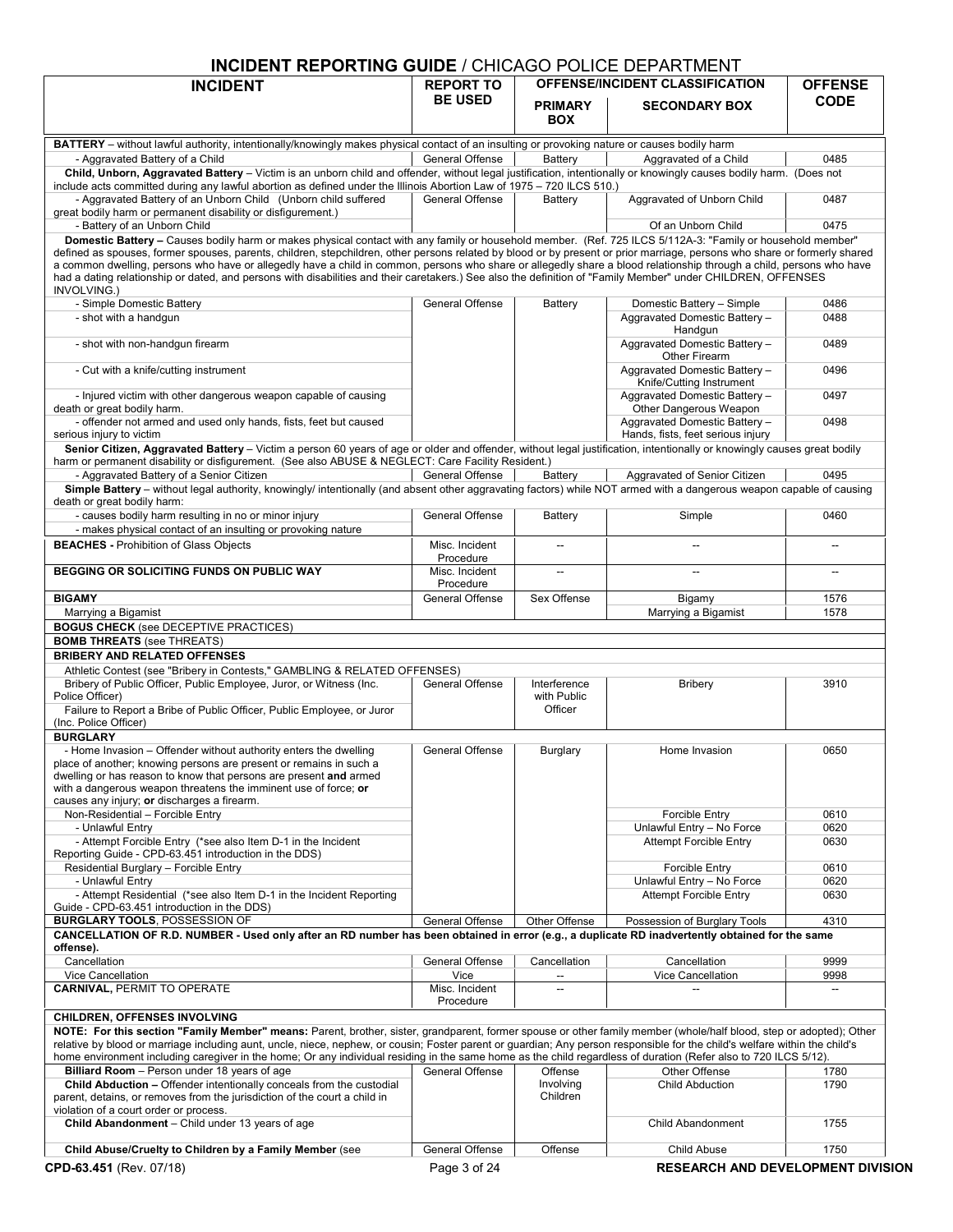| <b>INCIDENT</b>                                                                                                                                                                                                                                                                                                                                                                            | טרוטוו וט ו<br><b>REPORT TO</b>                                                   |                                  | ULIUL DLI AIVIIILIVI<br><b>OFFENSE/INCIDENT CLASSIFICATION</b> | <b>OFFENSE</b>           |  |  |
|--------------------------------------------------------------------------------------------------------------------------------------------------------------------------------------------------------------------------------------------------------------------------------------------------------------------------------------------------------------------------------------------|-----------------------------------------------------------------------------------|----------------------------------|----------------------------------------------------------------|--------------------------|--|--|
|                                                                                                                                                                                                                                                                                                                                                                                            | <b>BE USED</b>                                                                    |                                  |                                                                | <b>CODE</b>              |  |  |
|                                                                                                                                                                                                                                                                                                                                                                                            |                                                                                   | <b>PRIMARY</b><br><b>BOX</b>     | <b>SECONDARY BOX</b>                                           |                          |  |  |
| CHILDREN, OFFENSES INVOLVING                                                                                                                                                                                                                                                                                                                                                               |                                                                                   |                                  |                                                                |                          |  |  |
| definition of "Family Member" above). NOTE: If offender is not a family                                                                                                                                                                                                                                                                                                                    |                                                                                   | Involving                        |                                                                |                          |  |  |
| member, see BATTERY and BATTERY, Child, Aggravated.                                                                                                                                                                                                                                                                                                                                        |                                                                                   | Children                         |                                                                |                          |  |  |
| Criminal Sexual Abuse of a Child by a Family Member (see<br>definition of "Family Member" above)                                                                                                                                                                                                                                                                                           |                                                                                   |                                  | Criminal Sexual Abuse by Family<br>Member                      | 1751                     |  |  |
| - Aggravated                                                                                                                                                                                                                                                                                                                                                                               |                                                                                   |                                  | <b>Aggravated Criminal Sexual</b><br>Abuse by Family Member    | 1752                     |  |  |
| Criminal Sexual Assault of a Child by a Family Member (see<br>definition of "Family Member" above)                                                                                                                                                                                                                                                                                         |                                                                                   |                                  | Sexual Assault of Child by<br><b>Family Member</b>             | 1753                     |  |  |
| - Aggravated                                                                                                                                                                                                                                                                                                                                                                               |                                                                                   |                                  | Aggravated Sexual Assault of<br>Child by Family Member         | 1754                     |  |  |
| Contributing to the Delinquency (Misdemeanor) - willfully cause,<br>aid, or encourage a child to be delinquent                                                                                                                                                                                                                                                                             |                                                                                   |                                  | Contribute to Delinquency of<br>Child                          | 1720                     |  |  |
| Contributing to Criminal Delinquency (Felony) - Offender over age<br>21, with the intent to promote the commission of a felony or<br>misdemeanor, solicits, compels, or directs a juvenile in the commission<br>of the offense.                                                                                                                                                            |                                                                                   |                                  | Contribute to Criminal<br>Delinquency of a Juvenile            | 1725                     |  |  |
| Contributing to Dependency or Neglect by Parent or Guardian<br><b>Curfew</b> - Minor out after curfew                                                                                                                                                                                                                                                                                      | <b>Curfew Violation</b>                                                           |                                  | Endangering Life/Health Child                                  | 1710                     |  |  |
|                                                                                                                                                                                                                                                                                                                                                                                            | Report                                                                            |                                  |                                                                |                          |  |  |
| Endangering Life or Health of a Child                                                                                                                                                                                                                                                                                                                                                      | General Offense                                                                   | Offense                          | Endangering Life/Health Child                                  | 1710                     |  |  |
| Employment in Pawn Shop - under 16 years of Age (Report copy to<br>Vice Control Section)                                                                                                                                                                                                                                                                                                   |                                                                                   | Involving<br>Children            | Other Offense                                                  | 1780                     |  |  |
| Gaming Devices - minor playing with                                                                                                                                                                                                                                                                                                                                                        |                                                                                   |                                  | Other Offense                                                  | 1780                     |  |  |
| Harboring a Runaway                                                                                                                                                                                                                                                                                                                                                                        |                                                                                   |                                  | Harbor Runaway                                                 | 1791                     |  |  |
| Juvenile Prostitution & Related Offenses (see PROSTITUTION & RELATED OFFENSES)                                                                                                                                                                                                                                                                                                             |                                                                                   |                                  |                                                                |                          |  |  |
| Pornography of Children - Any person who solicits or engages any<br>child under 18 years (or any institutionalized, severely or profoundly<br>mentally retarded person) to act, pose, or otherwise perform for any<br>type of pornographic production.                                                                                                                                     | General Offense                                                                   | Offense<br>Involving<br>Children | Child Pornography                                              | 1582                     |  |  |
| Pornography, Sale to Children (see SEX OFFENSES - Obscenity & Related Offenses)                                                                                                                                                                                                                                                                                                            |                                                                                   |                                  |                                                                |                          |  |  |
| Possession of Pornographic Print by commercial film/photographic<br>print processor depicting child under the age of 18                                                                                                                                                                                                                                                                    | General Offense                                                                   | Offense<br>Involving<br>Children | Possession of Pornographic Print                               | 1537                     |  |  |
| Runaway (see MISSING PERSON)                                                                                                                                                                                                                                                                                                                                                               |                                                                                   |                                  |                                                                |                          |  |  |
| Sexual Exploitation of a Child (see SEX OFFENSES - Obscenity & Related Offenses)                                                                                                                                                                                                                                                                                                           |                                                                                   |                                  |                                                                |                          |  |  |
| Tobacco Products - Sale to a Minor                                                                                                                                                                                                                                                                                                                                                         | General Offense                                                                   | Offense<br>Involving<br>Children | Sale of Tobacco Products to<br>Minors                          | 1715                     |  |  |
| Truancy                                                                                                                                                                                                                                                                                                                                                                                    | School Absentee                                                                   | $\sim$                           |                                                                |                          |  |  |
| Unlawful Employment of Child (under 14 years of age). "Unlawful<br>Employment" refers to the exhibit, use, or employ in any manner for the<br>service or purpose of entertainment.<br>- Inducing Unlawful Employment of Child (under 14 years of age)<br>Unlawful Publications, Sale to Minors - Stories or Pictures of<br>Bloodshed, Lust or Crime (includes lend, give, show, advertise) | General Offense                                                                   | Offense<br>Involving<br>Children | Other Offense                                                  | 1780                     |  |  |
| <b>Unlawful Sale of Travel Ticket to Minor</b>                                                                                                                                                                                                                                                                                                                                             |                                                                                   |                                  | Unlawful Sale of Travel Ticket to<br>Minor                     | 1775                     |  |  |
| Unlawful Visitation Interference - Use only in sole custody                                                                                                                                                                                                                                                                                                                                |                                                                                   |                                  | Other Offense                                                  | 1780                     |  |  |
| situations involving family members who do not have joint custody. For<br>Non-Family Members, see KIDNAPPING. In joint custody cases, no<br>report is required – refer the parties to the court issuing the custody<br>order.                                                                                                                                                              |                                                                                   |                                  |                                                                |                          |  |  |
| <b>CIVIL RIGHTS VIOLATION</b> - Non-criminal incident (see also HATE<br>CRIMES)                                                                                                                                                                                                                                                                                                            | Information<br>Report                                                             | $\overline{\phantom{a}}$         | $\overline{\phantom{a}}$                                       | $\overline{\phantom{a}}$ |  |  |
| <b>COIN OPERATED DEVICE (see LICENSE VIOLATIONS)</b>                                                                                                                                                                                                                                                                                                                                       |                                                                                   |                                  |                                                                |                          |  |  |
| <b>COMPELLING CONFESSION (also see INTIMIDATION)</b>                                                                                                                                                                                                                                                                                                                                       | General Offense                                                                   | Intimidation                     | <b>Compelling Confession</b>                                   | 3980                     |  |  |
| COMPLAINT BY CITIZEN - Received at district station, no case report required. See General Order entitled "Complaint and Disciplinary Procedures."                                                                                                                                                                                                                                          |                                                                                   |                                  |                                                                |                          |  |  |
| <b>CONFIDENCE GAME</b> (see DECEPTIVE PRACTICES)                                                                                                                                                                                                                                                                                                                                           |                                                                                   |                                  |                                                                |                          |  |  |
| <b>COUNTERFEITING</b> (see DECEPTIVE PRACTICE)                                                                                                                                                                                                                                                                                                                                             |                                                                                   |                                  |                                                                |                          |  |  |
|                                                                                                                                                                                                                                                                                                                                                                                            | <b>CREDIT CARDS, Illegal Use (see DECEPTIVE PRACTICES &amp; RELATED OFFENSES)</b> |                                  |                                                                |                          |  |  |
| CRIMINAL DAMAGE TO PROPERTY & RELATED OFFENSES (see also DAMAGE TO PROPERTY - NON-CRIMINAL)                                                                                                                                                                                                                                                                                                |                                                                                   |                                  |                                                                |                          |  |  |
| Criminal Damage to Property (see also Criminal Defacement and the<br>other codes in this section)                                                                                                                                                                                                                                                                                          | General Offense                                                                   | Criminal<br>Damage               | To Property                                                    | 1310                     |  |  |
| Criminal Damage to Vehicle (Does not include Attempt Auto Theft)                                                                                                                                                                                                                                                                                                                           |                                                                                   |                                  | To Vehicle                                                     | 1320                     |  |  |
| Criminal Damage to State Supported Property                                                                                                                                                                                                                                                                                                                                                |                                                                                   |                                  | To State Supp. Property                                        | 1340                     |  |  |
| Criminal Damage to City of Chicago Property                                                                                                                                                                                                                                                                                                                                                |                                                                                   |                                  | To City of Chicago Property                                    | 1345                     |  |  |
| Criminal Damage to Fire Fighting Apparatus, Hydrants, or Equipment                                                                                                                                                                                                                                                                                                                         | General Offense                                                                   | Criminal<br>Damage               | To Fire Fighting Apparatus,<br>Equipment                       | 1370                     |  |  |
| Criminal Damage or Obstruction to Telegraph or Telephone<br>Equipment                                                                                                                                                                                                                                                                                                                      |                                                                                   |                                  | To Property                                                    | 1370                     |  |  |
| Criminal Damage to Library (not City of Chicago Property)                                                                                                                                                                                                                                                                                                                                  |                                                                                   |                                  | Library Vandalism                                              | 1265                     |  |  |
| Criminal Defacement (Offender uses paint or similar substance,<br>writing instrument, etching tool, or similar device.)                                                                                                                                                                                                                                                                    |                                                                                   |                                  | <b>Criminal Defacement</b>                                     | 1305                     |  |  |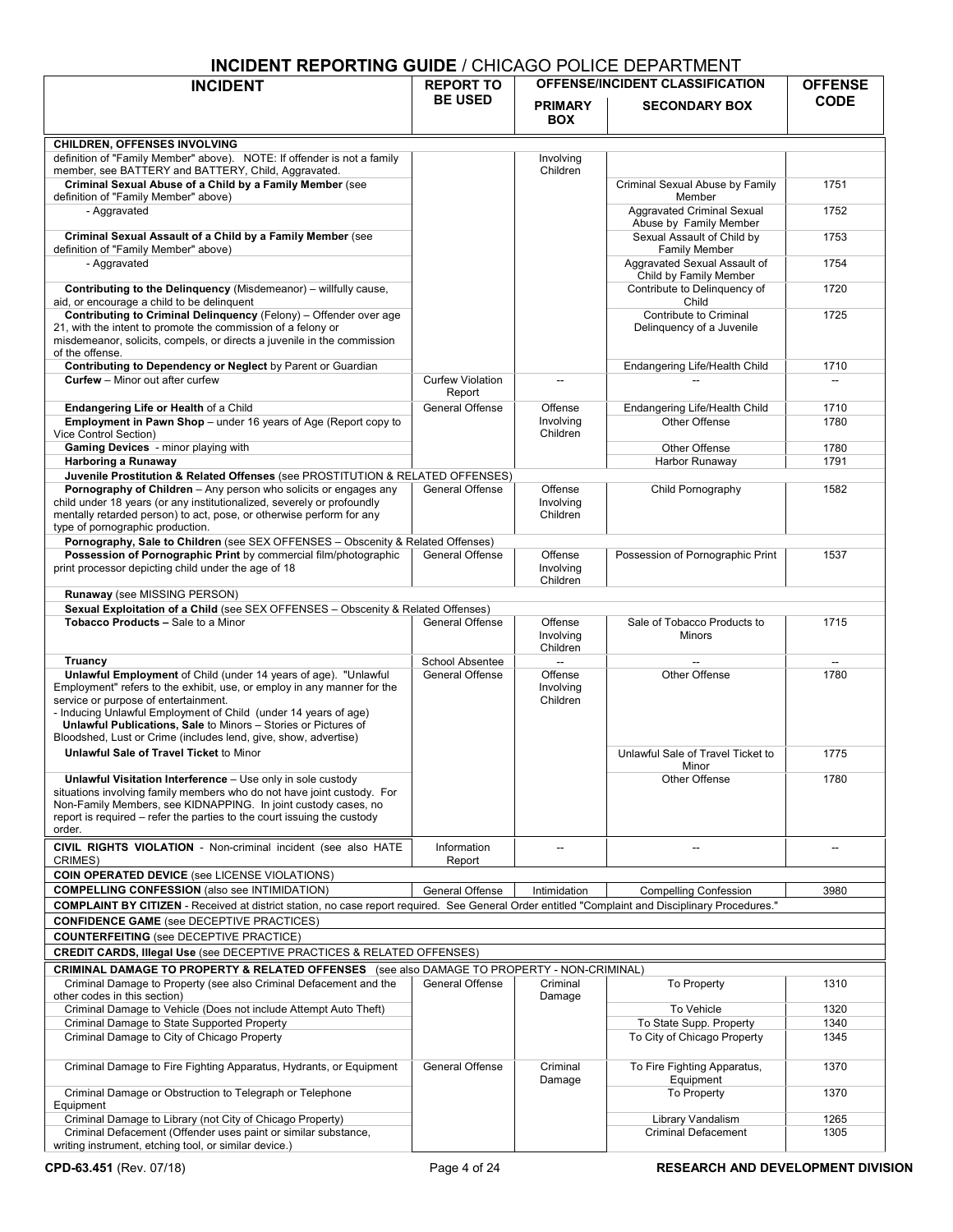| <b>INCIDENT</b>                                                                                                                                                                                                                                                                                                                                        | <b>REPORT TO</b>       | <b>OFFENSE/INCIDENT CLASSIFICATION</b> |                                                          | <b>OFFENSE</b> |
|--------------------------------------------------------------------------------------------------------------------------------------------------------------------------------------------------------------------------------------------------------------------------------------------------------------------------------------------------------|------------------------|----------------------------------------|----------------------------------------------------------|----------------|
|                                                                                                                                                                                                                                                                                                                                                        | <b>BE USED</b>         | <b>PRIMARY</b><br><b>BOX</b>           | <b>SECONDARY BOX</b>                                     | <b>CODE</b>    |
| CRIMINAL DAMAGE TO PROPERTY & RELATED OFFENSES (see also DAMAGE TO PROPERTY - NON-CRIMINAL)                                                                                                                                                                                                                                                            |                        |                                        |                                                          |                |
| Defacing a House of Worship                                                                                                                                                                                                                                                                                                                            |                        |                                        | Institutional Vandalism                                  | 1375           |
| Defacing a Cemetery Or School<br><b>CRIMINAL REGISTRATION OFFENSES</b>                                                                                                                                                                                                                                                                                 |                        |                                        |                                                          |                |
| <b>Arsonist Offender Registration Violations</b>                                                                                                                                                                                                                                                                                                       |                        |                                        |                                                          |                |
| Arsonists Duty to Register - An Arsonist, upon release from court,                                                                                                                                                                                                                                                                                     | General Offense        | Other Offense                          | Arsonist: Duty to Register                               | 5120           |
| prison, or other institution, will be advised of his/her responsibility to<br>register in person, as stated in the Arsonist Registration Act. Offender<br>had a duty to register and failed to do so.                                                                                                                                                  |                        |                                        |                                                          |                |
| Arsonists Duty to Register Annually - Any person who is required to<br>register under the Arsonist Registration Act shall report in person to the<br>law enforcement agency in which he/she last registered within one year<br>from the date of last registration and every year thereafter.                                                           |                        |                                        | Arsonist: Annual Registration                            | 5121           |
| Arsonist Duty to Report Change of Address - Arsonist failed to notify<br>the local law enforcement agency, in person, of his/her change of<br>residence address, place of employment, or school.                                                                                                                                                       |                        |                                        | Arsonist: Fail to Register New<br>Address                | 5122           |
| <b>Gun Offender Registration Violations</b>                                                                                                                                                                                                                                                                                                            |                        |                                        |                                                          |                |
| Convicted gun offenders must register within 5 days of either (1)<br>release from imprisonment, or (2) sentencing, if the sentence does not<br>include imprisonment.                                                                                                                                                                                   | <b>General Offense</b> | Other Offense                          | Gun Offender: Duty to Register                           | 5110           |
| Convicted gun offenders following initial registration, must re-                                                                                                                                                                                                                                                                                       |                        |                                        | Gun Offender: Annual                                     | 5111           |
| register annually, for a period of time specified in 8-26-030.<br>Convicted qun offender shall report any change in information                                                                                                                                                                                                                        |                        |                                        | Registration<br>Gun Offender: Duty to Report             | 5112           |
| required by this chapter with 5 days of such change.<br>Gun Offender Notification Visit - No Contact                                                                                                                                                                                                                                                   |                        | <b>Non-Criminal</b>                    | Change of Information<br>Gun Offender Notification - No  | 5113           |
| <b>Gun Offender Notification - Contact</b>                                                                                                                                                                                                                                                                                                             |                        |                                        | Contact<br><b>Gun Offender Notification -</b>            | 5115           |
|                                                                                                                                                                                                                                                                                                                                                        |                        |                                        | <b>Contact</b>                                           |                |
| Sex Offender - Registration/Zone Violations<br>Sex Offender failure to register - A sex offender, upon release from                                                                                                                                                                                                                                    | General Offense        | Other Offense                          | Sex Offender: Fail to Register                           | 4650           |
| a court, prison, or other institution, will be advised of his/her<br>responsibility to register, as stated in the Sex Offender Registration Act.<br>Offender had a duty to register and failed to do so.                                                                                                                                               |                        |                                        |                                                          |                |
| Sex Offender failure to Register Change of Address - Offender<br>failed to notify the local law enforcement agency of his/her change of<br>address                                                                                                                                                                                                     |                        |                                        | Sex Offender: Fail to Register<br><b>New Address</b>     | 4651           |
| Sex Offender violation of Prohibited Zone - Offender violated<br>prohibited zone (e.g., school, park, etc.)                                                                                                                                                                                                                                            |                        |                                        | Sex Offender: Prohibited Zone                            | 4652           |
| Child Murderer and Violent Offender Against Youth Registration Violations                                                                                                                                                                                                                                                                              |                        |                                        |                                                          |                |
| Child Murderer and Violent Offender Against Youth - Upon release<br>from court, prison, or other institution, will be advised of his/her<br>responsibility to register, in person, as stated in the Child Murder and<br>Violence Against Youth Registration Act. Offender had a duty to register<br>and failed to.                                     | General Offense        | Other Offense                          | Violent Offender: Duty to<br>Register                    | 5130           |
| Child Murderer and Violent Offender Against Youth - Any person who is<br>required to register under the Child Murderer and Violent Offender<br>Against Youth Registration Act shall report in person to the Law<br>Enforcement Agency in which he/she last registered within one year<br>from the date of last registration and every year thereafter. |                        |                                        | Violent Offender: Annual<br>Registration                 | 5131           |
| Child Murderer and Violent Offender Against Youth - A child murderer<br>and Violent offender against youth failed to notify the local law<br>enforcement agency, in person, of his/her change of residence address,<br>place of employment, or school.                                                                                                 |                        |                                        | Violent Offender: Fail to<br><b>Register New Address</b> | 5132           |
| <b>CRIMINAL SEXUAL ASSAULT (see SEX OFFENSES)</b>                                                                                                                                                                                                                                                                                                      |                        |                                        |                                                          |                |
| <b>CRIMINAL TRANSMISSION OF HIV (See SEX OFFENSES)</b>                                                                                                                                                                                                                                                                                                 |                        |                                        |                                                          |                |
| <b>CRIMINAL TRESPASS - To:</b>                                                                                                                                                                                                                                                                                                                         |                        |                                        |                                                          |                |
| <b>Airport Property</b><br><b>Land</b> – private or public property after receiving oral or written notice<br>that such entry is forbidden.                                                                                                                                                                                                            | General Offense        | Criminal<br>Trespass                   | To Airport<br>To Land                                    | 1335<br>1330   |
| Residence                                                                                                                                                                                                                                                                                                                                              |                        |                                        | To Residence                                             | 1365           |
| <b>Railroad Track</b>                                                                                                                                                                                                                                                                                                                                  |                        |                                        | To Land                                                  | 1330           |
| <b>State Supported Land</b>                                                                                                                                                                                                                                                                                                                            |                        |                                        | To State Supported Land                                  | 1350           |
| Vehicle - no theft or damage                                                                                                                                                                                                                                                                                                                           |                        |                                        | To Vehicle                                               | 1360           |
| <b>CURFEW VIOLATION (See CHILDREN, OFFENSES INVOLVING)</b><br><b>DAMAGE TO PROPERTY - NON-CRIMINAL</b>                                                                                                                                                                                                                                                 | Misc. Incident         | $\overline{a}$                         |                                                          |                |
| <b>DECEASED PERSONS</b> (see HOSPITALIZATION CASE REPORT & RELATED INCIDENTS)                                                                                                                                                                                                                                                                          | Procedure              |                                        |                                                          |                |
| <b>DECEPTIVE PRACTICES &amp; RELATED OFFENSES</b>                                                                                                                                                                                                                                                                                                      |                        |                                        |                                                          |                |
| *NOTE: Charging is not always consistent with reporting guidelines. For assistance with charging, contact the appropriate Bureau of Detective Area for clarification.                                                                                                                                                                                  |                        |                                        |                                                          |                |
| Bogus Check - Check written: Non-Sufficient Funds                                                                                                                                                                                                                                                                                                      | Worthless<br>Document  | Deceptive<br>Practice                  | <b>Bogus Check</b>                                       | 1110           |
| <b>Cable Television Offense</b>                                                                                                                                                                                                                                                                                                                        | General Offense        |                                        | Pay TV Service Offense                                   | 1245           |
| Cash Card-Possession of Cash Dispensing Machine I.D. Card with                                                                                                                                                                                                                                                                                         |                        |                                        | Illegal Possession of Cash Card                          | 1151           |
| Intent to Defraud<br>Cash Card-Illegal Use of Cash Dispensing Machine                                                                                                                                                                                                                                                                                  |                        |                                        | Illegal Use of Cash Card                                 | 1152           |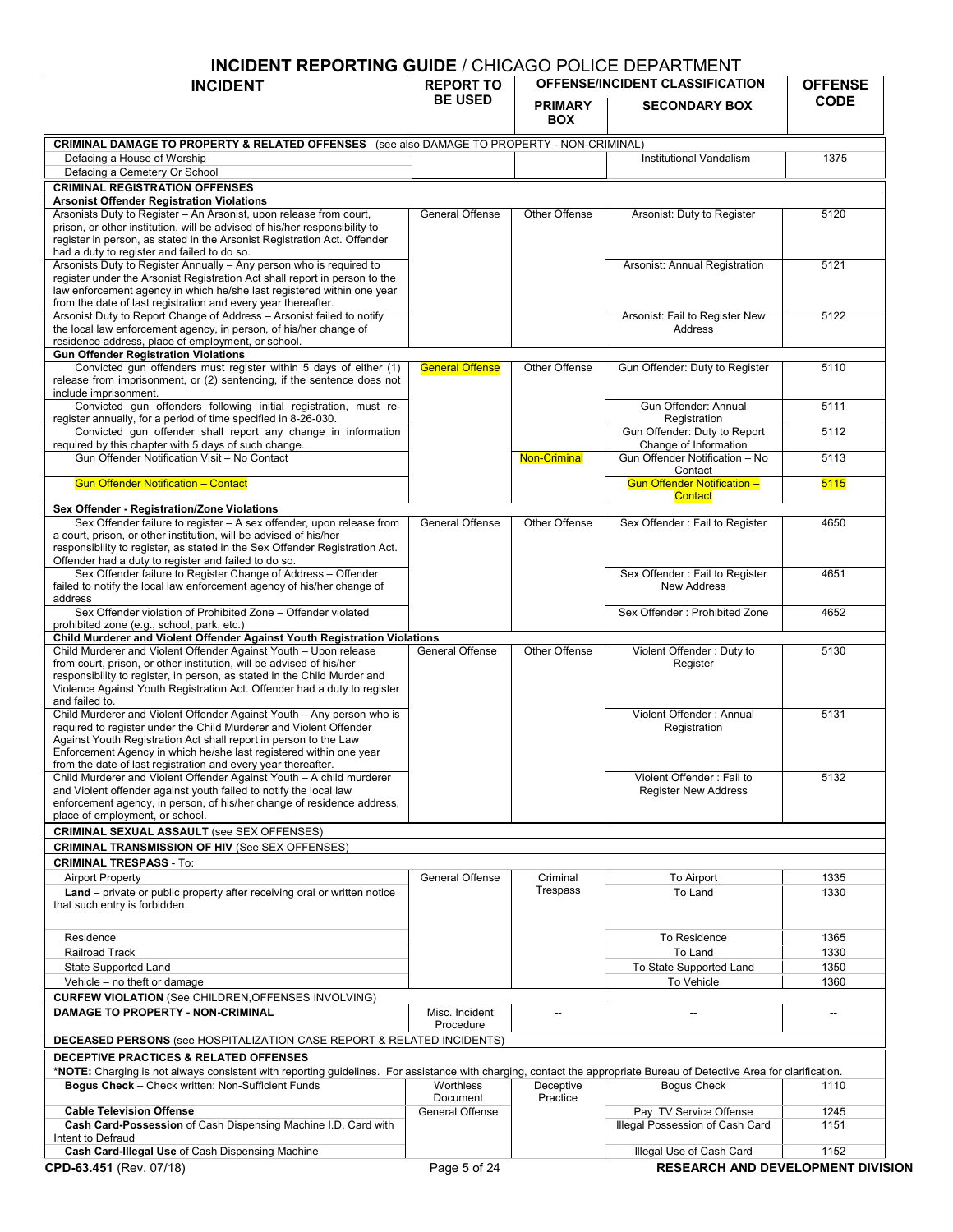| <b>INCIDENT</b>                                                                                                                                                                                                                        | <b>REPORT TO</b>       | <u>INVIDENT NEFUNTING GUIDE / CHICACO I OLICE DEI ANTIVIENT</u><br><b>OFFENSE/INCIDENT CLASSIFICATION</b> |                                                          | <b>OFFENSE</b> |
|----------------------------------------------------------------------------------------------------------------------------------------------------------------------------------------------------------------------------------------|------------------------|-----------------------------------------------------------------------------------------------------------|----------------------------------------------------------|----------------|
|                                                                                                                                                                                                                                        | <b>BE USED</b>         | <b>PRIMARY</b><br><b>BOX</b>                                                                              | <b>SECONDARY BOX</b>                                     | <b>CODE</b>    |
| <b>DECEPTIVE PRACTICES &amp; RELATED OFFENSES</b>                                                                                                                                                                                      |                        |                                                                                                           |                                                          |                |
| Coin-operated machines - Possession of Keys or Device to Coin<br>Operated Machine                                                                                                                                                      |                        |                                                                                                           | Possession of Keys or Device to<br>Coin Operated Machine | 1230           |
| <b>Computer Related Offenses</b>                                                                                                                                                                                                       |                        |                                                                                                           |                                                          |                |
| Unlawful Use of Computer - Computer Tampering or Unauthorized<br>Access                                                                                                                                                                | General Offense        | Deceptive<br>Practice                                                                                     | Unlawful Use of Computer                                 | 1240           |
| Aggravated Computer Tampering - Causes disruption of or<br>interference with vital services or operations of State or Local<br>Government or Public Utility                                                                            |                        |                                                                                                           | <b>Aggravated Computer</b><br>Tampering                  | 1241           |
| Computer Fraud - Unauthorized access as part of scheme for the<br>purpose of fraud or deception                                                                                                                                        |                        |                                                                                                           | <b>Computer Fraud</b>                                    | 1242           |
| Confidence Games, e.g., Pigeon Drop, Handkerchief Game, Penny<br>Matching, 3 Card Monte, Telephone Tout, Envelope Switch, etc.                                                                                                         |                        |                                                                                                           | Fraud or Confidence Game                                 | 1130           |
| *Counterfeit Check - Illegal manufacture by computer, photocopy,<br>or any other means                                                                                                                                                 | Worthless<br>Document  |                                                                                                           | <b>Counterfeit Check</b>                                 | 1122           |
| *Counterfeit Document - includes currency, worthless bills, food<br>stamps, etc. (not including checks)                                                                                                                                |                        |                                                                                                           | <b>Counterfeiting Document</b>                           | 1121           |
| Credit Card - Illegal use of Stolen, Lost, Fictitious Credit Card                                                                                                                                                                      | General Offense        | Deceptive<br>Practice                                                                                     | <b>Credit Card Fraud</b>                                 | 1150           |
| - Illegal use by card holder to defraud issuer<br>Deceptive Altering or Sale of Coins                                                                                                                                                  | General Offense        | Deceptive                                                                                                 | <b>Alter Coins</b>                                       | 1160           |
| <b>Deceptive Collection Practices</b>                                                                                                                                                                                                  |                        | Practice                                                                                                  | Deceptive Collection Practices                           | 1185           |
| <b>Embezzlement</b>                                                                                                                                                                                                                    |                        |                                                                                                           | Embezzlement                                             | 1140           |
| <b>False Pretenses</b> – with the intent to defraud                                                                                                                                                                                    |                        |                                                                                                           | Fraud or Confidence Game                                 | 1130           |
| Financial Exploitation of an Elderly or Disabled Person -<br>offender uses position of trust to obtain control over property through<br>deception or intimidation.                                                                     |                        |                                                                                                           | Financial Exploitation of<br>Elderly/Disabled            | 1195           |
| Financial Identity Theft - Knowingly uses any personal identifying information/documents of another person to obtain credit, money, goods, services, or other<br>property.                                                             |                        |                                                                                                           |                                                          |                |
| - Over \$300                                                                                                                                                                                                                           | General Offense        | Deceptive<br>Practice                                                                                     | Financial Identity Theft Over<br>\$300                   | 1153           |
| - \$300 and Under                                                                                                                                                                                                                      |                        |                                                                                                           | Financial Identity Theft \$300 &<br>Under                | 1154           |
| - Aggravated (Offender steals the identity of a person 60 years of<br>age or a disabled person.)                                                                                                                                       |                        |                                                                                                           | Aggravated Financial Identity<br>Theft                   | 1155           |
| - Offender unsuccessfully attempts to obtain victims identity<br>including from bank/financial institution, credit comp, etc by unlawful<br>means.                                                                                     |                        |                                                                                                           | Attempt - Financial Identity<br>Theft                    | 1156           |
| *Forgery - Forged Signature & Other Illegal Alteration of<br>Original Documents, e.g., altered will, deed, public records,<br>receipts, checks, etc.                                                                                   | Worthless<br>Document  | Deceptive<br>Practice                                                                                     | Forgery                                                  | 1120           |
| Impersonation for Profit - (See also FALSE PERSONATION for Impersonating a Peace Officer and other officials for purposes other than profit.)                                                                                          |                        |                                                                                                           |                                                          |                |
| - Impersonating veteran, member of police, fraternal, or veteran's org.<br>- use words "Chicago Police," etc., "Cook County Sheriff," etc., "police,"<br>etc., for purposes of soliciting financial contributions or profit. (see also | <b>General Offense</b> | Deceptive<br>Practice                                                                                     | Impersonation                                            | 1170           |
| <b>FALSE PERSONATION)</b><br><b>Insurance Fraud</b>                                                                                                                                                                                    |                        |                                                                                                           | <b>Insurance Fraud</b>                                   | 1135           |
| Interference with Public Utility, Unlawful - impairs or interrupts<br>utility service/supply, or diverts service/supply, or installs/removes<br>device for this purpose.                                                               |                        |                                                                                                           | Theft of Labor/Services                                  | 1210           |
| Library Theft - Knowingly removes library materials without<br>authorization.                                                                                                                                                          |                        |                                                                                                           | <b>Library Theft</b>                                     | 1260           |
| Money Laundering – engage in/attempt a financial transaction to<br>conceal the nature, location, source, ownership, or control of criminally<br>derived property.                                                                      |                        | Other Offense                                                                                             | Money Laundering                                         | 4800           |
| Stolen Property - possess/buy/sell/receive stolen property                                                                                                                                                                             |                        | Deceptive<br>Practice                                                                                     | Stolen Property - Buy/ Receive/<br>Possess               | 1200           |
| <b>Telephone</b> – Use of Slugs in Pay Telephone                                                                                                                                                                                       |                        |                                                                                                           | Theft of Labor/Services                                  | 1210           |
| Theft of Labor, Service or Use of Property - e.g., failure to pay<br>cab fare, avoiding payment of C.T.A. fare (jumping turnstile, entering<br>rear door of bus, etc.)                                                                 |                        |                                                                                                           | Theft of Labor/Services                                  | 1210           |
| Theft by Lessee, Non-Motor Vehicle - Rental Property, e.g., video<br>cassettes, home repair equipment, business machines, etc.                                                                                                         |                        |                                                                                                           | Theft by Lessee, Non-Motor<br>Vehicle                    | 1205           |
| Theft by Lessee, Motor Vehicle - Rental Property                                                                                                                                                                                       |                        |                                                                                                           | Theft by Lessee, Motor Vehicle                           | 1206           |
| Theft of Lost or Mislaid Property - C.T.A. Badge, Identification, or<br>any property for which the ownership can reasonably be determined.                                                                                             |                        |                                                                                                           | Theft of Lost or Mislaid Property                        | 1220           |
| Theft by Deception - with intent to defraud: makes/directs<br>false/deceptive statements, or possesses stolen/fraudulently obtained<br>checks, etc.                                                                                    |                        |                                                                                                           | Fraud or Confidence Game                                 | 1130           |
| Unidentifiable Recording Sound - profit from sound/audio visual<br>recordings not identified by manufacturer.                                                                                                                          |                        |                                                                                                           | Unidentifiable Recording Sound                           | 1255           |
| Unlawful Use of Recorded Sounds - profit from authorized sale,<br>use, etc. of recorded sounds/video.                                                                                                                                  |                        |                                                                                                           | Unlawful Use of Recorded<br>Sound                        | 1235           |
| Utility Company Meter or Counting Device - tamper with                                                                                                                                                                                 |                        |                                                                                                           | Theft of Labor/Services                                  | 1210           |
| Videotaping, Unauthorized                                                                                                                                                                                                              |                        |                                                                                                           | Unauthorized Videotaping                                 | 1261           |
| <b>DISORDERLY CONDUCT</b> – any act in unreasonable manner as to                                                                                                                                                                       | Misc. Incident         | --                                                                                                        |                                                          |                |
| alarm or disturb another and to provoke a breach of peace.                                                                                                                                                                             | Procedure              |                                                                                                           |                                                          |                |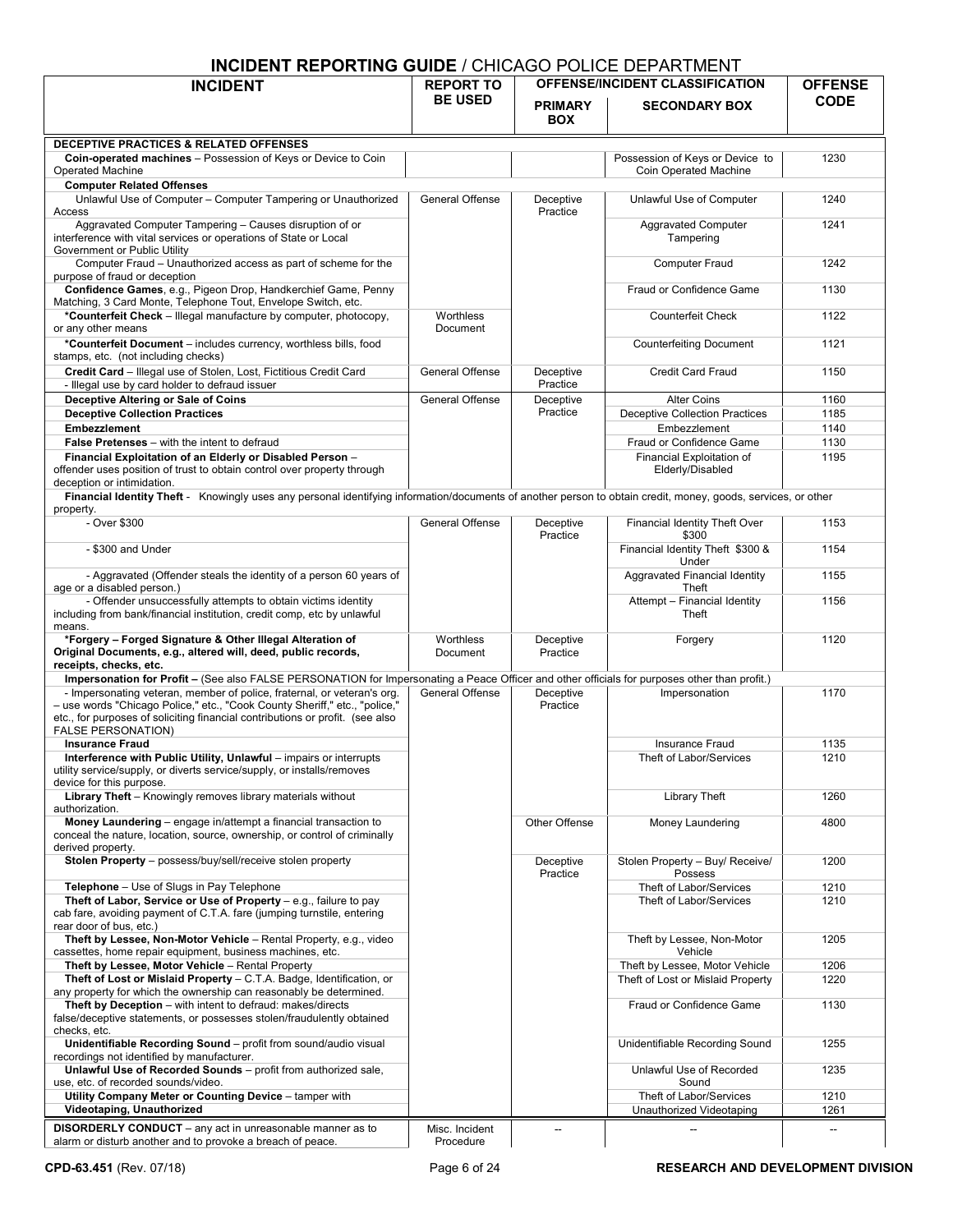| <b>INCIDENT</b>                                                                                                                                    | <b>REPORT TO</b>                          |                                            | ובואוויות ובע בטובט ו טטראטוויוט ו בש<br><b>OFFENSE/INCIDENT CLASSIFICATION</b> | <b>OFFENSE</b>           |
|----------------------------------------------------------------------------------------------------------------------------------------------------|-------------------------------------------|--------------------------------------------|---------------------------------------------------------------------------------|--------------------------|
|                                                                                                                                                    | <b>BE USED</b>                            |                                            |                                                                                 | <b>CODE</b>              |
|                                                                                                                                                    |                                           | <b>PRIMARY</b>                             | <b>SECONDARY BOX</b>                                                            |                          |
|                                                                                                                                                    |                                           | <b>BOX</b>                                 |                                                                                 |                          |
| Ball Playing, Unlawful, Discarding Object in Public Place of                                                                                       |                                           |                                            |                                                                                 |                          |
| Amusement, Parks, Playgrounds, and Airports, Rag                                                                                                   |                                           |                                            |                                                                                 |                          |
| Picking/Peddling/Junk Collecting                                                                                                                   |                                           |                                            |                                                                                 |                          |
| DISTURBING PLACES OF WORSHIP - (also see HATE CRIME)                                                                                               |                                           |                                            |                                                                                 |                          |
| DOMESTIC VIOLENCE (see BATTERY, VIOLATION BAIL BOND-DOMESTIC VIOLENCE, VIOLATION OF ORDER OF PROTECTION, and OTHER OFFENSES)                       |                                           |                                            |                                                                                 |                          |
| <b>DRINKING - Alcoholic Liquor on Public Way or in or about any Motor</b>                                                                          | Misc. Incident                            |                                            | $\overline{a}$                                                                  |                          |
| Vehicle upon a Public Way                                                                                                                          | Procedure                                 |                                            |                                                                                 |                          |
| <b>DRIVER'S LICENSE</b>                                                                                                                            |                                           |                                            |                                                                                 |                          |
| Found - Driver's License Only (not wallet or with other items<br>having real or intrinsic value). (See LOST/FOUND PROPERTY for                     | Misc. Incident<br><b>Exception Report</b> |                                            |                                                                                 |                          |
| items of real/intrinsic value.)                                                                                                                    |                                           |                                            |                                                                                 |                          |
| Lost - Driver's License ONLY (not wallet or contents) Citizen will also                                                                            |                                           |                                            |                                                                                 |                          |
| be advised to report loss to branch office of the Secretary of State,                                                                              |                                           |                                            |                                                                                 |                          |
| Motor Vehicle Div.                                                                                                                                 |                                           |                                            |                                                                                 |                          |
| <b>DUMPING GARBAGE</b>                                                                                                                             |                                           |                                            |                                                                                 |                          |
| On Property of Others OR Fly Dumping                                                                                                               | Misc. Incident                            |                                            |                                                                                 |                          |
| On Public Way                                                                                                                                      | Procedure                                 |                                            |                                                                                 |                          |
| Dumping of Solid or Liquid Waste                                                                                                                   |                                           |                                            |                                                                                 |                          |
| <b>EAVESDROPPING</b>                                                                                                                               | General Offense                           | Other Offense                              | Eavesdropping                                                                   | 500E                     |
| <b>EMBEZZLEMENT</b> (see DECEPTIVE PRACTICES & RELATED OFFENSES)                                                                                   |                                           |                                            |                                                                                 |                          |
| <b>ESCAPE</b> (see INTERFERENCE WITH POLICE OFFICER, PUBLICS PROCESSES & RELATED OFFENSES)                                                         |                                           |                                            |                                                                                 |                          |
| <b>EXCAVATIONS &amp; RELATED OFFENSES</b>                                                                                                          |                                           |                                            |                                                                                 |                          |
| Protective fencing or covering required                                                                                                            | Misc. Incident                            |                                            |                                                                                 |                          |
| Fencing Around Excavation                                                                                                                          | Procedure                                 |                                            |                                                                                 |                          |
| Unlawful Excavations (sod removal)                                                                                                                 |                                           |                                            |                                                                                 |                          |
| <b>EXPLOSIVES &amp; RELATED OFFENSES</b>                                                                                                           |                                           |                                            |                                                                                 |                          |
| Advertisement or Sale of Fireworks, Unlawful                                                                                                       | General Offense                           | <b>Public Peace</b><br>Violation           | Sell/Advertise Fireworks                                                        | 3000                     |
| Possession of Explosives                                                                                                                           |                                           | Arson                                      | Possession - Explosives,                                                        | 1030                     |
|                                                                                                                                                    |                                           |                                            | <b>Incendiary Device</b>                                                        |                          |
| Sale of Explosives to any Person under 18 Years of Age                                                                                             |                                           | Other Offense                              | Other Arson/Explosive Incident                                                  | 5003                     |
| Use or Possession of Fireworks, Unlawful                                                                                                           | Misc. Incident                            |                                            |                                                                                 |                          |
|                                                                                                                                                    | Procedure<br>General Offense              | Other Offense                              |                                                                                 |                          |
| Transportation of Explosives on Public Conveyance                                                                                                  |                                           |                                            | Other Arson/Explosive Incident                                                  | 5003                     |
| <b>EXPLOSION/BOMB THREATS (see THREATS, BOMB)</b>                                                                                                  |                                           |                                            |                                                                                 |                          |
| FALSE PERSONATION (Also see DECEPTIVE PRACTICES & RELATED OFFENSES - Impersonation for Profit)                                                     |                                           |                                            |                                                                                 |                          |
| - of Attorney, Judicial or Governmental Official                                                                                                   | General Offense                           | Interference with<br><b>Public Officer</b> | Interference Judicial Process                                                   | 3800                     |
| - of a Peace Officer (including police officer)                                                                                                    |                                           |                                            |                                                                                 |                          |
| - of a Peace Officer, Aggravated - false personation while<br>attempting to commit any other felony                                                |                                           |                                            |                                                                                 |                          |
| <b>FALSE REPORT</b>                                                                                                                                |                                           |                                            |                                                                                 |                          |
| - of any offense to a police officer, except reported Theft or                                                                                     | General Offense                           | <b>Public Peace</b>                        | <b>False Police Report</b>                                                      | 2860                     |
| Conversion of a Motor Vehicle                                                                                                                      |                                           | Violation                                  |                                                                                 |                          |
| - of Theft or Conversion of a Motor Vehicle (misappropriation of                                                                                   |                                           | Other Offense                              | Other Vehicle Offense                                                           | 5002                     |
| personal property for personal use e.g., rental car) to a police officer                                                                           |                                           |                                            |                                                                                 |                          |
| - of Bomb or Explosive to a police officer                                                                                                         |                                           | <b>Public Peace</b>                        | <b>False Police Report</b>                                                      | 2860                     |
|                                                                                                                                                    |                                           | Violation                                  |                                                                                 |                          |
| <b>FIREARM DISCHARGE</b>                                                                                                                           |                                           |                                            |                                                                                 |                          |
| NOTE: Firearm discharge codes to be used by Bureau of Detectives only, upon investigation of all Department member firearm discharge incidents not |                                           |                                            |                                                                                 |                          |
| resulting in a fatality.                                                                                                                           |                                           |                                            |                                                                                 |                          |
| Destruction of animal by police - with firearm (See SPECIAL CASE REPORTING INDEX FOR "USE OF FORCE INCIDENTS")                                     |                                           |                                            |                                                                                 |                          |
| Fatal Gunshot Injury (See HOSPITALIZATION CASE REPORT & RELATED INCIDENTS - LAW ENFORCEMENT RELATED)                                               |                                           |                                            |                                                                                 |                          |
| Gunshot Injury - Non-fatal gunshot injury sustained following<br>law enforcement use of deadly force - Includes injuries sustained by              |                                           |                                            | Gunshot Injury                                                                  | 5140                     |
| a third party.                                                                                                                                     |                                           |                                            |                                                                                 |                          |
| No Gunshot Injury - Law enforcement firearm discharge, no gunshot                                                                                  |                                           | Law Enforcement                            |                                                                                 | 5141                     |
| injury sustained.                                                                                                                                  | General Offense                           | / Non-Fatal                                | No Gunshot Injury                                                               |                          |
| Unintentional discharge / gunshot injury - Includes injuries sustained                                                                             |                                           | Firearm<br>Discharge                       | Unintentional Discharge /                                                       | 5142                     |
| by a third party; the injury need not be sustained by the subject.                                                                                 |                                           |                                            | Gunshot Injury                                                                  |                          |
| Unintentional discharge / no injury                                                                                                                |                                           |                                            | Unintentional Discharge / No                                                    | 5060                     |
|                                                                                                                                                    |                                           |                                            | <b>Injury</b>                                                                   |                          |
| FIRE RELATED (see ARSON if appropriate)                                                                                                            |                                           |                                            |                                                                                 |                          |
| False Fire Alarm - Accidental/Not bona fide                                                                                                        | Misc. Incident<br>Procedure               |                                            |                                                                                 | $\overline{a}$           |
| False Fire Alarm - Deliberate act                                                                                                                  | General Offense                           | <b>Public Peace</b>                        | False Fire Alarm                                                                | 2840                     |
|                                                                                                                                                    |                                           | Violation                                  |                                                                                 |                          |
| Real Property - Damage by fire or explosion                                                                                                        |                                           | Non-Criminal                               | Damage to Real Property -                                                       | 5091                     |
|                                                                                                                                                    |                                           |                                            | Fire/Explosion                                                                  |                          |
| Personal Property - damage by fire or explosion                                                                                                    |                                           |                                            | Damage to Personal Property                                                     | 5090                     |
|                                                                                                                                                    |                                           |                                            | - Fire/Explosion                                                                |                          |
| Fire occurred - No real property involved, personal property has little                                                                            | Misc. Incident                            | $\overline{\phantom{a}}$                   |                                                                                 | $\overline{\phantom{a}}$ |
| or no monetary value                                                                                                                               | <b>Exception Report</b>                   |                                            |                                                                                 |                          |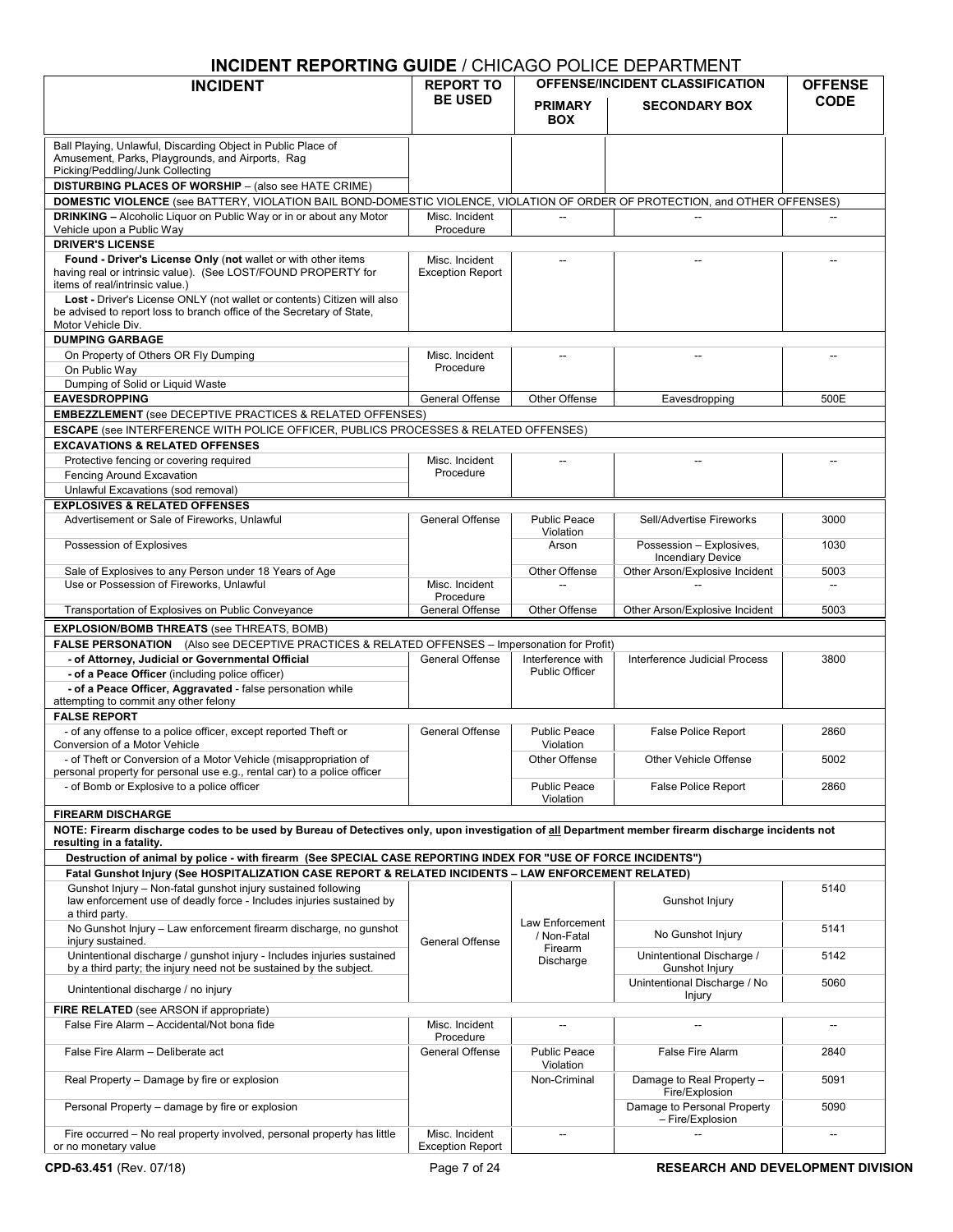|                                                                                                                                                                                                                 | <b>REPORT TO</b>       |                          | <u>UL DLI / \I \I IVILI</u><br><b>OFFENSE/INCIDENT CLASSIFICATION</b> | <b>OFFENSE</b> |
|-----------------------------------------------------------------------------------------------------------------------------------------------------------------------------------------------------------------|------------------------|--------------------------|-----------------------------------------------------------------------|----------------|
| <b>INCIDENT</b>                                                                                                                                                                                                 | <b>BE USED</b>         |                          |                                                                       |                |
|                                                                                                                                                                                                                 |                        | <b>PRIMARY</b>           | <b>SECONDARY BOX</b>                                                  | <b>CODE</b>    |
|                                                                                                                                                                                                                 |                        | <b>BOX</b>               |                                                                       |                |
| Burning leaves or refuse and bonfires restricted                                                                                                                                                                | Misc. Incident         |                          |                                                                       |                |
| No bona fide incident – Fire Reported, no fire or explosion has                                                                                                                                                 | Procedure              |                          |                                                                       |                |
| occurred, fire apparatus has left the scene                                                                                                                                                                     |                        |                          |                                                                       |                |
| <b>FORCIBLE DETENTION</b> – Holding a hostage to obtain performance by a Third Party (See KIDNAPPING)                                                                                                           |                        |                          |                                                                       |                |
| <b>FORGERY</b> (see DECEPTIVE PRACTICES)                                                                                                                                                                        |                        |                          |                                                                       |                |
| <b>FORNICATION</b> (see SEX OFFENSES - Obscenity & Related Offenses)                                                                                                                                            |                        |                          |                                                                       |                |
| <b>FOUND PROPERTY</b> (see LOST/FOUND PROPERTY)                                                                                                                                                                 |                        |                          |                                                                       |                |
| <b>FRAUD</b> (see DECEPTIVE PRACTICES)                                                                                                                                                                          |                        |                          |                                                                       |                |
| <b>GAMBLING &amp; RELATED OFFENSES</b>                                                                                                                                                                          |                        |                          |                                                                       |                |
| Animal Fighting - including all unlawful animal fighting involving<br>dogs, roosters, or other animals. (Specify animal type in the case<br>report)                                                             | <b>General Offense</b> | Other Offense            | Animal Fighting                                                       | 1682           |
| Bribery in Contests – any professional or amateur athletic contest, sporting event, or exhibition.                                                                                                              |                        |                          |                                                                       |                |
| Accepting a Bribe, Failure to Report an Offer of a Bribe, Offering a                                                                                                                                            | Vice                   | Gambling                 | <b>Sports Tampering</b>                                               | 1633           |
| <b>Bribe</b>                                                                                                                                                                                                    |                        |                          |                                                                       |                |
| <b>Bolita or Boli Pul</b>                                                                                                                                                                                       |                        |                          |                                                                       |                |
| Office                                                                                                                                                                                                          | Vice                   | Gambling                 | Bolita or Boli Pul/Office                                             | 1620           |
| Runner                                                                                                                                                                                                          |                        |                          | Bolita or Boli Pul/Runner                                             | 1621           |
| Writer                                                                                                                                                                                                          |                        |                          | Bolita or Boli Pul/Writer                                             | 1622           |
| Station<br><b>Bookmaking</b>                                                                                                                                                                                    |                        |                          | Bolita or Boli Pul/Station                                            | 1623           |
| Horses                                                                                                                                                                                                          | Vice                   | Gambling                 | Bookmaking/Horses                                                     | 1610           |
| Sports                                                                                                                                                                                                          |                        |                          | Bookmaking/Sports                                                     | 1611           |
| <b>Charitable Games Violation</b>                                                                                                                                                                               |                        |                          | Violation Charitable Game Act                                         | 1650           |
| Failure to obtain federal gambling stamp                                                                                                                                                                        |                        |                          | Register Federal Gambling                                             | 1640           |
|                                                                                                                                                                                                                 |                        |                          | Stamp                                                                 |                |
| Game                                                                                                                                                                                                            |                        |                          |                                                                       |                |
| Cards                                                                                                                                                                                                           | Vice                   | Gambling                 | Game/Cards                                                            | 1651           |
| <b>Dice</b><br><b>Amusement Device</b>                                                                                                                                                                          |                        |                          | Game/Dice<br>Game/Amusement Device                                    | 1661<br>1670   |
| Other                                                                                                                                                                                                           |                        |                          | Other                                                                 | 1680           |
| Lottery                                                                                                                                                                                                         |                        |                          |                                                                       |                |
| Pari-Mutuel (lottery consisting of three numbers, winning numbers                                                                                                                                               | Vice                   | Gambling                 | Lottery/Pari-Mutuel                                                   | 1624           |
| determined by using amounts wagered at certain race tracks)                                                                                                                                                     |                        |                          |                                                                       |                |
| Parlay Cards (cards covering major sporting events- football,<br>baseball, hockey, basketball, etc. - point spread is listed for each<br>individual game with the odds being defined, bettor to select three or |                        |                          | Lottery/Parlay Cards                                                  | 1681           |
| more teams correctly to win)<br>National Lotteries (Irish Sweepstakes, Puerto Rican or Mexican<br>National Lottery, etc.)                                                                                       |                        |                          | National Lottery                                                      | 1625           |
| <b>Illegal Illinois Lottery</b>                                                                                                                                                                                 |                        |                          | Illegal Illinois Lottery                                              | 1626           |
| Other                                                                                                                                                                                                           |                        |                          | Lottery/Other                                                         | 1627           |
| "Policy Game" - Syndicated Gambling                                                                                                                                                                             |                        |                          |                                                                       |                |
| House book (fixed location where bets are accepted for only one<br>wheel)                                                                                                                                       | Vice                   | Gambling                 | Policy/Housebook                                                      | 1690           |
| Station (fixed location where bets are accepted for more than one<br>wheel)                                                                                                                                     |                        |                          | Policy/Station                                                        | 1691           |
| Runner (policy wheel employee who picks up bets from policy<br>stations and writers)                                                                                                                            |                        |                          | Policy/Runner                                                         | 1692           |
| Turn-In (location where policy runners turn in the bets they have<br>taken)                                                                                                                                     |                        |                          | Policy/Turn-In                                                        | 1693           |
| Office (action taken against the headquarters or operators of a<br>policy wheel)                                                                                                                                |                        |                          | Policy/Office                                                         | 1694           |
| Press (an incident when policy printing press is seized)                                                                                                                                                        |                        |                          | <b>Policy Press</b>                                                   | 1695           |
| Wheel (location where winning numbers are pulled from a keg)                                                                                                                                                    |                        |                          | Policy/Wheel                                                          | 1696           |
| Other                                                                                                                                                                                                           |                        |                          | Policy/Other                                                          | 1697           |
| Wire room (a place where wagers on horse races or other sporting events are taken over the telephone from handbooks or individual bettors known to the operator)<br>Horses                                      | Vice                   | Gambling                 | Wireroom/Horses                                                       | 1630           |
| Sports                                                                                                                                                                                                          |                        |                          | Wire room/Sports                                                      | 1631           |
| <b>Numbers</b>                                                                                                                                                                                                  |                        |                          | Wire room/Numbers                                                     | 1632           |
| Other - any form not covered above                                                                                                                                                                              |                        |                          | Other                                                                 | 1680           |
| HARASSMENT (also see TELEPHONE CALLS or STALKING)                                                                                                                                                               |                        |                          |                                                                       |                |
| Harassment by Electronic Means - (email, fax message, etc.)<br>Harassment by Telephone                                                                                                                          | General Offense        | Other Offense            | Harassment by Electronic Means<br>Harassment by Telephone             | 2826<br>2825   |
| <b>Threatening Telephone Calls</b>                                                                                                                                                                              |                        |                          | <b>Telephone Threat</b>                                               | 2820           |
| HATE CRIME - for additional information see General Order entitled "Hate Crimes & Related Incidents Motivated By Hate".                                                                                         |                        |                          |                                                                       |                |
| Assault, battery, aggravated assault, misdemeanor theft, criminal                                                                                                                                               | General Offense        |                          | Enter committed offense to complete primary and secondary             |                |
| trespass to residence, vehicle, or real property, misdemeanor criminal                                                                                                                                          | - Indicate Hate        |                          | classification and offense code.                                      |                |
| damage to property, mob action, or disorderly conduct against another<br>person for reasons of race, color, creed, religion, ancestry, gender,                                                                  | Crime on the           |                          |                                                                       |                |
| sexual orientation, physical or mental disability, or natural origin.                                                                                                                                           | Case Report            |                          |                                                                       |                |
| Non-Criminal Incident - Motivated by Hate                                                                                                                                                                       | Information            | $\overline{\phantom{a}}$ |                                                                       |                |
|                                                                                                                                                                                                                 | Report                 |                          |                                                                       |                |
| HAZARDOUS MATERIALS INCIDENT                                                                                                                                                                                    | General Offense        | Other Offense            | Hazardous Materials Violation                                         | 501H           |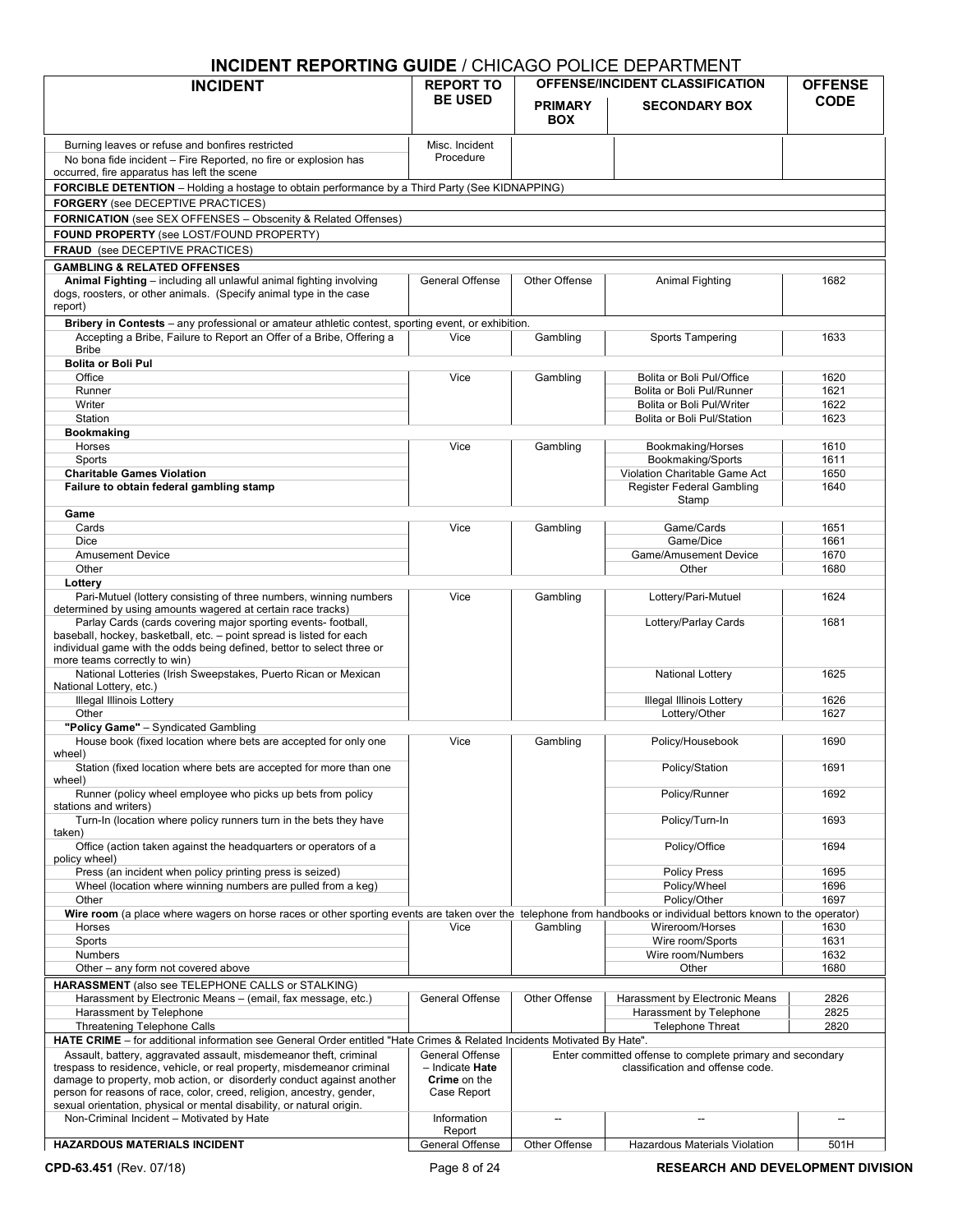|                                                                                                                                                                                                           |                                    | <b>INGIDENT REPORTING GOIDE</b> / CHICAGO FOLICE DEFAILMMENT<br><b>OFFENSE/INCIDENT CLASSIFICATION</b> |                                         |                               |  |
|-----------------------------------------------------------------------------------------------------------------------------------------------------------------------------------------------------------|------------------------------------|--------------------------------------------------------------------------------------------------------|-----------------------------------------|-------------------------------|--|
| <b>INCIDENT</b>                                                                                                                                                                                           | <b>REPORT TO</b><br><b>BE USED</b> |                                                                                                        |                                         | <b>OFFENSE</b><br><b>CODE</b> |  |
|                                                                                                                                                                                                           |                                    | <b>PRIMARY</b>                                                                                         | <b>SECONDARY BOX</b>                    |                               |  |
|                                                                                                                                                                                                           |                                    | <b>BOX</b>                                                                                             |                                         |                               |  |
| - Involving either a suspected criminal act not otherwise requiring a                                                                                                                                     |                                    |                                                                                                        |                                         |                               |  |
| case report or a hazardous materials license violation                                                                                                                                                    |                                    |                                                                                                        | Hazardous Materials Incident            |                               |  |
| - Non-criminal incident requiring police/fire services<br><b>HITCH-HIKER (Soliciting rides)</b>                                                                                                           | Misc. Incident                     | Non-Criminal                                                                                           |                                         | 5006                          |  |
|                                                                                                                                                                                                           | Procedure                          |                                                                                                        |                                         |                               |  |
| <b>HOME INVASION</b> (see BURGLARY)                                                                                                                                                                       |                                    |                                                                                                        |                                         |                               |  |
| <b>HOMICIDE &amp; RELATED OFFENSES</b>                                                                                                                                                                    | General Offense                    | Homicide                                                                                               |                                         |                               |  |
| First Degree Murder – in performing the acts which cause the death,<br>offender either intends to kill or do great bodily harm or knows that such                                                         |                                    |                                                                                                        | First Degree Murder                     | 0110                          |  |
| acts will cause death, OR offender knows that such acts create a strong                                                                                                                                   |                                    |                                                                                                        |                                         |                               |  |
| probability of death or great bodily harm, OR offender is attempting or<br>committing a forcible felony other than second degree murder.                                                                  |                                    |                                                                                                        |                                         |                               |  |
| Second Degree Murder - offender commits second degree murder                                                                                                                                              | General Offense                    | Homicide                                                                                               | Second Degree Murder                    | 0130                          |  |
| when the offense of first degree murder (as previously defined Section                                                                                                                                    |                                    |                                                                                                        |                                         |                               |  |
| 9-1) is committed AND either of the following mitigating factors are<br>present: (1) At the time of the killing, the offender is acting under a                                                           |                                    |                                                                                                        |                                         |                               |  |
| sudden and intense passion resulting from serious provocation by the                                                                                                                                      |                                    |                                                                                                        |                                         |                               |  |
| victim or another whom the offender endeavors to kill, but he<br>negligently or accidentally causes the death of the victim; OR (2) At the                                                                |                                    |                                                                                                        |                                         |                               |  |
| time of the killing, the offender believes the circumstances to be such                                                                                                                                   |                                    |                                                                                                        |                                         |                               |  |
| that, if they existed, would justify or exonerate the killing under the                                                                                                                                   |                                    |                                                                                                        |                                         |                               |  |
| principles stated in Article 7 of ILCS Code, but his belief is<br>unreasonable.                                                                                                                           |                                    |                                                                                                        |                                         |                               |  |
| Attempted Murder (see BATTERY)                                                                                                                                                                            |                                    |                                                                                                        |                                         |                               |  |
| Involuntary Manslaughter - Offender unintentionally kills an                                                                                                                                              | General Offense                    | Homicide                                                                                               | <b>Involuntary Manslaughter</b>         | 0141                          |  |
| individual without lawful justification when the acts that causes the<br>death, whether lawful or unlawful, are likely to cause death or great                                                            |                                    |                                                                                                        |                                         |                               |  |
| bodily harm to some individual, and the acts are performed recklessly.                                                                                                                                    |                                    |                                                                                                        |                                         |                               |  |
| EXCEPTION: cases in which the cause of the death consists of the                                                                                                                                          |                                    |                                                                                                        |                                         |                               |  |
| driving/operating a motor vehicle, snowmobile, all-terrain vehicle, or<br>watercraft, in which case the person commits reckless homicide. (see                                                            |                                    |                                                                                                        |                                         |                               |  |
| also Reckless Homicide)                                                                                                                                                                                   |                                    |                                                                                                        |                                         |                               |  |
| Drug Induced Homicide - Offender violates subsection (a) or                                                                                                                                               | General Offense                    | Homicide                                                                                               | <b>Involuntary Manslaughter</b>         | 0141                          |  |
| subsection (c) of Section 401 of the Illinois Controlled Substances Act<br>by unlawfully delivering a controlled substance to another and victim                                                          |                                    |                                                                                                        |                                         |                               |  |
| dies as a result of the injection, inhalation, or ingestion of any amount of                                                                                                                              |                                    |                                                                                                        |                                         |                               |  |
| that controlled substance.<br>Reckless Homicide - Offender is recklessly driving/operating a motor vehicle, snowmobile, all-terrain vehicle, or watercraft and unintentionally kills an individual. Being |                                    |                                                                                                        |                                         |                               |  |
| under the influence of alcohol or any other drug(s) at the time of the alleged violation shall be presumed to be evidence of a reckless act, unless disproved by evidence to                              |                                    |                                                                                                        |                                         |                               |  |
| the contrary.                                                                                                                                                                                             |                                    |                                                                                                        |                                         |                               |  |
| - incident involves a vehicle and occurred or originated ON a<br>publicly accessible roadway (ORIGINAL report)                                                                                            | <b>Traffic Crash</b>               |                                                                                                        |                                         |                               |  |
| - when the preliminary investigator (or a follow-up investigator)                                                                                                                                         | Supplementary                      | Homicide                                                                                               | <b>Reckless Homicide</b>                | 0142                          |  |
| documents additional information AFTER completion of the original                                                                                                                                         |                                    |                                                                                                        |                                         |                               |  |
| report, AND the driver/operator IS in custody and charged with<br>Reckless Homicide                                                                                                                       |                                    |                                                                                                        |                                         |                               |  |
| - incident involves a vehicle NOT on a publicly accessible roadway,                                                                                                                                       | General Offense                    |                                                                                                        |                                         |                               |  |
| AND the driver/operator IS in custody and charged with Reckless<br>Homicide                                                                                                                               |                                    |                                                                                                        |                                         |                               |  |
| - when driver/operator is NOT in custody and charged                                                                                                                                                      | Hospitalization                    | Non-Criminal                                                                                           | Death                                   | 5084                          |  |
| NOTE: Justifiable Homicide codes to be used by Bureau of Detectives only                                                                                                                                  |                                    |                                                                                                        |                                         |                               |  |
| Justifiable Homicide                                                                                                                                                                                      |                                    |                                                                                                        |                                         |                               |  |
| Law Enforcement - justifiable death resulting from law<br>enforcement use of force                                                                                                                        | General Offense                    | Homicide                                                                                               | Justifiable Homicide/Law<br>Enforcement | 0150                          |  |
| Civilian – justifiable death resulting from civilian defense of                                                                                                                                           | General Offense                    | Homicide                                                                                               | Justifiable Homicide/Civilian           | 0151                          |  |
| person, dwelling, or property                                                                                                                                                                             |                                    |                                                                                                        |                                         |                               |  |
| <b>HOSPITALIZATION CASE REPORT &amp; RELATED INCIDENTS</b>                                                                                                                                                |                                    |                                                                                                        |                                         |                               |  |
| NOTE: Hospitalization case report and related incident offense codes are distinguished based on Department member involvement in the injurious incident.<br>NON-CRIMINAL, NOT LAW ENFORCEMENT RELATED     |                                    |                                                                                                        |                                         |                               |  |
| Accidents, Serious - shooting, poisoning, etc.                                                                                                                                                            | Hospitalization                    | Non-Criminal                                                                                           | Accidental Injury                       | 5089                          |  |
| AED Use - Automated External Defibrillator use by or on Department                                                                                                                                        |                                    |                                                                                                        | AED Use By or On Dept Member            | 5083                          |  |
| member<br><b>Drowning Victim, Alleged</b> - body recovered. NOTE: If Body not                                                                                                                             | Hospitalization                    | Non-Criminal                                                                                           | Death                                   | 5084                          |  |
| recovered, see MISSING PERSONS.                                                                                                                                                                           |                                    |                                                                                                        |                                         |                               |  |
| Injury on Elevator, Escalator, or Amusement Rides                                                                                                                                                         |                                    |                                                                                                        | Accidental Injury                       | 5089                          |  |
| Deaths in Non-Criminal, Non-Traffic Cases – not in police custody                                                                                                                                         | Hospitalization                    | Non-Criminal                                                                                           | Death                                   | 5084                          |  |
| Death - further investigation needed<br>Injury on Private Property, Death Imminent or Accidental by                                                                                                       | Hospitalization                    | Death<br>Non-Criminal                                                                                  | Investigation<br>Accidental Injury      | 5078<br>5089                  |  |
| Fire/Explosion - only submit Hospitalization Case Report if the                                                                                                                                           |                                    |                                                                                                        |                                         |                               |  |
| incident is not recorded on another case report or Traffic Crash                                                                                                                                          |                                    |                                                                                                        |                                         |                               |  |
| Report.<br>Injury on Private Property – minor injury, transportation provided by                                                                                                                          | Misc. Incident                     | $\overline{\phantom{a}}$                                                                               | $\overline{a}$                          | $\overline{\phantom{a}}$      |  |
| police when no other report required.                                                                                                                                                                     | <b>Exception Report</b>            |                                                                                                        |                                         |                               |  |
|                                                                                                                                                                                                           |                                    |                                                                                                        |                                         |                               |  |
| Injury on Private Property - no service                                                                                                                                                                   | Misc. Incident<br>Procedure        |                                                                                                        |                                         |                               |  |
|                                                                                                                                                                                                           |                                    |                                                                                                        |                                         |                               |  |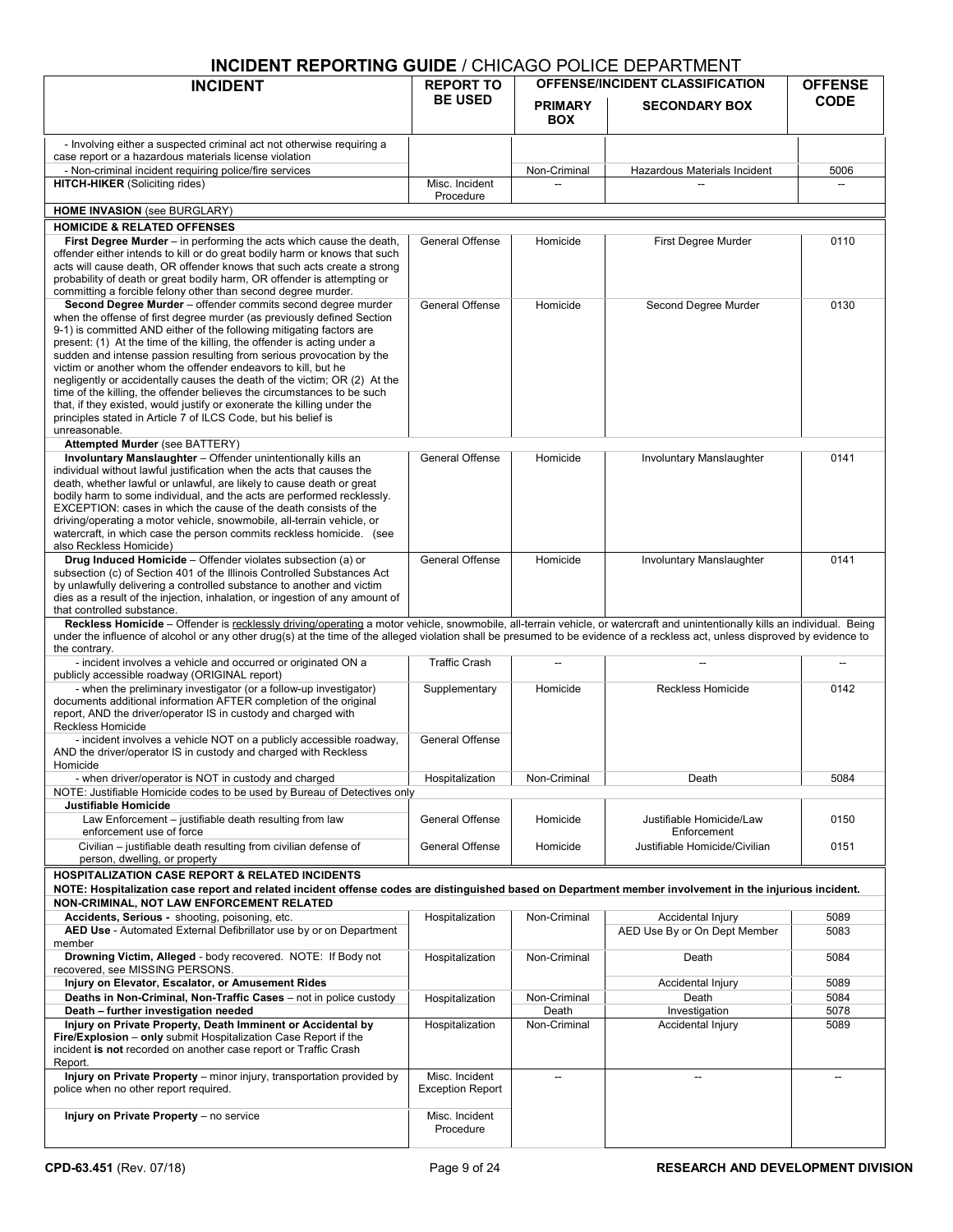| <b>INCIDENT</b>                                                                                                                                                                                | , <b>טוווע</b><br>OO LOLIOL DLI AINTIVILIVI<br><b>OFFENSE/INCIDENT CLASSIFICATION</b><br><b>REPORT TO</b> |                              |                                                                    | <b>OFFENSE</b> |  |  |
|------------------------------------------------------------------------------------------------------------------------------------------------------------------------------------------------|-----------------------------------------------------------------------------------------------------------|------------------------------|--------------------------------------------------------------------|----------------|--|--|
|                                                                                                                                                                                                | <b>BE USED</b>                                                                                            |                              |                                                                    | <b>CODE</b>    |  |  |
|                                                                                                                                                                                                |                                                                                                           | <b>PRIMARY</b><br><b>BOX</b> | <b>SECONDARY BOX</b>                                               |                |  |  |
|                                                                                                                                                                                                |                                                                                                           |                              |                                                                    |                |  |  |
| <b>HOSPITALIZATION CASE REPORT &amp; RELATED INCIDENTS</b>                                                                                                                                     |                                                                                                           |                              |                                                                    |                |  |  |
| <b>Naloxone Use By Department Member - Department member</b><br>administers a dose of Naloxone                                                                                                 |                                                                                                           |                              | <b>Naloxone Use By Department</b><br><b>Member</b>                 | 5105           |  |  |
| Suicide                                                                                                                                                                                        |                                                                                                           |                              |                                                                    |                |  |  |
| - not in police custody                                                                                                                                                                        |                                                                                                           |                              | Suicide/Not In Police Custody                                      | 5085           |  |  |
| - attempted, not in police custody                                                                                                                                                             |                                                                                                           |                              | Attempt Suicide/ Not In Police                                     | 5086           |  |  |
|                                                                                                                                                                                                |                                                                                                           |                              | Custody                                                            |                |  |  |
| Injury to City Employee while performing duties in non-criminal,<br>non-traffic cases                                                                                                          | Hospitalization                                                                                           | <b>Non-Criminal</b>          | Injury to City Employee                                            | 5088           |  |  |
| Injury to a Citizen on City or Park District Property in non-                                                                                                                                  |                                                                                                           |                              | Injury to Citizen on public way                                    | 5087           |  |  |
| criminal, non-traffic cases                                                                                                                                                                    |                                                                                                           |                              |                                                                    |                |  |  |
| Injury to a Citizen on C.T.A. trains or tracks - above or below                                                                                                                                |                                                                                                           |                              |                                                                    |                |  |  |
| ground level<br><b>Injury to Nursing Home Residents</b>                                                                                                                                        |                                                                                                           |                              | Accidental Injury                                                  | 5089           |  |  |
| Persons Bitten by Police Canine Unit Dog - If no other case report                                                                                                                             |                                                                                                           |                              |                                                                    |                |  |  |
| required                                                                                                                                                                                       |                                                                                                           |                              |                                                                    |                |  |  |
| Sick Removal - when transportation provided by Department                                                                                                                                      | Misc. Incident                                                                                            |                              |                                                                    |                |  |  |
| personnel and no other report required.<br>LAW ENFORCEMENT RELATED: Any death or suicide-related incident in which: (1) the subject is in police custody, (2) law enforcement action was taken | <b>Exception Report</b>                                                                                   |                              |                                                                    |                |  |  |
| that restricted, or attempted to restrict, a subject's ability to leave, or (3) injuries can reasonably be linked to any police activity. LAW ENFORCEMENT                                      |                                                                                                           |                              |                                                                    |                |  |  |
| RELATED incidents include fatalities to a third party; the fatal injury need not be sustained by the subject.                                                                                  |                                                                                                           |                              |                                                                    |                |  |  |
| Death by Natural Causes - while in police custody                                                                                                                                              | Hospitalization                                                                                           | Non-Criminal                 | Death: Natural/Police Custody                                      | 5100           |  |  |
| Non-Fatal Gunshot Injury (See FIREARM DISCHARGE)                                                                                                                                               |                                                                                                           |                              |                                                                    |                |  |  |
| NOTE: Death: Officer Involved Shooting and Death: Other/Non-Traffic Related codes to be used by Bureau of Detectives only.<br>Officer Involved Shooting                                        |                                                                                                           | Law                          | Death: Officer Involved Shooting                                   | 5103           |  |  |
| Other/Non-traffic related – all other non-traffic law enforcement                                                                                                                              | Hospitalization                                                                                           | Enforcement                  | Death: Other/Non-Traffic Related                                   | 5104           |  |  |
| related deaths not classified under another code                                                                                                                                               |                                                                                                           | Related                      |                                                                    |                |  |  |
| Traffic-Related Fatalities (see TRAFFIC - LAW ENFORCEMENT RELATED)                                                                                                                             |                                                                                                           |                              |                                                                    |                |  |  |
| Suicide                                                                                                                                                                                        |                                                                                                           |                              |                                                                    |                |  |  |
| - in police custody                                                                                                                                                                            | Hospitalization                                                                                           | Non-Criminal                 | Death: Suicide/Police Custody                                      | 5101           |  |  |
| - attempted, in police custody                                                                                                                                                                 |                                                                                                           |                              | Attempt Suicide/Police Custody                                     | 5102           |  |  |
| <b>HOSTAGE SITUATION (see KIDNAPPING)</b>                                                                                                                                                      |                                                                                                           |                              |                                                                    |                |  |  |
| HUMAN RIGHTS VIOLATION (see CIVIL RIGHTS VIOLATION or HATE CRIME)<br>HUMAN TRAFFICKING CASE REPORT RELATED INCIDENTS                                                                           |                                                                                                           |                              |                                                                    |                |  |  |
| Human Trafficking - Commercial Acts Inducing a person by force,                                                                                                                                |                                                                                                           |                              |                                                                    |                |  |  |
| fraud, or coercion to participate in commercial sex acts, or in which the                                                                                                                      |                                                                                                           |                              |                                                                    |                |  |  |
| person induced to perform such act(s) has not attained 18 years of age.                                                                                                                        |                                                                                                           |                              | <b>Commercial Sex Acts</b>                                         | 1050           |  |  |
| Commercial sex acts may be exchanged for anything of value-it is not<br>limited to the exchange of money.                                                                                      |                                                                                                           | Human<br>Trafficking         |                                                                    |                |  |  |
| Human Trafficking - Involuntary Servitude - The obtaining of a                                                                                                                                 | <b>General Offense</b>                                                                                    |                              |                                                                    |                |  |  |
| person(s) through recruitment, harboring, transportation, or provision,                                                                                                                        |                                                                                                           |                              |                                                                    |                |  |  |
| and subjecting persons by force, fraud, or coercion into involuntary                                                                                                                           |                                                                                                           |                              | <b>Involuntary Servitude</b>                                       | 1055           |  |  |
| servitude, peonage, debt bondage, or slavery (not including commercial<br>sex acts.                                                                                                            |                                                                                                           |                              |                                                                    |                |  |  |
| IMPERSONATION OF JUDICIAL OR GOVERNMENT OFFICIAL (see FALSE PERSONATION) (see also DECEPTIVE PRACTICES-Impersonation for Profit)                                                               |                                                                                                           |                              |                                                                    |                |  |  |
| <b>INCAPACITATED PERSONS</b>                                                                                                                                                                   | Missing/ Found                                                                                            | (Check Box)                  | Found Person                                                       | 6055           |  |  |
|                                                                                                                                                                                                | Person                                                                                                    |                              |                                                                    |                |  |  |
| <b>INDECENT SOLICITATION OF A CHILD (see SEX OFFENSES)</b>                                                                                                                                     |                                                                                                           |                              |                                                                    |                |  |  |
| <b>INDECENCY IN PUBLIC</b> (see SEX OFFENSES - Obscenity and Related Offenses)                                                                                                                 |                                                                                                           |                              |                                                                    |                |  |  |
| <b>INDECENCY IN PUBLIC IN LICENSED PREMISE (see PROSTITUTION)</b>                                                                                                                              |                                                                                                           |                              |                                                                    |                |  |  |
| <b>INTERFERENCE WITH POLICE OFFICER, PUBLIC PROCESSES &amp; RELATED OFFENSES</b><br>Aiding Escape – of a prisoner or a person in the custody of a peace                                        | General Offense                                                                                           | Interference                 | (See also BRIBERY and FALSE PERSONATION)<br>Aiding Arrestee Escape | 3751           |  |  |
| officer                                                                                                                                                                                        |                                                                                                           | <b>With Public</b>           |                                                                    |                |  |  |
| Concealing or Aiding a Fugitive                                                                                                                                                                |                                                                                                           | Officer                      | Concealing or Aiding a Fugitive                                    | 3740           |  |  |
| Contraband in Prison                                                                                                                                                                           |                                                                                                           |                              | Contraband in Prison                                               | 3770           |  |  |
| <b>Escaping from Custody</b>                                                                                                                                                                   |                                                                                                           |                              | Escape                                                             | 3750           |  |  |
| Interference with a Public Institution of Higher Education (Includes all<br>post-high school institutions either wholly or partially supported by State                                        |                                                                                                           | Other Offense                | Interfere with Higher Education                                    | 3610           |  |  |
| funds.)                                                                                                                                                                                        |                                                                                                           |                              |                                                                    |                |  |  |
| <b>Obstructing Justice</b>                                                                                                                                                                     | <b>General Offense</b>                                                                                    | Interference                 | <b>Obstructing Justice</b>                                         | 3730           |  |  |
| Obstructing Identification - Person commits the offense of obstructing                                                                                                                         |                                                                                                           | <b>With Public</b>           | Obstructing Identification                                         | 3731           |  |  |
| identification when he or she intentionally or knowingly furnishes a false<br>or fictitious name, residence address, or date of birth to a peace officer.                                      |                                                                                                           | Officer                      |                                                                    |                |  |  |
| Preventing Consultation Between Person and Attorney (Refer to 725                                                                                                                              |                                                                                                           |                              | Interference with Judicial Process                                 | 3800           |  |  |
| ILCS 5/103-4 and 725 ILCS 5/103-8)                                                                                                                                                             |                                                                                                           |                              |                                                                    |                |  |  |
| Refusing to Aid an Officer                                                                                                                                                                     |                                                                                                           |                              | Refusing to Aid an Officer                                         | 3720           |  |  |
| Resist, Obstruct, or Disarm an Officer - NOTE: Tactical Response                                                                                                                               |                                                                                                           |                              | Resist, Obstruct, Disarm an Officer                                | 3710           |  |  |
| Report and Injury On Duty Reports may additionally be required.<br><b>Obstructing Service of Process</b>                                                                                       |                                                                                                           |                              | <b>Obstructing Service</b>                                         | 3760           |  |  |
| <b>INTIMIDATION</b>                                                                                                                                                                            |                                                                                                           |                              |                                                                    |                |  |  |
| Threat to perform physical harm or damage to property - Note: For                                                                                                                              | <b>General Offense</b>                                                                                    | Intimidation                 | Intimidation                                                       | 3960           |  |  |
| expanded Intimidation Statute subsections including physical restraint,                                                                                                                        |                                                                                                           |                              |                                                                    |                |  |  |
| criminal offense, accusation of offense, exposure to ridicule, refer to 720                                                                                                                    |                                                                                                           |                              |                                                                    |                |  |  |
| ILCS 5.0/12-6.<br>Aggravated Intimidation                                                                                                                                                      |                                                                                                           |                              |                                                                    |                |  |  |
|                                                                                                                                                                                                |                                                                                                           |                              |                                                                    |                |  |  |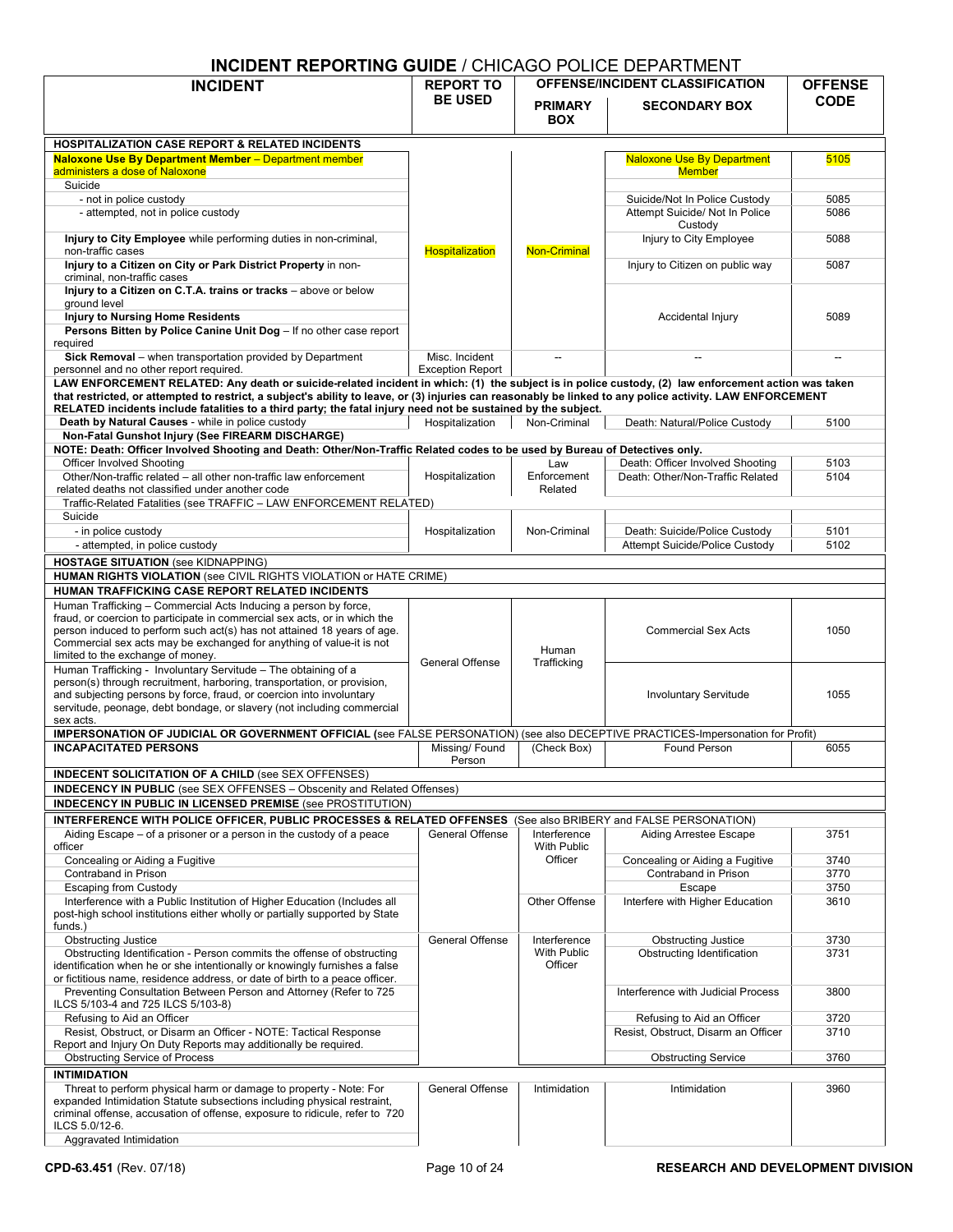| <u>INCIDENT REPURTING GUIDE / CHICAGO FOLICE DEFARTIVIENT</u>                                                                                                                                                                                                                                                                                 |                                       |                              |                                                                |                               |
|-----------------------------------------------------------------------------------------------------------------------------------------------------------------------------------------------------------------------------------------------------------------------------------------------------------------------------------------------|---------------------------------------|------------------------------|----------------------------------------------------------------|-------------------------------|
| <b>INCIDENT</b>                                                                                                                                                                                                                                                                                                                               | <b>REPORT TO</b><br><b>BE USED</b>    | <b>PRIMARY</b><br><b>BOX</b> | <b>OFFENSE/INCIDENT CLASSIFICATION</b><br><b>SECONDARY BOX</b> | <b>OFFENSE</b><br><b>CODE</b> |
| Intimidation of Law Enforcement Official-is any action of a<br>damaging or threatening nature taken against a Department member<br>directly or indirectly in response to the member's performance of official                                                                                                                                 |                                       |                              | Intimidation of Law Enforcement<br>Official                    | 3961                          |
| law enforcement duties.                                                                                                                                                                                                                                                                                                                       |                                       |                              | Law Enforcement<br>Official: Noncriminal Offense               | 3962                          |
| <b>Educational Intimidation</b><br>Stalking (see STALKING)                                                                                                                                                                                                                                                                                    |                                       |                              | <b>Educational Intimidation</b>                                | 3966                          |
| Extortion                                                                                                                                                                                                                                                                                                                                     | General Offense                       | Intimidation                 | Extortion                                                      | 3970                          |
| Compelling Organization Membership                                                                                                                                                                                                                                                                                                            |                                       |                              | <b>Compelling Organization</b><br>Membership                   | 3975                          |
| <b>Compelling Confession</b>                                                                                                                                                                                                                                                                                                                  |                                       |                              | <b>Compelling Confession</b>                                   | 3980                          |
| <b>INTOXICATING COMPOUNDS</b><br>Unlawful Inhalation or Ingestion (certain chemical substances, non-                                                                                                                                                                                                                                          | General Offense                       | Other                        | <b>Intoxicating Compounds</b>                                  | 1900                          |
| narcotic e.g., glue), Sale or delivery of, to juveniles (certain chemical<br>substances, non-narcotic)                                                                                                                                                                                                                                        |                                       | Narcotic<br>Violation        |                                                                |                               |
| JUNK DEALER, Purchasing from Minor (see also PAWN BROKER)                                                                                                                                                                                                                                                                                     | Misc. Incident<br>Procedure           |                              | $\overline{\phantom{a}}$                                       | $\overline{\phantom{a}}$      |
| <b>KIDNAPPING</b>                                                                                                                                                                                                                                                                                                                             |                                       |                              |                                                                |                               |
| Victim Under 13 Years or profoundly mentally retarded<br>Victim 13 Years or Over                                                                                                                                                                                                                                                              | General Offense                       | Kidnapping                   | Aggravated                                                     | 4220                          |
| No Ransom -<br>Secretly confines another against his will                                                                                                                                                                                                                                                                                     | General Offense                       | Kidnapping                   | Kidnapping                                                     | 4210                          |
| By force of threat or intimidation, By deceit or inducement<br>Ransom                                                                                                                                                                                                                                                                         |                                       |                              | Aggravated                                                     | 4220                          |
| <b>Other Kidnapping Related</b><br>Forcible Detention - Holding a hostage to obtain performance by a                                                                                                                                                                                                                                          | General                               | Kidnapping                   | <b>Forcible Detention</b>                                      | 4240                          |
| <b>Third Party</b><br>Lure or Attempt - Child Under 16 into vehicle, structure, etc.                                                                                                                                                                                                                                                          | Offense                               |                              | Child Abduction / Stranger                                     | 1792                          |
| (Offender not a family member.)<br>Unlawful Visitation Interference - Use in cases involving Non-<br>Family Members only. See CHILDREN, OFFENSES INVOLVING for                                                                                                                                                                                |                                       |                              | Unlawful Visitation Interference                               | 4255                          |
| additional information and the definition of Family Member.<br><b>Unlawful Restraint</b>                                                                                                                                                                                                                                                      |                                       |                              | Unlawful Restraint                                             | 4230                          |
| LANDLORD-TENANT DISPUTE (Lockout) - if no other act or violation<br>has occurred requiring a case report. (See also Special Order entitled                                                                                                                                                                                                    | Misc. Incident<br>Exception           | $\overline{\phantom{a}}$     |                                                                |                               |
| "Landlord-Tenant (Lockout)/Innkeepers-Guest Disputes.")<br>LICENSE PLATE FOUND - One plate & no offense involved                                                                                                                                                                                                                              | Report<br>Misc. Incident<br>Exception | $\overline{\phantom{a}}$     | $\overline{\phantom{a}}$                                       | $\overline{\phantom{a}}$      |
|                                                                                                                                                                                                                                                                                                                                               | Report                                |                              |                                                                |                               |
| <b>LICENSE VIOLATIONS</b>                                                                                                                                                                                                                                                                                                                     |                                       | Non-Criminal                 |                                                                |                               |
| Public Safety Threat- (Summary Closure)- Allows the<br>Superintendent(or his designee), under specific circumstances, to<br>order the summary closure of a licensed(or required to be licensed)                                                                                                                                               | General<br>Offense                    | (Subject<br>Specified)       | Public Safety Threat - Summary<br>Closure                      | 5012                          |
| business establishment. MCC 4-4-285<br><b>Violation of Summary Closure:</b>                                                                                                                                                                                                                                                                   |                                       | Other Offense                | Violation of Summary Closure                                   | 5013                          |
| Prohibition on conducting business - It shall be unlawful for any<br>person to conduct business activity at, or to knowingly frequent,<br>any establishment that has been summary closed.                                                                                                                                                     |                                       |                              |                                                                |                               |
| Prohibition on tampering with means of closure - It shall be<br>unlawful for any person to damage, tamper with, destroy or remove,<br>or to cause to be damaged, tampered with, destroyed or removed,<br>any means of closure used to summarily close an establishment or<br>any notice of summary closure affixed to such and establishment. |                                       |                              |                                                                |                               |
| <b>LICENSE VIOLATIONS (Non-Liquor)</b>                                                                                                                                                                                                                                                                                                        |                                       |                              |                                                                |                               |
| City License Violations Occurring at a Validly Licensed Business                                                                                                                                                                                                                                                                              | Misc. Incident                        |                              |                                                                |                               |
| (Copy to License Unit)<br>Amusement                                                                                                                                                                                                                                                                                                           | Exception<br>Report (in               |                              |                                                                |                               |
| Cigarette - Retail, Cigarette - Vending                                                                                                                                                                                                                                                                                                       | duplicate)                            |                              |                                                                |                               |
| Coin Operated, Self-Service Laundry                                                                                                                                                                                                                                                                                                           |                                       |                              |                                                                |                               |
| Attendant on premises required                                                                                                                                                                                                                                                                                                                | General                               | Other Offense                | License Violation                                              | 5011                          |
| Laundry & Dry Cleaning Establishment License required<br>Specific hours of operation                                                                                                                                                                                                                                                          | Offense                               |                              |                                                                |                               |
| Failure to Possess Required Business or Corporate License<br>Pollution or Environmental Control Violations - (Copy to the Dept.                                                                                                                                                                                                               | Misc. Incident                        |                              |                                                                |                               |
| of Consumer Services, Environmental Control Division)                                                                                                                                                                                                                                                                                         | Exception<br>Report (in<br>duplicate) |                              |                                                                |                               |
| <b>LIQUOR LAW VIOLATIONS &amp; RELATED OFFENSES</b>                                                                                                                                                                                                                                                                                           |                                       |                              |                                                                |                               |
| <b>Involving Minors</b>                                                                                                                                                                                                                                                                                                                       |                                       |                              |                                                                |                               |
| - Delivery, Sale, Gift of Alcoholic Liquor to Minor<br>- Sale, gift or delivery to persons under 21<br>Associate, employee deliver alcohol to person under 21                                                                                                                                                                                 | Vice                                  | Liquor Law<br>Violation      | Sell/Give/Deliver Liquor to Minor                              | 2210                          |
| CPD-63.451 (Rev. 07/18)                                                                                                                                                                                                                                                                                                                       | Page 11 of 24                         |                              | <b>RESEARCH AND DEVELOPMENT DIVISION</b>                       |                               |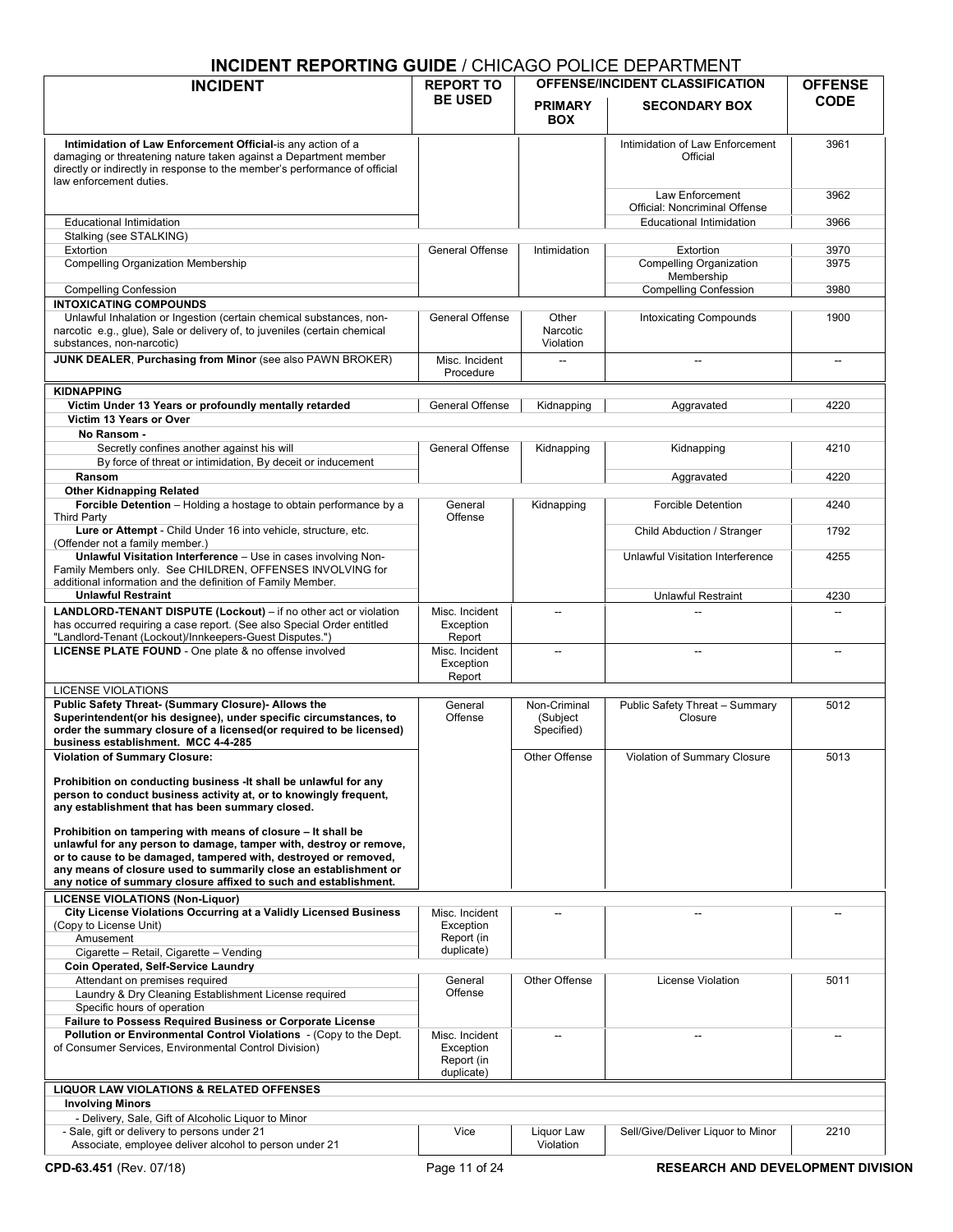| <b>INCIDENT REPORTING GOIDE</b> / CHICAGO FOLICE DEFAILMMENT<br><b>INCIDENT</b>                                                                                      | <b>REPORT TO</b>            |                                  | <b>OFFENSE/INCIDENT CLASSIFICATION</b>              | <b>OFFENSE</b> |
|----------------------------------------------------------------------------------------------------------------------------------------------------------------------|-----------------------------|----------------------------------|-----------------------------------------------------|----------------|
|                                                                                                                                                                      | <b>BE USED</b>              |                                  |                                                     | <b>CODE</b>    |
|                                                                                                                                                                      |                             | <b>PRIMARY</b><br><b>BOX</b>     | <b>SECONDARY BOX</b>                                |                |
|                                                                                                                                                                      |                             |                                  |                                                     |                |
| <b>LIQUOR LAW VIOLATIONS &amp; RELATED OFFENSES</b><br>- After purchasing, give or deliver to persons under 21                                                       |                             |                                  |                                                     |                |
|                                                                                                                                                                      |                             |                                  |                                                     |                |
| - Intoxication of Minor by Alcoholic Liquor<br>- Employment of Minors in Liquor Establishment Unlawfully                                                             | Vice                        | Liquor Law                       | Illegal Consumption by Minor<br><b>Employ Minor</b> | 2230<br>2251   |
| - Misrepresentation of Age by Minor (for purpose of purchasing                                                                                                       |                             | Violation                        | Minor Misrepresent Age                              | 2240           |
| liquor)                                                                                                                                                              |                             |                                  |                                                     |                |
| - Minors Drinking                                                                                                                                                    |                             |                                  | Illegal Consumption by Minor                        | 2230           |
| - Minors Drinking (Residential) – Any person occupying a residence                                                                                                   |                             |                                  |                                                     |                |
| who allows anyone under 18 years of age to possess or consume an<br>alcoholic beverage or leave the residence in an intoxicated condition.                           |                             |                                  |                                                     |                |
|                                                                                                                                                                      |                             |                                  |                                                     |                |
| - Possession of Alcoholic Liquor by Minor                                                                                                                            |                             |                                  | Illegal Possession by Minor                         | 2220           |
| Liquor License Required (see LICENSE VIOLATIONS for Non-Liquor<br>Violations)                                                                                        |                             |                                  | <b>Liquor License Violation</b>                     | 2250           |
| Open Container in Vehicle (passenger area only) - Issue traffic                                                                                                      | Misc. Incident              |                                  |                                                     |                |
| citation if appropriate                                                                                                                                              | Procedure                   |                                  |                                                     |                |
| <b>Sale During Prohibited Hours</b>                                                                                                                                  | Vice                        | Liquor Law                       | <b>Liquor License Violation</b>                     | 2250           |
|                                                                                                                                                                      |                             | Violation                        |                                                     |                |
| LIVE WIRE, DANGEROUS                                                                                                                                                 | Misc. Incident<br>Procedure |                                  |                                                     |                |
| LOITERING (For more information see the Special Order entitled "GANG AND NARCOTICS-RELATED LOITERING")                                                               |                             |                                  |                                                     |                |
| Gang Loitering                                                                                                                                                       | Misc. Incident              |                                  |                                                     |                |
| Narcotics-Related Loitering                                                                                                                                          | Procedure                   |                                  |                                                     |                |
| <b>LOOTING</b> - Knowingly and without authority, enter home, dwelling,<br>business, etc., where security not present because of fire, tornado, riot,                | General<br>Offense          | <b>Public Peace</b><br>Violation | Looting                                             | 3400           |
| mob, etc., and obtain/exert control over property.                                                                                                                   |                             |                                  |                                                     |                |
| <b>LOST/FOUND PERSON</b>                                                                                                                                             |                             |                                  |                                                     |                |
| Lost Person (see MISSING PERSON)                                                                                                                                     |                             |                                  |                                                     |                |
| Found Person                                                                                                                                                         | Missing/ Found              | (Check Box)                      | Found Person                                        | 6055           |
| LOST/FOUND PROPERTY, Having a Real or Intrinsic Value                                                                                                                | Person                      |                                  |                                                     |                |
| Lost Property (including wallet & contents, etc.) Excludes Passports                                                                                                 | Lost & Found                | Non-Criminal                     | <b>Lost Property</b>                                | 5070           |
| Found Property (excluding Narcotics, Passports)                                                                                                                      |                             |                                  | <b>Found Property</b>                               | 5071           |
| Loss Passport (see Special Order - Procedures for Reporting Lost and                                                                                                 |                             |                                  | Lost Passport                                       | 5093           |
| Found Passports)                                                                                                                                                     |                             |                                  |                                                     |                |
| Found Passport<br><b>Found Suspect Narcotics</b>                                                                                                                     | Vice                        |                                  | Found Passport<br><b>Found Suspect Narcotics</b>    | 5094<br>2093   |
| Weapon Turn-In/Turned-In Firearm or Firearms Ammunition (To be                                                                                                       | Lost & Found                | Non-Criminal                     | Weapon Turn-In                                      | 5072           |
| destroyed) - Describe weapon or ammunition                                                                                                                           |                             |                                  |                                                     |                |
| LOST/FOUND PROPERTY, No Real or Intrinsic Value - i.e., one                                                                                                          | Misc. Incident              |                                  |                                                     |                |
| (single) State License Plate, or City Vehicle License (not taken in theft).<br>Notify/Send copy to Hot Desk on all licenses. Includes driver's licenses.             | Exception<br>Report (In     |                                  |                                                     |                |
|                                                                                                                                                                      | duplicate)                  |                                  |                                                     |                |
| <b>LOST/FOUND PROPERTY</b>                                                                                                                                           |                             |                                  |                                                     |                |
| LOST DRIVER'S LICENSE ONLY (not wallet or contents) Citizen will<br>also be advised to report loss to branch office of the Secretary of State,                       | Misc. Incident<br>Exception |                                  |                                                     |                |
| Motor Vehicle Div.                                                                                                                                                   | Report (In                  |                                  |                                                     |                |
|                                                                                                                                                                      | duplicate)                  |                                  |                                                     |                |
| MEDICAL EXAMINER'S SEAL, Removal of (Letter of Authorization                                                                                                         | Misc. Incident              | $\overline{\phantom{a}}$         |                                                     |                |
| Required)                                                                                                                                                            | Exception<br>Report         |                                  |                                                     |                |
| <b>MENTALLY ILL TRANSPORT</b> - When Chicago Police Transport                                                                                                        | Hospitalization             | Non-Criminal                     | Mental Health Transport                             | 5079           |
| Mentally III Person to Hospital.                                                                                                                                     | Report                      |                                  |                                                     |                |
| MISSING PERSON - If missing person, Adult or Juvenile, returns home while officer is on the scene and no RD# has been obtained, use Miscellaneous Incident Exception |                             |                                  |                                                     |                |
| Report. If RD # has already been obtained, the missing person's return can be noted on the Case Report.                                                              |                             | Non-Criminal                     |                                                     |                |
| Bona fide - Juvenile OR Adult (Includes drowning victim-body not<br>recovered.) (Also includes juvenile runaways.)                                                   | Missing/Found<br>Person     |                                  | <b>Missing Person</b>                               | 6050           |
| Not Bona fide - Adult Only (Adult of Sound Mind, Left Voluntarily)                                                                                                   | Misc. Incident              |                                  |                                                     |                |
|                                                                                                                                                                      | <b>Exception Report</b>     |                                  |                                                     |                |
| <b>MOB ACTION</b> (No Injury) - If injury, see BATTERY                                                                                                               | General Offense             | <b>Public Peace</b>              | Mob Action                                          | 3100           |
|                                                                                                                                                                      |                             | Violation                        |                                                     |                |
| <b>MOTOR VEHICLES, Offenses Related to</b><br>Display False, Stolen, or Altered Temp. Registration Permit                                                            | General Offense             | Other Offense                    | False/Stolen/Altered TRP                            | 502P           |
| Receive, Possess, Sell, Stolen Motor Vehicle / Theft of Motor Vehicle (see THEFT)                                                                                    |                             |                                  |                                                     |                |
| Enter in, tamper with, vehicle                                                                                                                                       | General Offense             | <b>Other Offense</b>             | Tamper with Motor Vehicle                           | 502T           |
| Title or Registration, Forged or Counterfeit                                                                                                                         |                             |                                  | Vehicle Title/Reg Offense                           | 502R           |
| Title or Registration, Unlawful Possession of                                                                                                                        |                             |                                  |                                                     |                |
| Other Crimes Involving a Motor Vehicle                                                                                                                               |                             |                                  | Other Vehicle Offense                               | 5002           |
| <b>NALOXONE USE BY DEPARTMENT MEMBER</b> (see Hospitalization report)<br><b>NARCOTICS OFFENSES</b>                                                                   |                             |                                  |                                                     |                |
| Amphetamines (see synthetic drugs)                                                                                                                                   |                             |                                  |                                                     |                |
| Attempt Possession - Any Narcotic Except Cannabis (*Attempt/                                                                                                         | Vice                        | Narcotics                        | <b>Attempt Possession Narcotics</b>                 | 2095           |
| Solicitation/Conspiracy)                                                                                                                                             |                             |                                  |                                                     |                |
| Attempt Possession - Cannabis (*Attempt/ Solicitation/<br>Conspiracy)                                                                                                |                             |                                  | <b>Attempt Possession Cannabis</b>                  | 2094           |
|                                                                                                                                                                      |                             |                                  |                                                     |                |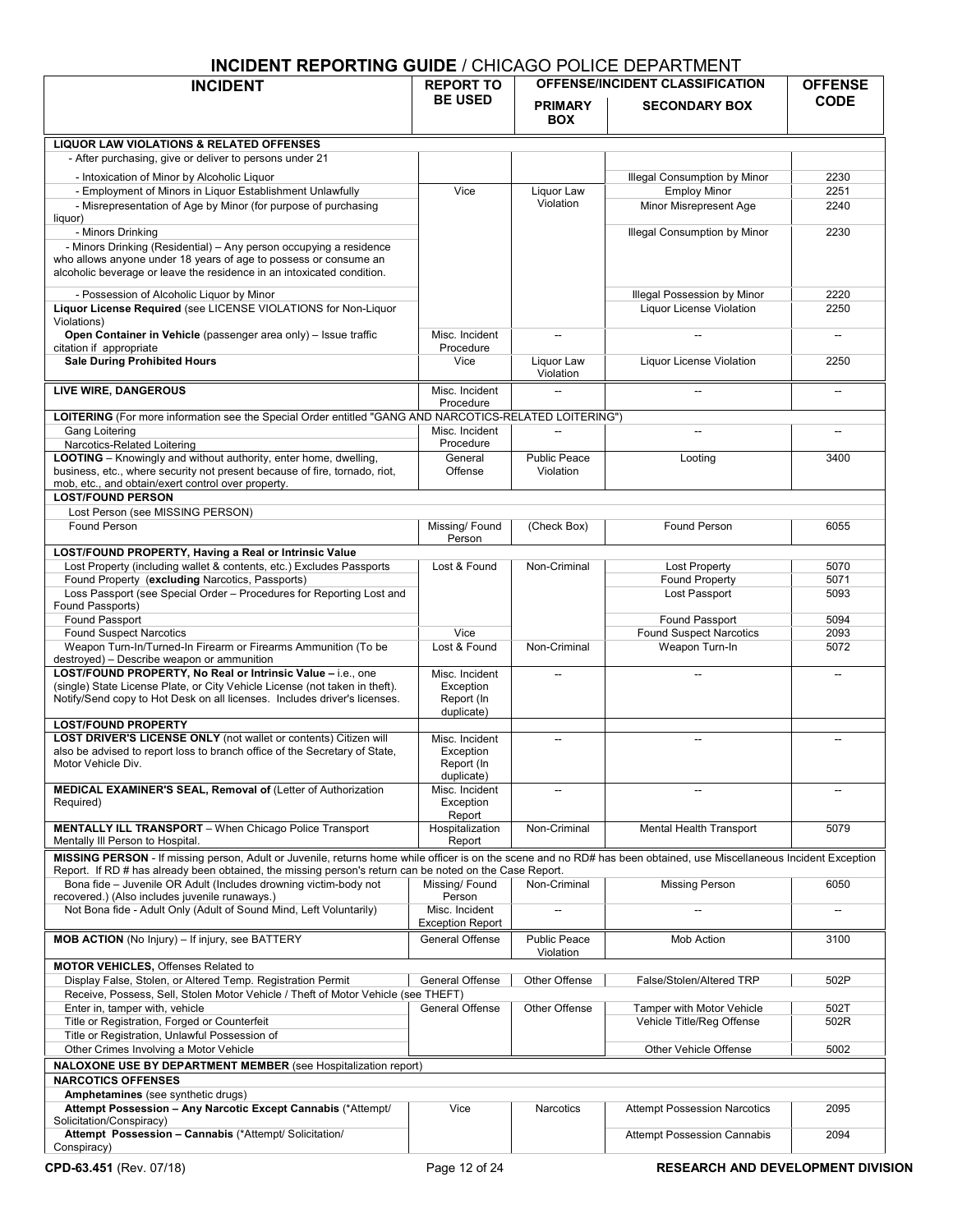| <b>INCIDENT</b>                                                                                                                           | <b>REPORT TO</b> |                  | <u>ULIUL DLI / \I \I IVILI \I I</u><br><b>OFFENSE/INCIDENT CLASSIFICATION</b> | <b>OFFENSE</b> |
|-------------------------------------------------------------------------------------------------------------------------------------------|------------------|------------------|-------------------------------------------------------------------------------|----------------|
|                                                                                                                                           | <b>BE USED</b>   |                  |                                                                               | <b>CODE</b>    |
|                                                                                                                                           |                  | <b>PRIMARY</b>   | <b>SECONDARY BOX</b>                                                          |                |
|                                                                                                                                           |                  | <b>BOX</b>       |                                                                               |                |
| <b>NALOXONE USE BY DEPARTMENT MEMBER</b> (see Hospitalization report)                                                                     |                  |                  |                                                                               |                |
| <b>NARCOTICS OFFENSES</b>                                                                                                                 |                  |                  |                                                                               |                |
| <b>Barbiturates</b> (see synthetic drugs)                                                                                                 |                  |                  |                                                                               |                |
| <b>Calculated Criminal Cannabis Conspiracy</b>                                                                                            | Vice             | Narcotics        | Calculated Cannabis Conspiracy                                                | 1860           |
| <b>Calculated Criminal Drug Conspiracy</b>                                                                                                |                  |                  | Criminal Drug Conspiracy                                                      | 2050           |
| Cannabis - Delivery (Marijuana, hashish, etc.)                                                                                            |                  |                  |                                                                               |                |
| 10 grams or less                                                                                                                          | Vice             | Narcotics        | Manu/Del - Cannabis 10 gms or<br>less                                         | 1821           |
| More than 10 grams                                                                                                                        |                  |                  | Manu/Del - Cannabis over 10 gms                                               | 1822           |
|                                                                                                                                           |                  |                  |                                                                               |                |
| Cannabis - Possession (Marijuana, hashish, etc.)                                                                                          |                  |                  |                                                                               |                |
| 30 grams or less                                                                                                                          | Vice             | <b>Narcotics</b> | Possession - Cannabis 30 gms or                                               | 1811           |
|                                                                                                                                           |                  |                  | less                                                                          |                |
| More than 30 grams                                                                                                                        |                  |                  | Possession - Cannabis more than<br>30 gms                                     | 1812           |
| Cannabis Sativa Plant                                                                                                                     |                  |                  | Cannabis Plant                                                                | 1850           |
| Cocaine - Delivery/Manufacture/Possession with Intent to Deliver                                                                          |                  |                  |                                                                               |                |
| Manufacture and Delivery of any amount of Cocaine                                                                                         | Vice             | <b>Narcotics</b> | Manu/Deliver - Cocaine                                                        | 2012           |
| <b>Cocaine - Possession</b>                                                                                                               |                  |                  |                                                                               |                |
| Possession of any amount of Cocaine                                                                                                       | Vice             | <b>Narcotics</b> | Possession - Cocaine                                                          | 2022           |
| Crack (Cocaine Derivative) - Delivery/Manufacture/Possession                                                                              |                  |                  | Manu/Deliver - Crack                                                          | 2017           |
| with Intent                                                                                                                               |                  |                  |                                                                               |                |
| Crack (Cocaine Derivative) - Possession                                                                                                   |                  |                  | Possession - Crack                                                            | 2027           |
| Criminal Fortification (see OTHER OFFENSES)<br>Delivery of a Controlled Substance to a Person Under 18 Years                              | Vice             | Narcotics        | Delivery Controlled Substance to                                              | 2070           |
| of Age                                                                                                                                    |                  |                  | Person Under 18                                                               |                |
| Delivery of Cannabis to a Person Under 18 Years of Age                                                                                    |                  |                  | Deliver Cannabis to Person                                                    | 1840           |
|                                                                                                                                           |                  |                  | Under18                                                                       |                |
| Forfeiture of Property - Refer to 720 ILCS 570* for definition                                                                            |                  |                  | Forfeit Property                                                              | 2091           |
| <b>Found Suspect Narcotics</b>                                                                                                            |                  |                  | <b>Found Suspect Narcotics</b>                                                | 2093           |
| Hallucinogens - Delivery/Manufacture/Possession with Intent to Deliver including, but not limited to:<br>$LSD - Less than 5 grams$        | Vice             | <b>Narcotics</b> | Manu/Deliver - Hallucinogens                                                  | 2015           |
| Manufacture and Delivery of any amount of Hallucinogens                                                                                   |                  |                  |                                                                               |                |
| (i.e. Ecstasy, GHB, Peyote)                                                                                                               |                  |                  |                                                                               |                |
| Hallucinogens - Possession including, but not limited to:                                                                                 |                  |                  |                                                                               |                |
| LSD - Possession of any amount of Hallucinogens                                                                                           | Vice             | <b>Narcotics</b> | Possession - Hallucinogens                                                    | 2025           |
| (i.e. Ecstasy, GHB, Peyote)                                                                                                               |                  |                  |                                                                               |                |
| Heroin (tan/brown) - Delivery/Manufacture/Possession with Intent to Deliver                                                               |                  |                  |                                                                               |                |
| Manufacture and Delivery of any amount of Heroin (Tan/Brown)                                                                              | Vice             | <b>Narcotics</b> | Manu/Deliver - Heroin<br>(Tan/Brown)                                          | 2013           |
| Heroin (black tar) - Delivery/Manufacture/ Possession with                                                                                |                  |                  | Manu/Deliver - Heroin (Black Tar)                                             | 2019           |
| <b>Intent to Deliver</b>                                                                                                                  |                  |                  |                                                                               |                |
| Heroin (white) - Delivery/Manufacture/Possession with Intent to                                                                           |                  |                  | Manu/Deliver - Heroin (White)                                                 | 2014           |
| <b>Deliver</b>                                                                                                                            |                  |                  |                                                                               |                |
| Heroin (tan/brown) - Possession<br>- Possession of any amount of Heroin (Brown/Tan)                                                       | Vice             | Narcotics        | Possession - Heroin (Brown/Tan)                                               | 2023           |
|                                                                                                                                           |                  |                  |                                                                               |                |
| Heroin (black tar) - Possession                                                                                                           |                  |                  | Possession - Heroin (Black Tar)                                               | 2029           |
| Heroin (white) - Possession                                                                                                               |                  |                  | Possession - Heroin (White)                                                   | 2024           |
| <b>Hypodermic Needle or Syringe</b><br>- Delivery or Sale to Unauthorized Person                                                          | Vice             |                  |                                                                               |                |
| - Failure to Keep Records (Authorized seller required to keep                                                                             |                  | Narcotics        | Sale/Delivery Hypodermic Needle<br>Failure to Keep Hypodermic                 | 2111<br>2120   |
| record of date of sale/name and address of purchaser.)                                                                                    |                  |                  | Records                                                                       |                |
| - Possession by Unauthorized Person                                                                                                       |                  |                  | Possession of a Hypodermic                                                    | 2110           |
|                                                                                                                                           |                  |                  | Needle                                                                        |                |
| Look-Alike Substances - Delivery/Manufacture/Possession with<br>Intent to Deliver (Any Quantity)                                          |                  |                  | Manu/Deliver - Look-Alike Drug                                                | 2030           |
| Look-Alike Substances - Possession (Any Quantity)                                                                                         |                  |                  | Possession - Look-Alike Drug                                                  | 2040           |
| Money Laundering (see DECEPTIVE PRACTIVES & RELATED OFFENSES)                                                                             |                  |                  |                                                                               |                |
| Paraphernalia - Delivery or Sale (Other than hypodermic needle)                                                                           | Vice             | Narcotics        | Sale/Delivery Drug Paraphernalia                                              | 2160           |
| (Definitions - see Drug Paraphernalia: 720 ILCS 600/2 and LSD                                                                             |                  |                  |                                                                               |                |
| Objects: 720 ILCS 570/401 and 720 ILCS 570.0/401)                                                                                         |                  |                  |                                                                               |                |
| Paraphernalia - Possession (Other than Hypodermic Needle)<br>PCP (Phencyclidine) - Delivery/Manufacture/Possession with Intent to Deliver |                  |                  | Possession Of Drug Equipment                                                  | 2170           |
| - Manufacture/Delivery of any amount of PCP                                                                                               | Vice             | Narcotics        | Manu/Deliver - PCP                                                            | 2016           |
| PCP (Phencyclidine) - Possession                                                                                                          |                  |                  |                                                                               |                |
| Less than 30 grams                                                                                                                        | Vice             | Narcotics        | Possession - PCP                                                              | 2026           |
| 30 grams or more                                                                                                                          |                  |                  |                                                                               |                |
| Prescription, Forging or Altering - The obtaining of a narcotic or                                                                        |                  |                  | Alter/Forge Prescription                                                      | 2090           |
| dangerous drug with a forged prescription or without the knowledge or<br>authorization of a licensed physician                            |                  |                  |                                                                               |                |
| <b>Records - Failure to keep records by manufactures, distributors,</b>                                                                   |                  |                  | Controlled Substances - Failure to                                            | 2080           |
| dispensers                                                                                                                                |                  |                  | Maintain Records                                                              |                |
| <b>Registration - Failure to register by manufactures, distributors,</b>                                                                  |                  |                  | Fail to Register License -                                                    | 2060           |
| dispensers                                                                                                                                |                  |                  | <b>Controlled Substances</b>                                                  |                |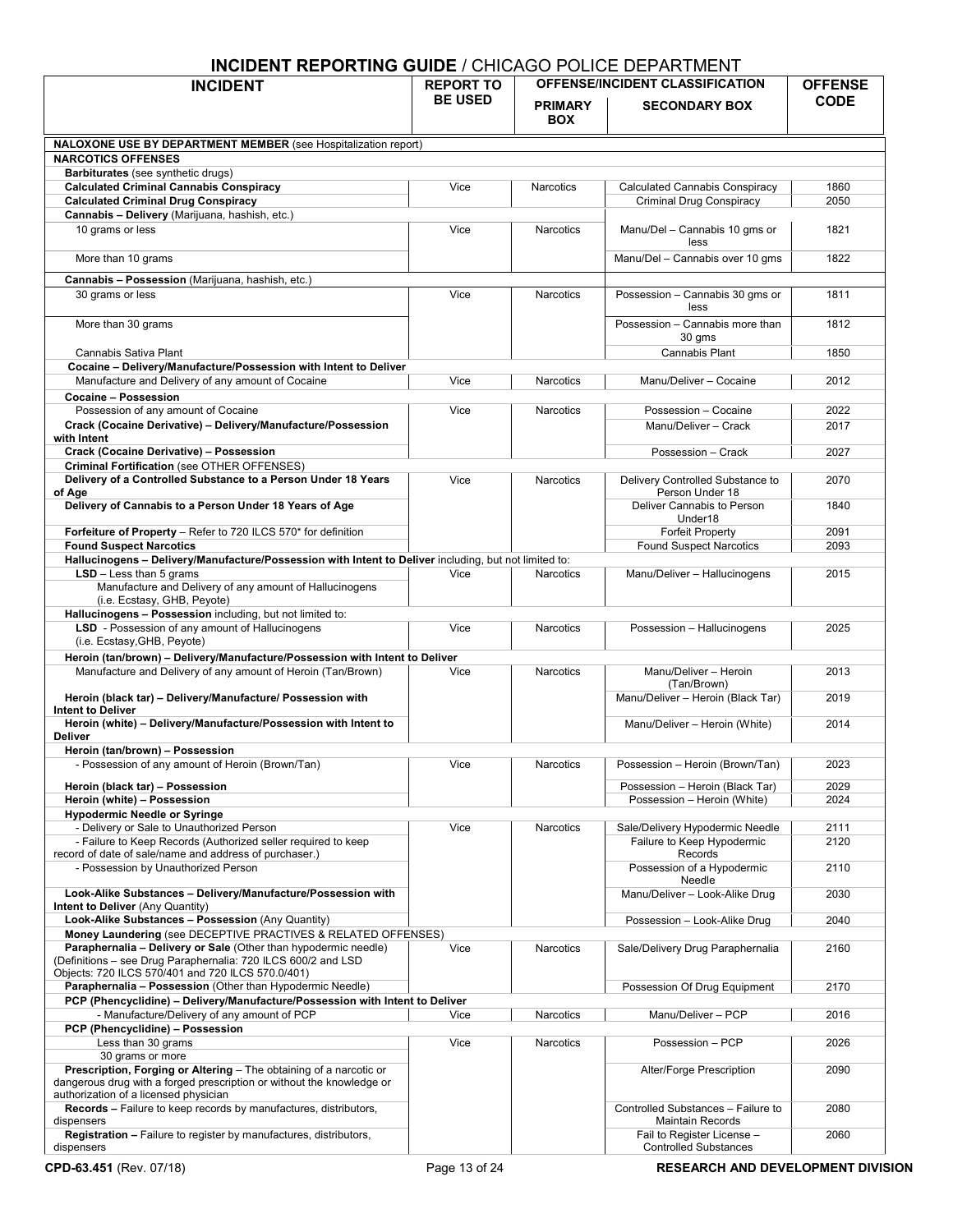| <u>INVIDENT NEFUNTING GUIDE / CHICACO I OLICE DEI ANTIVIENT</u>                                                                                               |                                    |                              | OFFENSE/INCIDENT CLASSIFICATION                                 |                               |  |
|---------------------------------------------------------------------------------------------------------------------------------------------------------------|------------------------------------|------------------------------|-----------------------------------------------------------------|-------------------------------|--|
| <b>INCIDENT</b>                                                                                                                                               | <b>REPORT TO</b><br><b>BE USED</b> | <b>PRIMARY</b><br><b>BOX</b> | <b>SECONDARY BOX</b>                                            | <b>OFFENSE</b><br><b>CODE</b> |  |
| <b>NALOXONE USE BY DEPARTMENT MEMBER</b> (see Hospitalization report)                                                                                         |                                    |                              |                                                                 |                               |  |
| <b>NARCOTICS OFFENSES</b>                                                                                                                                     |                                    |                              |                                                                 |                               |  |
| Solicitation on the Public Way, Narcotics                                                                                                                     |                                    |                              | Solicitation on the Public Way-<br><b>Narcotics</b>             | 2092                          |  |
| Synthetic Drugs - Delivery/Manufacture/ Possession with Intent to Deliver including, but not limited to:                                                      |                                    |                              |                                                                 |                               |  |
| Amphetamine -                                                                                                                                                 | Vice                               | Narcotics                    | Manu/Deliver - Amphetamines                                     | 2010                          |  |
| - Manufacture/Delivery of any amount of Amphetamines                                                                                                          |                                    |                              |                                                                 |                               |  |
| <b>Barbiturates</b><br>- Manufacture/Delivery of any amount of Barbiturates                                                                                   | Vice                               | <b>Narcotics</b>             | Manu/Deliver - Barbiturates                                     | 2011                          |  |
| <b>Morphine</b>                                                                                                                                               |                                    |                              | Manu/Deliver - Synthetic Drugs                                  | 2018                          |  |
| - Manufacture/Delivery of any amount of Synthetic Drugs                                                                                                       |                                    |                              |                                                                 |                               |  |
| <b>Other Non-Narcotic</b>                                                                                                                                     |                                    |                              |                                                                 |                               |  |
| Synthetic Drugs Possession including, but not limited to the following:<br>Amphetamine-                                                                       | Vice                               | Narcotics                    | Possession - Amphetamines                                       | 2020                          |  |
| - Possession of any amount of Amphetamines                                                                                                                    |                                    |                              |                                                                 |                               |  |
| <b>Barbiturates-</b>                                                                                                                                          |                                    |                              | Possession - Barbiturates                                       | 2021                          |  |
| - Possession of any amount of Barbiturates                                                                                                                    |                                    |                              |                                                                 |                               |  |
| <b>Morphine</b>                                                                                                                                               | Vice                               | Narcotics                    | Possession - Synthetic Drugs                                    | 2028                          |  |
| - Possession of any amount of Morphine<br>Methamphetamine-Possession                                                                                          |                                    |                              | Possession - Methamphetamine                                    | 2031                          |  |
| - Possession of any amount of Methamphetamines                                                                                                                |                                    |                              |                                                                 |                               |  |
| Methamphetamine - Manufacture/Delivery                                                                                                                        |                                    |                              | Manu/Del - Methamphetamine                                      | 2032                          |  |
| - Manufacture/Delivery of any amount of Methamphetamines                                                                                                      |                                    |                              |                                                                 |                               |  |
| <b>Other Non-Narcotic</b>                                                                                                                                     | Vice                               | <b>Narcotics</b>             | Possession - Synthetic Drugs                                    | 2028                          |  |
| Synthetic Marijuana - a psychoactive herbal and chemical product which mimics the effects of cannabis when consumed. It is also marketed as "herbal incense." |                                    |                              |                                                                 |                               |  |
| Products generally contain the chemical cannabicyclohexanol and/or numerous other chemicals.                                                                  |                                    |                              |                                                                 |                               |  |
| Delivery/Manufacture/Possession with intent to Deliver                                                                                                        | Vice                               | Narcotics                    | Manu/Poss. W/Intent to Deliver -<br>Synthetic Marijuana         | 2033                          |  |
| Manufacture/Possession w/intent to Deliver Synthetic Marijuana                                                                                                |                                    |                              |                                                                 |                               |  |
| Synthetic Marijuana - Possession                                                                                                                              |                                    |                              | Possession - Synthetic Marijuana                                | 2034                          |  |
| <b>OBSCENITY &amp; RELATED OFFENSES</b> (see SEX OFFENSES - Obscenity & Related Offenses)<br><b>OFFICIAL MISCONDUCT</b>                                       |                                    |                              |                                                                 |                               |  |
| Fail to Perform                                                                                                                                               | General Offense                    | Interference                 | <b>Official Misconduct</b>                                      | 3920                          |  |
| Forbidden Act                                                                                                                                                 |                                    | with Public                  |                                                                 |                               |  |
| <b>OTHER DEPARTMENTAL SERVICES</b> - only when the completion of a case report is not otherwise required but would serve a useful Departmental purpose.       |                                    | Officer                      |                                                                 |                               |  |
| Non-Criminal Incident (e.g., use of Departmental forensic, canine or                                                                                          | General Offense                    | Non-Criminal                 | <b>Other Non-Criminal Persons</b>                               | 5080                          |  |
| other services by an outside agency requiring documentation consistent                                                                                        |                                    |                              | Other Non-Criminal Property                                     | 5081                          |  |
| with a case report.)                                                                                                                                          |                                    |                              |                                                                 |                               |  |
| <b>OTHER OFFENSES</b> - any other offense not listed in this guide.                                                                                           |                                    |                              |                                                                 |                               |  |
| Compounding a Crime – receives or offers to another any<br>consideration for a promise not to prosecute or aid in the prosecution of                          | General Offense                    | Other Offense                | Compounding A Crime                                             | 4810                          |  |
| an offender.                                                                                                                                                  |                                    |                              |                                                                 |                               |  |
| Crime Directed Against Person - not otherwise listed in this guide.                                                                                           |                                    |                              | Other Crime Against Person                                      | 5000                          |  |
| Crime Involving Property - not otherwise listed in this guide.<br>Criminal Fortification - of a residence or building with the intent to                      |                                    |                              | Other Crime Involving Property<br><b>Criminal Fortification</b> | 5001<br>4420                  |  |
| prevent the lawful entry of law enforcement personnel knowing the                                                                                             |                                    |                              |                                                                 |                               |  |
| structure is used to manufacture, store, deliver, or traffic in cannabis or                                                                                   |                                    |                              |                                                                 |                               |  |
| a controlled substance.<br>Violation of Smoking Ban-Smoking in Public places, places of                                                                       |                                    |                              | Violation of Smoking Ban                                        | 5009                          |  |
| employment, governmental vehicles, and student dormitories                                                                                                    |                                    |                              |                                                                 |                               |  |
| prohibited. Includes smoking within 15 ft. of any entrance to a public                                                                                        |                                    |                              |                                                                 |                               |  |
| place or employment and student dormitories. Business should also                                                                                             |                                    |                              |                                                                 |                               |  |
| post no smoking signs and remove ashtrays.<br><b>Destruction of Draft Card</b>                                                                                | <b>General Offense</b>             | Other Offense                | Destruction of Draft Card                                       | 4410                          |  |
| Domestic Violence - Disclosure of Victim Location                                                                                                             |                                    |                              | Disclose DV Victim Location                                     | 4750                          |  |
| Money Laundering - engage in/attempt a financial transaction to                                                                                               | General Offense                    | Other Offense                | Money Laundering                                                | 4800                          |  |
| conceal the nature, location, source, ownership, or control of criminally                                                                                     |                                    |                              |                                                                 |                               |  |
| derived property.<br><b>Parole Violation</b>                                                                                                                  |                                    |                              | Parole Violation                                                | 4625                          |  |
| <b>Probation Violation</b>                                                                                                                                    |                                    |                              | <b>Probation Violation</b>                                      | 4510                          |  |
| Unlawful Use of Body Armor - offender knowingly wears body                                                                                                    |                                    |                              | Unlawful Use of Body Armor                                      | 4740                          |  |
| armor while in possession of a dangerous weapon and in the<br>commission or attempted commission of any offense.                                              |                                    |                              |                                                                 |                               |  |
| Vehicle Offenses - not otherwise listed in this guide. (See also                                                                                              |                                    |                              | Other Vehicle Offense                                           | 5002                          |  |
| MOTOR VEHICLES, Offenses Related to.)                                                                                                                         |                                    |                              |                                                                 |                               |  |
| <b>PAWN BROKER</b>                                                                                                                                            |                                    |                              |                                                                 |                               |  |
| - Purchase/Receive Items from Minor                                                                                                                           | <b>General Offense</b>             | Other Offense                | Other Crime Involving Property                                  | 5001                          |  |
| - License Required                                                                                                                                            |                                    |                              | License Violation                                               | 5011                          |  |
| <b>PEEPING TOM (see SEX OFFENSES)</b><br><b>PEDDLING</b> - License Required                                                                                   | Misc. Incident                     |                              |                                                                 |                               |  |
| Visible Peddler Identification Required                                                                                                                       | Procedure                          |                              |                                                                 |                               |  |
| PICKETS/DEMONSTRATORS - within 150 feet of any place of                                                                                                       | General Offense                    | Other Offense                | Other Crime Involving Property                                  | 5001                          |  |
| worship1/2 hour before, during, or 1/2 hour after services have been                                                                                          |                                    |                              |                                                                 |                               |  |
| concluded.                                                                                                                                                    |                                    |                              |                                                                 |                               |  |
| CPD-63.451 (Rev. 07/18)                                                                                                                                       | Page 14 of 24                      |                              | <b>RESEARCH AND DEVELOPMENT DIVISION</b>                        |                               |  |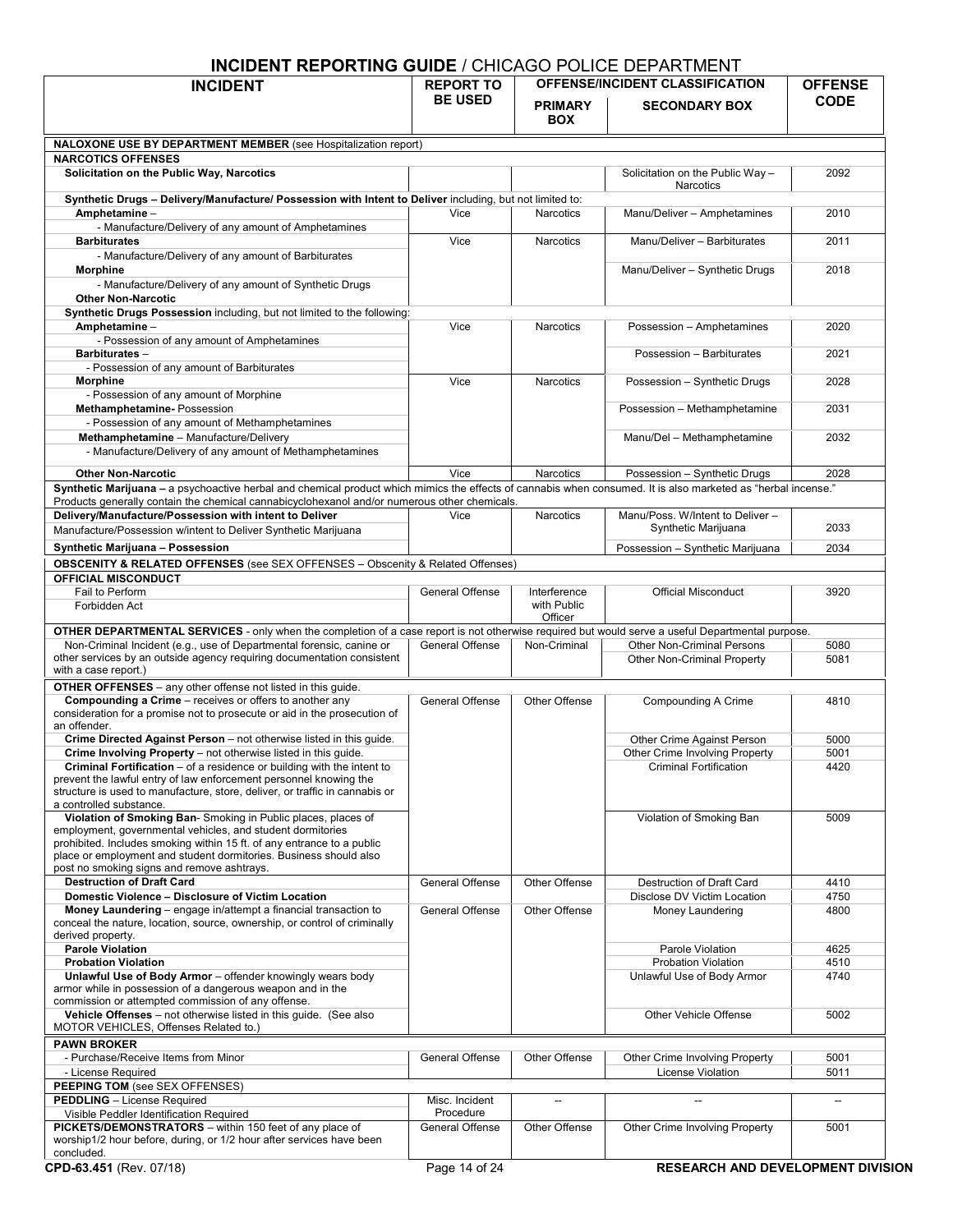| <b>INCIDENT</b>                                                                                                                                  | <b>REPORT TO</b>                  | <u>UL DLI / \I \I IVILI \I</u><br><b>OFFENSE/INCIDENT CLASSIFICATION</b> |                                                  |                               |  |
|--------------------------------------------------------------------------------------------------------------------------------------------------|-----------------------------------|--------------------------------------------------------------------------|--------------------------------------------------|-------------------------------|--|
|                                                                                                                                                  | <b>BE USED</b>                    | <b>PRIMARY</b>                                                           | <b>SECONDARY BOX</b>                             | <b>OFFENSE</b><br><b>CODE</b> |  |
|                                                                                                                                                  |                                   | <b>BOX</b>                                                               |                                                  |                               |  |
| - Pickets/Demonstrates within 150 feet of any primary or secondary                                                                               |                                   |                                                                          |                                                  |                               |  |
| school1/2 hour before, during, or within 1/2 hour after school session                                                                           |                                   |                                                                          |                                                  |                               |  |
| has been concluded.<br>- Picketing, Residential Forbidden, except when the residence or                                                          |                                   |                                                                          |                                                  |                               |  |
| dwelling is used as a place of business or a person pickets his own                                                                              |                                   |                                                                          |                                                  |                               |  |
| residence or dwelling.                                                                                                                           |                                   |                                                                          |                                                  |                               |  |
| POISON, UNLAWFUL POSSESSION OR SALE<br><b>POSTING SIGNS</b>                                                                                      | General Offense<br>Misc. Incident | Other Offense                                                            | Other Crime Involving Property                   | 5001                          |  |
|                                                                                                                                                  | Procedure                         |                                                                          |                                                  |                               |  |
| <b>PROSTITUTION &amp; RELATED OFFENSES</b>                                                                                                       |                                   |                                                                          |                                                  |                               |  |
| <b>Prostitution</b>                                                                                                                              |                                   |                                                                          |                                                  |                               |  |
| <b>Cab Operation</b> – Cab driver directs a person to a place of, or<br>arranges for, a meeting for prostitution                                 | Vice                              | Prostitution                                                             | Cab Operation                                    | 1510                          |  |
| <b>Call Operation</b> – Arrangement for an act of prostitution by<br>telephone or other communication device (Call Girl)                         |                                   |                                                                          | Call Operation                                   | 1505                          |  |
| House of Prostitution - An actual house of prostitution, rather<br>than a tavern, or other such public place                                     |                                   |                                                                          | Keeping Place of Prostitution                    | 1520                          |  |
|                                                                                                                                                  |                                   |                                                                          |                                                  |                               |  |
| Juvenile Prostitution                                                                                                                            |                                   |                                                                          |                                                  |                               |  |
| - Exploitation of a Child - Confining and/or Compelling a child                                                                                  | Vice                              | Prostitution                                                             | Pimping                                          | 1530                          |  |
| under the age of 16 years, or a profoundly mentally retarded person, by<br>threat of bodily harm, to become a prostitute.                        |                                   |                                                                          |                                                  |                               |  |
| - Keeping Place of Juvenile Prostitution                                                                                                         |                                   |                                                                          | Keeping Place of Juvenile                        | 1521                          |  |
|                                                                                                                                                  |                                   |                                                                          | Prostitution                                     |                               |  |
| - Patronizing a Juvenile Prostitute                                                                                                              |                                   |                                                                          | Patronizing a Juvenile Prostitute                | 1526                          |  |
| - Pimping of Juvenile - Any person who receives anything of<br>value (i.e. money) from a prostitute less than 16 years of age, or                |                                   |                                                                          | Juvenile Pimping                                 | 1531                          |  |
| profoundly mentally retarded person, knowing it was earned from the                                                                              |                                   |                                                                          |                                                  |                               |  |
| practice of prostitution.<br>Pandering - Any person who, FOR money or other item of value,                                                       |                                   |                                                                          | Pandering                                        | 1515                          |  |
| compels a person to become a prostitute, or arranges/offers to arrange                                                                           |                                   |                                                                          |                                                  |                               |  |
| a situation in which a person may practice prostitution.                                                                                         |                                   |                                                                          |                                                  |                               |  |
| <b>Patronizing a Prostitute</b><br>Pimping - Any person who receives anything of value (i.e.,                                                    |                                   |                                                                          | Patronizing a Prostitute<br>Pimping              | 1525<br>1530                  |  |
| money) knowing it was earned from the practice of prostitution.                                                                                  |                                   |                                                                          |                                                  |                               |  |
| Public Indecency Licensed Premise - Any person 17 years or<br>over who performs an act of sexual conduct, lewd exposure of the                   | Vice                              | Public                                                                   | <b>Licensed Premise</b>                          | 1536                          |  |
| body, or fondles or caresses the body of another person of either sex,                                                                           |                                   | Indecency                                                                |                                                  |                               |  |
| in a public place, AND involves a performer or participant employed                                                                              |                                   |                                                                          |                                                  |                               |  |
| Soliciting on the Public Way - by Prostitute                                                                                                     |                                   | Prostitution                                                             | Soliciting on the Public Way                     | 1506                          |  |
| Solicitation of Another for Act of Prostitution – by prostitute                                                                                  |                                   |                                                                          |                                                  |                               |  |
| <b>Soliciting Off the Public Way</b> - by Prostitute. A prostitute solicits                                                                      | Vice                              | Prostitution                                                             | Soliciting off the Public Way                    | 1507                          |  |
| another for an act of prostitution in a restaurant, building, etc. Does not<br>apply when a taxicab or tavern is involved and a charge is placed |                                   |                                                                          |                                                  |                               |  |
| against the cab driver or the licensee or agent of the tavern.                                                                                   |                                   |                                                                          |                                                  |                               |  |
| Soliciting for Prostitution (*Attempt/Solicitation/Conspiracy) -                                                                                 |                                   |                                                                          | Prostitution - Soliciting for<br><b>Business</b> | 1513                          |  |
| Any person who solicits another to commit an act of prostitution (police<br>decoy or other person solicited).                                    |                                   |                                                                          |                                                  |                               |  |
| Soliciting for a Sexual Act (prostitute) by another - This                                                                                       |                                   |                                                                          | Soliciting for a Prostitute                      | 1512                          |  |
| classification applies when someone other than the prostitute solicits<br>another for an act of prostitution.                                    |                                   |                                                                          |                                                  |                               |  |
| <b>Tavern, Prostitution in</b> $-$ A tavern owner or his agent knowingly                                                                         |                                   |                                                                          | In Tavern                                        | 1511                          |  |
| arranges for an act of prostitution or where a solicitation of act occurs in                                                                     |                                   |                                                                          |                                                  |                               |  |
| a tavern.                                                                                                                                        |                                   |                                                                          |                                                  |                               |  |
| Any OTHER Prostitution Law Violation not specifically mentioned<br><b>PUBLIC PEACE VIOLATIONS</b>                                                |                                   |                                                                          | <b>Other Prostitution Offense</b>                | 1549                          |  |
| Armed Violence (See WEAPONS VIOLATIONS & RELATED                                                                                                 | General Offense                   | <b>Public Peace</b>                                                      | <b>Armed Violence</b>                            | 3200                          |  |
| OFFENSES for a listing of Category I and Category II weapons.)                                                                                   |                                   | Violation                                                                |                                                  |                               |  |
| Public Demonstration - Unlawful march, assembly, parade, meeting<br>or gathering                                                                 |                                   |                                                                          | <b>Public Demonstration</b>                      | 3300                          |  |
| Interference with Emergency Communications                                                                                                       |                                   |                                                                          | Interfere w/ Emergency Equip                     | 2895                          |  |
| All Other Public Peace Violations, under ILCS 5/26 not normally                                                                                  |                                   |                                                                          | <b>Other Violation</b>                           | 2890                          |  |
| requiring a case report where additional documentation is necessary.<br><b>PUBLIC INDECENCY</b>                                                  |                                   |                                                                          |                                                  |                               |  |
| Licensed Premise (See PROSTITUTION)                                                                                                              |                                   |                                                                          |                                                  |                               |  |
| Obscenity (see SEX OFFENSES - Obscenity & Related Offenses)                                                                                      |                                   |                                                                          |                                                  |                               |  |
| <b>PUBLIC NUISANCES (see DISORDERLY CONDUCT)</b>                                                                                                 |                                   |                                                                          |                                                  |                               |  |
| <b>RECKLESS CONDUCT-</b> cause harm or endanger bodily safety<br>performing reckless acts whether lawful or unlawful.                            | General Offense                   | <b>Public Peace</b><br>Violation                                         | <b>Reckless Conduct</b>                          | 0470                          |  |
| <b>RESISTING (See INTERFERENCE)</b>                                                                                                              |                                   |                                                                          |                                                  |                               |  |
| REVENGE PORN / NON-CONSENSUAL DISSEMINATION OF PRIVATE SEXUAL IMAGES (See SEX OFFENSES / OBSCENITY AND RELATED OFFENSES)                         |                                   |                                                                          |                                                  |                               |  |
|                                                                                                                                                  |                                   |                                                                          |                                                  |                               |  |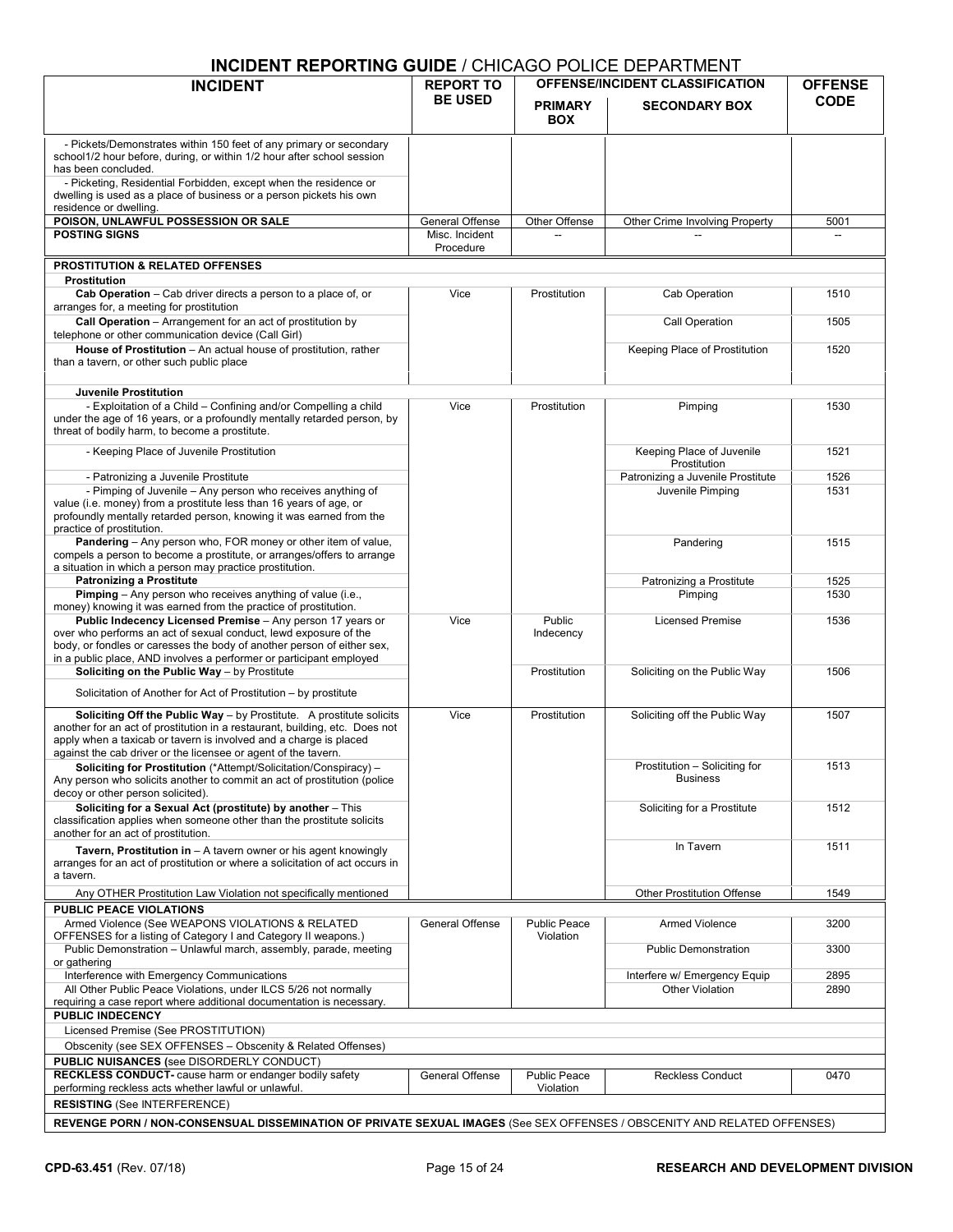#### **INCIDENT REPORTING GUIDE** / CHICAGO POLICE DEPARTMENT **INCIDENT REPORT TO BE USED OFFENSE/INCIDENT CLASSIFICATION OFFENSE PRIMARY CODE SECONDARY BOX BOX RITUAL MUTILATION** – Offender mutilates, dismembers, or tortures another person as part of a ceremony, rite, initiation, observance, performance, or practice, and the victim did not/was unable to render consent, or under such circumstances that the offender knew, or should have known, that the victim was unable to render effective consent. Aggravated – Handgun **General Offense | Ritualism | Aggravated – Ritual Mutilation-Handgun** 0490 - Other Firearm **Aggravated – Ritual Mutilation-** Aggravated – Ritual Mutilation-Other Firearm 0491 - Knife or Cutting Instrument **Aggravated – Ritual Mutilation-**Knife or Cutting Instrument 0492 -Other Dangerous Weapon **Aggravated – Ritual Mutilation-**Other Dangerous Weapon 0493 - Hands, Fists, Feet Aggravated – Ritual Mutilation-Hands, fists, feet/minor injury 0494 Aggravated – Ritual Mutilation-Hands, fists, feet, serious injury 0510 **ROBBERY Armed** – Handgun **Armed – Handgun Armed – Handgun Armed – Handgun III (1916) (1918) Armed – Handgun II (1918) (19** - Other Firearm 1991 - Other Firearm 1991 - Other Firearm 1991 - Armed – Other Firearm 1991 - Other Firearm 1991 - Other Firearm 1991 - Other Firearm 1991 - Other Firearm 1991 - Other Firearm 1991 - Other Firearm 1991 - Ot Armed – Knife/Cutting Instrument<br>Armed – Other Dangerous - Other Dangerous Weapon Weapon 0313 **Strong Arm – No Weapon** 0320 **Aggravated** – Offender threatens the use of force with firearm, knife, or other dangerous weapon – whether or not actually armed at time of incident – but *no weapon is actually displayed*. Aggravated 0330 **Vehicular Hijacking** Vehicular Hijacking 0325 **Aggravated Vehicular Hijacking –**Offender takes the motor vehicle from a person who is physically handicapped or a person over 60 years of age, a person under 16 years of age is a passenger in the motor vehicle when vehicle is taken, offender carries on or about his or her person a dangerous weapon/or armed w/a firearm, during commission of the offense discharges a firearm, discharges firearm causing great bodily harm/death. Aggravated Vehicular Hijacking **Attempt/Solicitation/Conspiracy**  General Offense Robbery Attempt – Armed-Handgun 033A<br>Attempt – Armed-Other Firearm 033B Attempt Armed – Other Firearm (Attempt – Armed-Other Firearm ) and Attempt – Armed-Other Firearm (Attempt – Armed-Other Firearm ) and Attempt – Armed-Other Firearm (Attempt – Armed-Other Firearm ) and Attempt – Armed-Other Attempt Armed – Knife or Cutting Instrument Instrument<br>Attempt – Armed-Other 0334 Attempt Armed – Other Dangerous Weapon Dangerous Weapon<br>Attempt – Strong Arm-No 0337 Attempt Strong Arm – No Weapon Weapon 0340 Attempt – Aggravated (refer to "aggravated" description above) and a control of the Aggravated CO331 **SEX OFFENSES Criminal Sexual Abuse** – NOTE: Sexual Conduct means any intentional or knowing touching or fondling of the victim, either directly or through clothing, of the sex organs, anus, or breast of the victim or the accused, or any part of the body of a child under 13 years of age, for the purpose of sexual gratification or arousal of the victim or the accused. **Attempt Criminal Sexual Abuse (Attempt/Solicitation/Conspiracy)**  Aggravated **General Offense** Sex Offense Attempt Aggravated Criminal Aggravated Criminal Sexual Abuse 1590 Non-Aggravated 5004 and 5004 and 5004 and 5004 and 5004 and 5004 and 5004 and 5004 and 5004 and 5004 and 5004 and 5004 and 5004 and 5004 and 5004 and 5004 and 5004 and 5004 and 5004 and 5004 and 5004 and 5004 and 5004 and **Criminal Sexual Abuse** Aggravated **Aggravated** Criminal Sexual General Offense Sex Offense Aggravated Criminal Sexual Abuse 1562 - Great bodily harm to victim - Victim under 13 years of age – accused 17 years of age or over when the act was committed - Victim under 9 years of age – accused under 17 years of age when the act was committed - Victim at least 9 years of age but under 17 years of age accused under 17 years of age and used force or threat of force - Victim at least 13 years of age but under 17 years of age accused at least 5 years older than victim General Offense Sex Offense Aggravated Criminal Sexual Abuse 1562 Non-Aggravated – Sexual conduct by the use of force or threat of force. General Offense Sex Offense Criminal Sexual Abuse 1563 - The accused knew that the victim was unable to understand the nature of the act or was unable to give knowing consent - Victim at least 13 years of age but under 17 years of age accused less than 5 years older than the victim - Victim at least 9 years of age but under 17 years of age accused under 17 years of age when the act was committed **Criminal Sexual Abuse Against Children** – For definition of "Family Member" see note under CHILDREN, OFFENSES INVOLVING Aggravated by Family Member Involving Children Aggravated Criminal Sexual Abuse by Family Member<br>Criminal Sexual Abuse by Family 1752 Non- Aggravated by Family Member Member 1751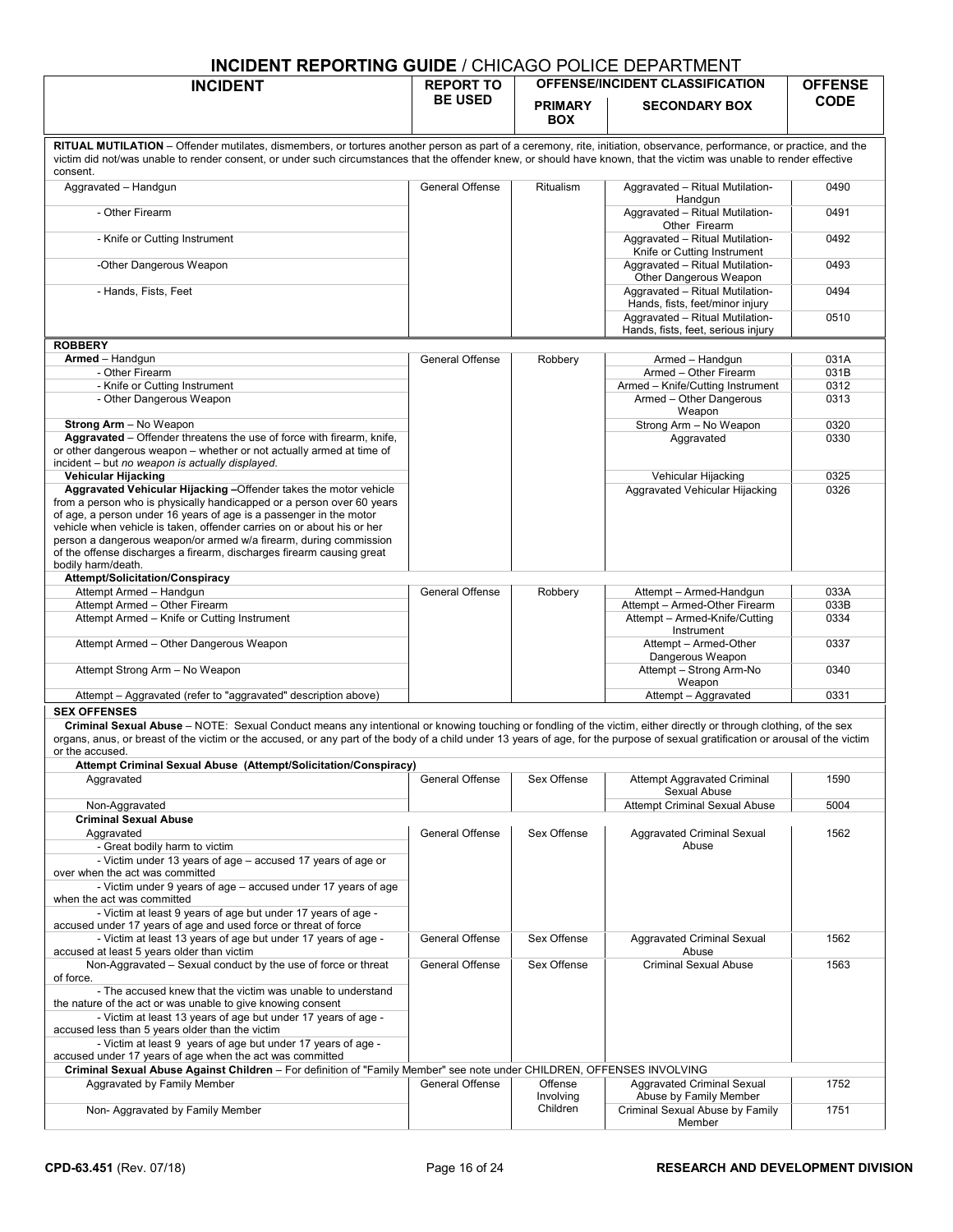| <b>INCIDENT REPORTING GUIDE / CHICAGO POLICE DEPARTMENT</b>                                                                                                                                                                                                                                                                                                                                                                                                                                                                                                                                                                                                                                                                                                      |                                    |                            |                                                                              |                               |
|------------------------------------------------------------------------------------------------------------------------------------------------------------------------------------------------------------------------------------------------------------------------------------------------------------------------------------------------------------------------------------------------------------------------------------------------------------------------------------------------------------------------------------------------------------------------------------------------------------------------------------------------------------------------------------------------------------------------------------------------------------------|------------------------------------|----------------------------|------------------------------------------------------------------------------|-------------------------------|
| <b>INCIDENT</b>                                                                                                                                                                                                                                                                                                                                                                                                                                                                                                                                                                                                                                                                                                                                                  | <b>REPORT TO</b><br><b>BE USED</b> | <b>PRIMARY</b>             | <b>OFFENSE/INCIDENT CLASSIFICATION</b><br><b>SECONDARY BOX</b>               | <b>OFFENSE</b><br><b>CODE</b> |
|                                                                                                                                                                                                                                                                                                                                                                                                                                                                                                                                                                                                                                                                                                                                                                  |                                    | <b>BOX</b>                 |                                                                              |                               |
| <b>SEX OFFENSES</b><br>Criminal Sexual Assault - an act of sexual penetration by the use of force, or threat of force, or an act of sexual penetration where the accused knew, or should have<br>known that the victim was unable to understand the nature of the act or was unable to give knowing consent. NOTE: Sexual penetration means any act involving the<br>sex organ of one person and the sex organ, mouth, or anus of another person, or any intrusion, however slight, of any part of the body of one person, or of any animal or<br>object, into the sex organ or anus of another person, including, but not limited to, cunnilingus, fellatio, or anal penetration. Evidence of emission of semen is not required<br>to prove sexual penetration. |                                    |                            |                                                                              |                               |
| Attempt Criminal Sexual Assault (Attempt/Solicitation/Conspiracy)                                                                                                                                                                                                                                                                                                                                                                                                                                                                                                                                                                                                                                                                                                |                                    |                            |                                                                              |                               |
| Aggravated - Handgun                                                                                                                                                                                                                                                                                                                                                                                                                                                                                                                                                                                                                                                                                                                                             | General Offense                    | Criminal                   | Attempt Aggravated - Handgun                                                 | 0271                          |
| - Other Firearm                                                                                                                                                                                                                                                                                                                                                                                                                                                                                                                                                                                                                                                                                                                                                  |                                    | Sexual Assault             | Attempt Aggravated - Other<br>Firearm                                        | 0272                          |
| - Knife or Other Cutting Instrument                                                                                                                                                                                                                                                                                                                                                                                                                                                                                                                                                                                                                                                                                                                              |                                    |                            | Attempt Aggravated -<br>Knife/Cutting Instrument                             | 0273                          |
| - Other Dangerous Weapon<br>- Other means                                                                                                                                                                                                                                                                                                                                                                                                                                                                                                                                                                                                                                                                                                                        |                                    |                            | Attempt Aggravated - Other<br>Dangerous Weapon<br>Attempt Aggravated - Other | 0274<br>0275                  |
|                                                                                                                                                                                                                                                                                                                                                                                                                                                                                                                                                                                                                                                                                                                                                                  |                                    |                            |                                                                              |                               |
| Non-Aggravated                                                                                                                                                                                                                                                                                                                                                                                                                                                                                                                                                                                                                                                                                                                                                   |                                    |                            | Attempt Non-Aggravated                                                       | 0291                          |
| <b>Criminal Sexual Assault</b>                                                                                                                                                                                                                                                                                                                                                                                                                                                                                                                                                                                                                                                                                                                                   |                                    |                            |                                                                              |                               |
| Aggravated - Handgun                                                                                                                                                                                                                                                                                                                                                                                                                                                                                                                                                                                                                                                                                                                                             | General Offense                    | Criminal                   | Aggravated - Handgun                                                         | 0261                          |
| - Other Firearm                                                                                                                                                                                                                                                                                                                                                                                                                                                                                                                                                                                                                                                                                                                                                  |                                    | Sexual Assault             | Aggravated - Other Firearm                                                   | 0262                          |
| - Knife or Other Cutting Instrument<br>- Other dangerous weapon                                                                                                                                                                                                                                                                                                                                                                                                                                                                                                                                                                                                                                                                                                  |                                    |                            | Aggravated - Knife or Cutting<br>Instrument<br>Aggravated - Other Dangerous  | 0263<br>0264                  |
|                                                                                                                                                                                                                                                                                                                                                                                                                                                                                                                                                                                                                                                                                                                                                                  |                                    |                            | Weapon                                                                       |                               |
| - Victim receives bodily harm                                                                                                                                                                                                                                                                                                                                                                                                                                                                                                                                                                                                                                                                                                                                    |                                    |                            | Aggravated - Other                                                           | 0265                          |
| - Life of victim or another threatened<br>- Perpetrated during the course of any other felony by the<br>accused                                                                                                                                                                                                                                                                                                                                                                                                                                                                                                                                                                                                                                                  | General Offense                    | Criminal<br>Sexual Assault | Aggravated - Other                                                           | 0265                          |
| - Victim was 60 years of age or over when the offense was<br>committed.                                                                                                                                                                                                                                                                                                                                                                                                                                                                                                                                                                                                                                                                                          |                                    |                            |                                                                              |                               |
| - An act of sexual penetration was perpetrated upon a victim<br>who was under 9 years of age by an accused who was under 17 years<br>of age when the act was committed.                                                                                                                                                                                                                                                                                                                                                                                                                                                                                                                                                                                          |                                    |                            |                                                                              |                               |
| <b>Criminal Sexual Assault</b>                                                                                                                                                                                                                                                                                                                                                                                                                                                                                                                                                                                                                                                                                                                                   |                                    |                            |                                                                              |                               |
| - An act of sexual penetration was perpetrated upon a victim,<br>who was at least 9 years of age, but less than 13 years of age, and the<br>accused was under 17 years of age and force or threat was used to<br>commit the act.                                                                                                                                                                                                                                                                                                                                                                                                                                                                                                                                 | General Offense                    | Criminal<br>Sexual Assault | Aggravated - Other                                                           | 0265                          |
| Non-Aggravated                                                                                                                                                                                                                                                                                                                                                                                                                                                                                                                                                                                                                                                                                                                                                   |                                    |                            | Non-Aggravated                                                               | 0281                          |
| Criminal Sexual Assault Against Children - For definition of "Family Member" see note under CHILDREN, OFFENSES INVOLVING                                                                                                                                                                                                                                                                                                                                                                                                                                                                                                                                                                                                                                         |                                    |                            |                                                                              |                               |
| Aggravated By Family Member                                                                                                                                                                                                                                                                                                                                                                                                                                                                                                                                                                                                                                                                                                                                      | General Offense                    | Offense                    | Aggravated Sexual Assault of                                                 | 1754                          |
|                                                                                                                                                                                                                                                                                                                                                                                                                                                                                                                                                                                                                                                                                                                                                                  |                                    | Involving<br>Children      | Child by Family Member                                                       | 1753                          |
| Non-Aggravated by a Family Member                                                                                                                                                                                                                                                                                                                                                                                                                                                                                                                                                                                                                                                                                                                                |                                    |                            | Sexual Assault of Child by Family<br>Member                                  |                               |
| Predatory Criminal Sexual Assault - An act of sexual<br>penetration was perpetrated upon a victim who was under 13 years of<br>age, by an accused who was 17 years of age or over, when the act was<br>committed.                                                                                                                                                                                                                                                                                                                                                                                                                                                                                                                                                | <b>General Offense</b>             | Criminal<br>Sexual Assault | Predatory                                                                    | 0266                          |
| Criminal Transmission of HIV - Offender, knowing that s/he is<br>infected with HIV (1) engages in intimate contact with another; (2)<br>transfers, donates, or provides blood, tissue, semen, organs, etc. for<br>transfusion, transplantation, insemination, or other administration to<br>another; or (3) dispenses, delivers, exchanges, sells, or in any other<br>way transfers to another any non-sterile intravenous or intramuscular<br>drug paraphernalia.                                                                                                                                                                                                                                                                                               |                                    | Sex Offense                | Criminal Transmission of HIV                                                 | 1564                          |
| Custodial Sexual Misconduct - Where offender is an employee of<br>a penal system or of a treatment and detention facility, or a probation or<br>supervision officer and engages in sexual conduct with a person in<br>custody or under custodial supervision.                                                                                                                                                                                                                                                                                                                                                                                                                                                                                                    | General Offense                    | Sex Offense                | Other                                                                        | 1585                          |
| Indecent Solicitation of an Adult - Any person who arranges for a<br>person, 17 years of age or over, to commit an act of sexual penetration<br>with a person (i) under the age of 13, or (ii) between 13-17 years of<br>age.                                                                                                                                                                                                                                                                                                                                                                                                                                                                                                                                    |                                    |                            | Indecent Solicitation of an Adult                                            | 1566                          |
| Indecent Solicitation of a Child - Any person 17 years of age or<br>older, who solicits a child under the age of 13 years, to do any act<br>which, if done, would be aggravated/criminal sexual assault OR<br>aggravated/criminal sexual abuse.                                                                                                                                                                                                                                                                                                                                                                                                                                                                                                                  |                                    |                            | Indecent Solicitation of a Child                                             | 1565                          |
| <b>Obscenity &amp; Related Offenses</b>                                                                                                                                                                                                                                                                                                                                                                                                                                                                                                                                                                                                                                                                                                                          |                                    |                            |                                                                              |                               |
| Exhibitionism                                                                                                                                                                                                                                                                                                                                                                                                                                                                                                                                                                                                                                                                                                                                                    | General Offense                    | Sex Offense                | Public Indecency                                                             | 1570                          |
| Fornication<br>Indecent Exposure                                                                                                                                                                                                                                                                                                                                                                                                                                                                                                                                                                                                                                                                                                                                 |                                    |                            | Fornication<br>Public Indecency                                              | 1574<br>1570                  |
| Obscene or Lewd Telephone Calls (see TELEPHONE CALLS)                                                                                                                                                                                                                                                                                                                                                                                                                                                                                                                                                                                                                                                                                                            |                                    |                            |                                                                              |                               |
| Peeping Tom                                                                                                                                                                                                                                                                                                                                                                                                                                                                                                                                                                                                                                                                                                                                                      | General Offense                    | <b>Public Peace</b>        | Peeping Tom                                                                  | 2870                          |
| CPD-63.451 (Rev. 07/18)                                                                                                                                                                                                                                                                                                                                                                                                                                                                                                                                                                                                                                                                                                                                          | Page 17 of 24                      |                            | <b>RESEARCH AND DEVELOPMENT DIVISION</b>                                     |                               |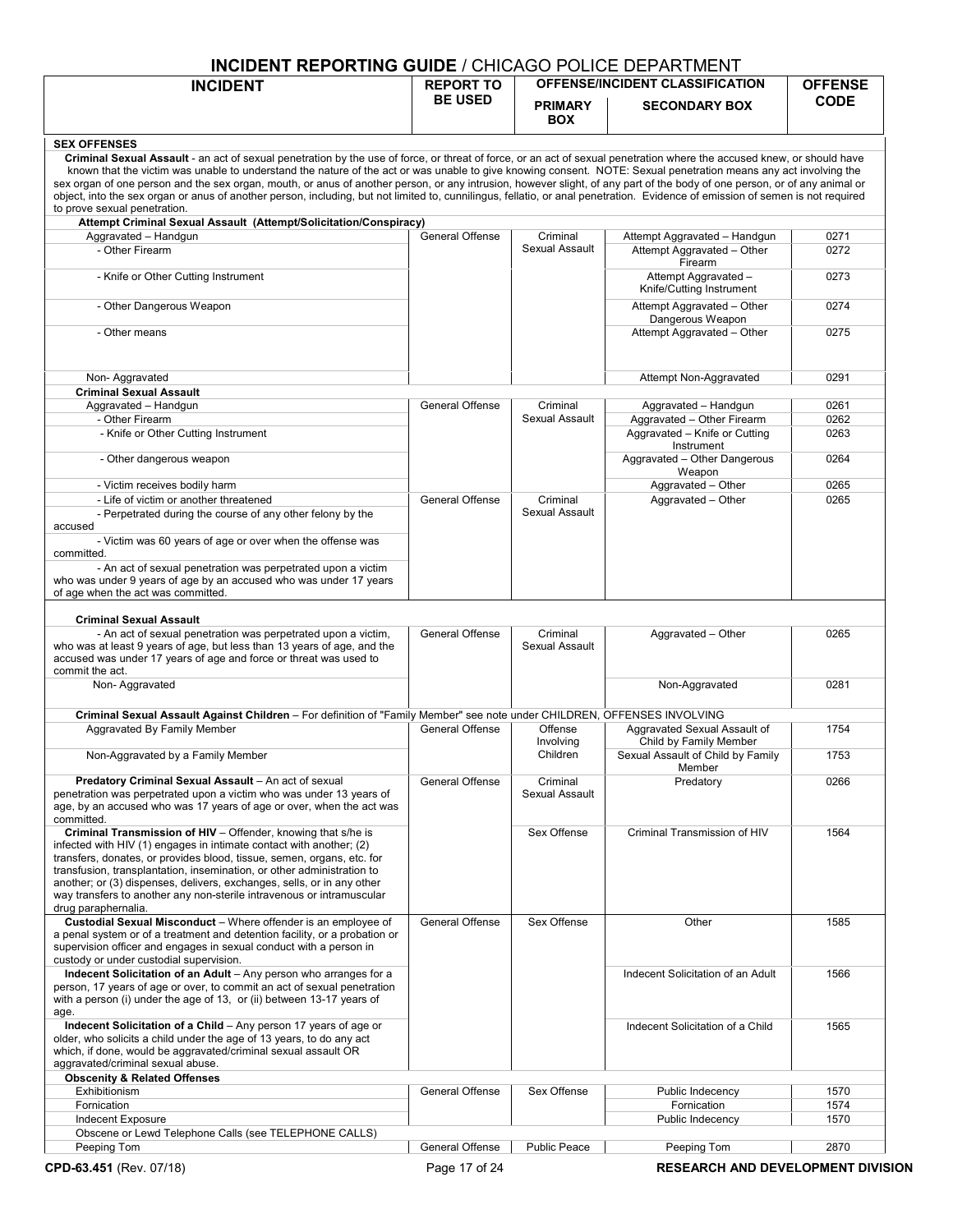|                                                                                                                                                                                                                                                                                                                                                                                                                                                                                                                                                                     |                        | <b>INCIDENT REPURTING GUIDE / CHICAGO FOLICE DEFARTIVIENT</b> |                                              |                |  |
|---------------------------------------------------------------------------------------------------------------------------------------------------------------------------------------------------------------------------------------------------------------------------------------------------------------------------------------------------------------------------------------------------------------------------------------------------------------------------------------------------------------------------------------------------------------------|------------------------|---------------------------------------------------------------|----------------------------------------------|----------------|--|
| <b>INCIDENT</b>                                                                                                                                                                                                                                                                                                                                                                                                                                                                                                                                                     | <b>REPORT TO</b>       |                                                               | <b>OFFENSE/INCIDENT CLASSIFICATION</b>       | <b>OFFENSE</b> |  |
|                                                                                                                                                                                                                                                                                                                                                                                                                                                                                                                                                                     | <b>BE USED</b>         | <b>PRIMARY</b><br><b>BOX</b>                                  | <b>SECONDARY BOX</b>                         | <b>CODE</b>    |  |
| <b>SEX OFFENSES</b>                                                                                                                                                                                                                                                                                                                                                                                                                                                                                                                                                 |                        |                                                               |                                              |                |  |
| Public Indecency - Any person 17 years of age or older who<br>performs an act of sexual penetration or sexual conduct in a public<br>place, performs a lewd exposure of the body which is done with the<br>intent to arouse or to satisfy the sexual desire of the person.                                                                                                                                                                                                                                                                                          |                        | Violation                                                     | Public Indecency                             | 1570           |  |
| Obscenity                                                                                                                                                                                                                                                                                                                                                                                                                                                                                                                                                           |                        |                                                               | Obscenity                                    | 1535           |  |
| Obscenity Materials (Consisting of lewd writing, pictures,<br>pornographic materials, etc. - with a predominant appeal to prurient<br>interest - not involving children.) (See also CHILDREN, OFFENSES<br>INVOLVING - Possession of Pornographic Print regarding materials<br>that depict children.)                                                                                                                                                                                                                                                                |                        |                                                               | <b>Obscene Matter</b>                        | 1540           |  |
| Sale, Distribution, etc., of Pornographic/Obscene Material to<br>Persons Under 18 Years of Age (includes writings, pictures, records,<br>$etc.$ )                                                                                                                                                                                                                                                                                                                                                                                                                   | Vice                   | Obscenity                                                     | Sale/Distribution Obscene Matter<br>to Minor | 1541           |  |
| Tie-in Sales of Obscene Material - to distributors                                                                                                                                                                                                                                                                                                                                                                                                                                                                                                                  |                        |                                                               | Sale of Obscene Materials                    | 1542           |  |
| Any Vice-Related Obscenity Violation not specifically mentioned                                                                                                                                                                                                                                                                                                                                                                                                                                                                                                     |                        |                                                               | Obscene Matter                               | 1540           |  |
| <b>Non-Consensual Dissemination of Private Sexual Images (e.g.,</b>                                                                                                                                                                                                                                                                                                                                                                                                                                                                                                 | <b>General Offense</b> | <b>Sex Offense</b>                                            | <b>Non-Consensual Dissemination</b>          | 1581           |  |
| Revenge Porn).<br><b>Other Non-Vice Sex Offense</b>                                                                                                                                                                                                                                                                                                                                                                                                                                                                                                                 | General Offense        | Sex Offense                                                   | <b>Private Sexual Images</b><br>Other        | 1585           |  |
| Sexual Exploitation of a Child - Offender exposes self, or<br>entices/coerces child to expose sex organs, etc., or commits a sex act<br>in view of a child for the purpose of sexual gratification of either the<br>offender or the child.                                                                                                                                                                                                                                                                                                                          |                        |                                                               | Sexual Exploitation of a Child               | 1544           |  |
| Sexual Exploitation of a Child for Purposes of Prostitution (see PROSTITUTION & RELATED OFFENSES - Juvenile Prostitution)                                                                                                                                                                                                                                                                                                                                                                                                                                           |                        |                                                               |                                              |                |  |
| Sexual Relations Within Families - For definition of "Family                                                                                                                                                                                                                                                                                                                                                                                                                                                                                                        | General Offense        | Sex Offense                                                   | Sexual Relations in Family                   | 1580           |  |
| Member" see note under CHILDREN, OFFENSES INVOLVING                                                                                                                                                                                                                                                                                                                                                                                                                                                                                                                 |                        |                                                               |                                              |                |  |
| <b>SOLICITATION</b> (see SOLICITATION, PROSTITUTION AND RELATED OFFENSES, and NARCOTICS)<br><b>SMOKING BAN (See OTHER OFFENSES)</b>                                                                                                                                                                                                                                                                                                                                                                                                                                 |                        |                                                               |                                              |                |  |
| STALKING - All elements must be in place before a crime can be classified as "STALKING." Offense occurred inside OR outside of Chicago.                                                                                                                                                                                                                                                                                                                                                                                                                             |                        |                                                               |                                              |                |  |
| Transmits to another person a threat with the intent to place that<br>person in reasonable apprehension of death, bodily harm, sexual<br>assault, confinement, or restraint, and in furtherance of the threat,<br>knowingly does any one or more of the following: follows the person<br>other than within the residence of the offender and or places the person<br>under surveillance by remaining present outside his/her school, place of<br>employment, vehicle, other place occupied by the person, or residence<br>other than the residence of the offender. | General Offense        | Stalking                                                      | Simple                                       | 0580           |  |
| <b>Stalking (Single element which alone does not constitute Stalking) -</b><br>Victim is reporting element of stalking, occurring inside or outside the<br>City of Chicago and there is insufficient evidence to substantiate<br>stalking or any other crime. A new RD number will be obtained for the<br>initial stalking element; all subsequent incidents will be reported on<br>Supplementary Case Report using the initial stalking RD number.                                                                                                                 | General Offense        | Stalking                                                      | Non-Criminal Offense                         | 0582           |  |
| Stalking-No Contact Order - Knowingly violates a stalking no<br>contact order.                                                                                                                                                                                                                                                                                                                                                                                                                                                                                      |                        |                                                               | Violation of Stalking No Contact<br>Order    | 0584           |  |
| Notification of Stalking -No Contact Order -Notification of<br>contents of a stalking no contact order, when the order was not<br>previously served and no other criminal act occurred.                                                                                                                                                                                                                                                                                                                                                                             |                        | Non-Criminal                                                  | Notification of Stalking-No Contact<br>Order | 0585           |  |
| Cyber-Stalking - knowingly and without lawful justification, on at<br>least two I occasions, harasses another person through the use of<br>electronic means. (Also see harassment by electronic means)                                                                                                                                                                                                                                                                                                                                                              |                        |                                                               | Cyberstalking                                | 0583           |  |
| Aggravated Stalking – in addition to committing the offense of stalking, offender also:                                                                                                                                                                                                                                                                                                                                                                                                                                                                             |                        |                                                               |                                              |                |  |
| - causes bodily harm to the victim<br>- confines or restrains the victim<br>- violates a temporary restraining order, an Order of Protection, or<br>an injunction prohibiting the behavior described in subsection (b)(1) of<br>Section 214 of the Illinois Domestic Violence Act of 1986, i.e., 750 ILCS<br>$60/214$ (b)(1)<br><b>SUICIDE</b> (see HOSPITALIZATION CASE RELATED & RELATED OFFENSES)                                                                                                                                                                | General Offense        | Stalking                                                      | Aggravated                                   | 0581           |  |
|                                                                                                                                                                                                                                                                                                                                                                                                                                                                                                                                                                     |                        |                                                               |                                              |                |  |
| TELEPHONE, USE OF SLUGS IN PAY TELEPHONE (see DECEPTIVE PRACTICES & RELATED OFFENSES / Telephone)<br><b>TELEPHONE CALLS</b>                                                                                                                                                                                                                                                                                                                                                                                                                                         |                        |                                                               |                                              |                |  |
| Annoying or Harassing Telephone Calls                                                                                                                                                                                                                                                                                                                                                                                                                                                                                                                               | General Offense        | <b>Other Offense</b>                                          | Harassment by Telephone                      | 2825           |  |
| Obscene or Lewd Telephone Calls                                                                                                                                                                                                                                                                                                                                                                                                                                                                                                                                     |                        |                                                               | Obscene Telephone Calls                      | 2830           |  |
| Threatening Telephone Calls                                                                                                                                                                                                                                                                                                                                                                                                                                                                                                                                         |                        |                                                               | <b>Telephone Threats</b>                     | 2820           |  |
| <b>THEFT &amp; RELATED OFFENSES</b> (See also DECEPTIVE PRACTICES & RELATED OFFENSES)                                                                                                                                                                                                                                                                                                                                                                                                                                                                               |                        |                                                               |                                              |                |  |
| Attempt Theft (except Motor Vehicles) (*Attempt/ Solicitation/<br>Conspiracy                                                                                                                                                                                                                                                                                                                                                                                                                                                                                        | General Offense        | Theft                                                         | <b>Attempt Theft</b>                         | 0850           |  |
| Avoiding Payment of CTA Fare (Jumping turnstile, entering rear<br>door of bus, etc.)                                                                                                                                                                                                                                                                                                                                                                                                                                                                                |                        | Deceptive<br>Practice                                         | Theft of Labor/Services                      | 1210           |  |
| Bicycle Theft - Over \$500                                                                                                                                                                                                                                                                                                                                                                                                                                                                                                                                          |                        | Theft                                                         | Over \$500                                   | 0810           |  |
| - \$500 & under                                                                                                                                                                                                                                                                                                                                                                                                                                                                                                                                                     |                        |                                                               | \$500 & Under                                | 0820           |  |
| Boats/Airplanes, Theft from - Over \$500                                                                                                                                                                                                                                                                                                                                                                                                                                                                                                                            |                        |                                                               | Over \$500                                   | 0810           |  |
| - \$500 & under                                                                                                                                                                                                                                                                                                                                                                                                                                                                                                                                                     |                        |                                                               | \$500 & Under                                | 0820           |  |
| <b>Building, Includes Docks, Theft from</b>                                                                                                                                                                                                                                                                                                                                                                                                                                                                                                                         |                        |                                                               | Theft from Building                          | 0890           |  |
| Other Enclosures, Theft from - Over \$500                                                                                                                                                                                                                                                                                                                                                                                                                                                                                                                           |                        |                                                               | Over \$500                                   | 0810           |  |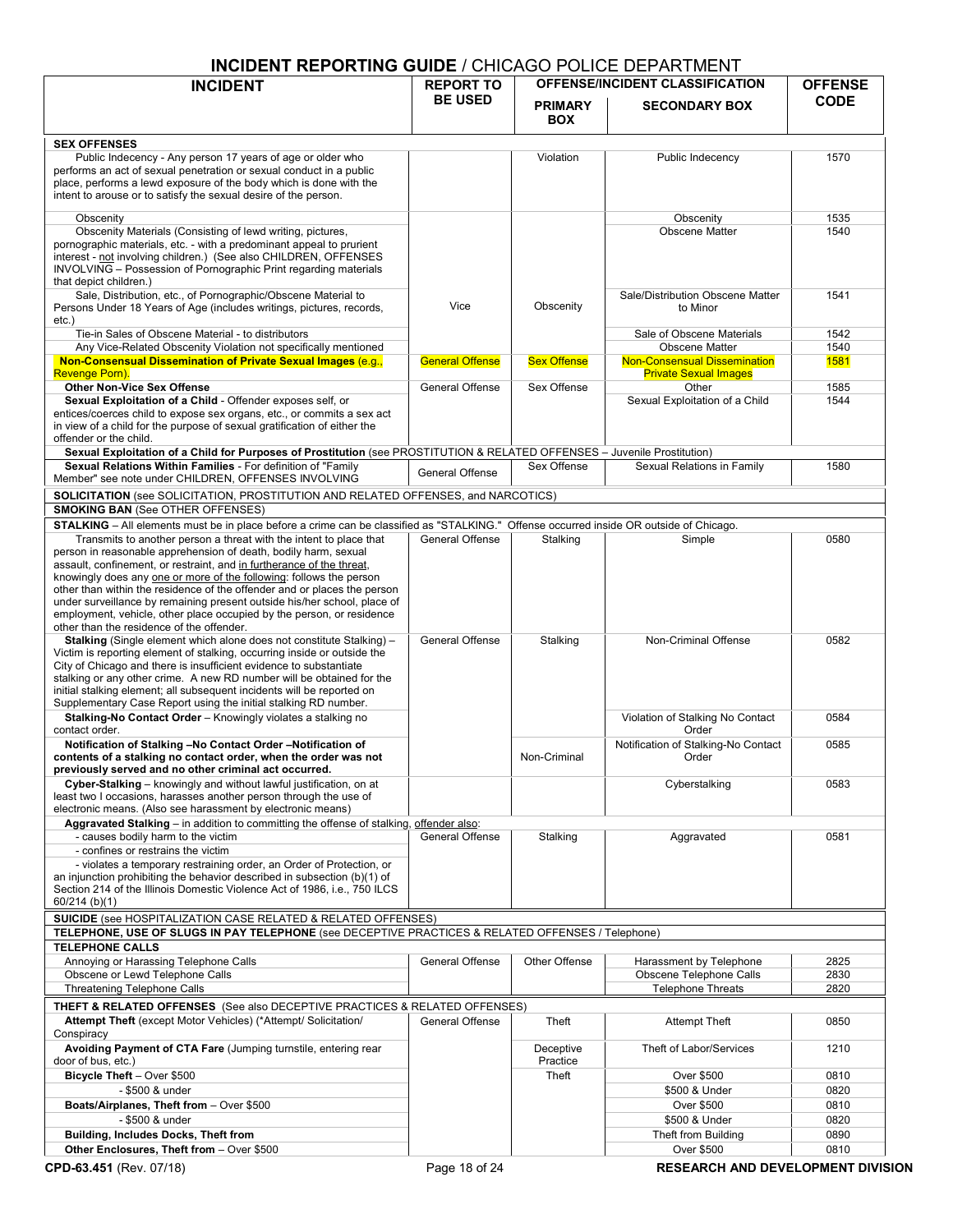| <b>INCIDENT REPORTING GUIDE / CHICAGO POLICE DEPARTMENT</b><br><b>OFFENSE/INCIDENT CLASSIFICATION</b><br><b>REPORT TO</b>                                       |                                           |                                                  |                                                                          |                               |
|-----------------------------------------------------------------------------------------------------------------------------------------------------------------|-------------------------------------------|--------------------------------------------------|--------------------------------------------------------------------------|-------------------------------|
| <b>INCIDENT</b>                                                                                                                                                 | <b>BE USED</b>                            |                                                  |                                                                          | <b>OFFENSE</b><br><b>CODE</b> |
|                                                                                                                                                                 |                                           | <b>PRIMARY</b><br><b>BOX</b>                     | <b>SECONDARY BOX</b>                                                     |                               |
| <b>THEFT &amp; RELATED OFFENSES</b> (See also DECEPTIVE PRACTICES & RELATED OFFENSES)                                                                           |                                           |                                                  |                                                                          |                               |
| - \$500 & under                                                                                                                                                 |                                           |                                                  | \$500 & Under                                                            | 0820                          |
| Delivery Container, Theft from                                                                                                                                  |                                           |                                                  | Delivery Container Theft                                                 | 0865                          |
| Coin Operated Device/Machine, Theft from                                                                                                                        |                                           |                                                  | From Coin-Operated Machine or                                            | 0895                          |
|                                                                                                                                                                 |                                           |                                                  | Device<br>\$500 & Under                                                  |                               |
| Credit Cards or Driver's License, Theft of<br><b>FINANCIAL IDENTITY THEFT</b> (See DECEPTIVE PRACTICES & RELATED OFFENSES)                                      |                                           |                                                  |                                                                          | 0820                          |
| Gas from Service Station, Theft of - Over \$500                                                                                                                 | General Offense                           | Theft                                            | Over \$500                                                               | 0810                          |
| - \$500 & under                                                                                                                                                 |                                           |                                                  | \$500 & Under                                                            | 0820                          |
| Library Theft - Over \$300                                                                                                                                      |                                           |                                                  | Over \$300                                                               | 0810                          |
| - \$300 & under                                                                                                                                                 |                                           |                                                  | \$300 & Under                                                            | 0820                          |
| License Plates - Loss of both State license plates - found to be<br>missing <i>after</i> being affixed to vehicle, will be assumed stolen. Notify<br>Auto Desk. |                                           |                                                  | \$500 & Under                                                            | 0820                          |
| Loss of <b>both</b> State plates <b>prior</b> to being affixed to vehicle. Notify<br>Auto Desk.                                                                 | Lost and Found<br>Case Report             | $\overline{a}$                                   |                                                                          | $\overline{\phantom{a}}$      |
| Loss of one State plate after being affixed. (Prepare Misc. Incident<br>Exception Report in duplicate.) Notify Auto Desk.                                       | Misc. Incident<br><b>Exception Report</b> | --                                               | --                                                                       | $\overline{\phantom{a}}$      |
| Livestock/Animals, Theft of - Over \$500                                                                                                                        | General Offense                           | Theft                                            | Over \$500                                                               | 0810                          |
| - \$500 & under                                                                                                                                                 |                                           |                                                  | \$500 & Under                                                            | 0820                          |
| <b>MOTOR VEHICLES, THEFT OF</b>                                                                                                                                 |                                           |                                                  |                                                                          |                               |
| Motor Vehicle Accessories - Over \$500                                                                                                                          | General Offense                           | Theft                                            | Over \$500                                                               | 0810                          |
| - \$500 & under                                                                                                                                                 |                                           |                                                  | \$500 & Under                                                            | 0820                          |
| Motor Vehicle Non-Accessories - Over \$500                                                                                                                      |                                           |                                                  | Over \$500                                                               | 0810                          |
| - \$500 & under<br><b>Attempt Theft, Motor Vehicle Non-Accessories</b>                                                                                          |                                           |                                                  | \$500 & Under<br><b>Attempt Theft</b>                                    | 0820<br>0850                  |
| <b>Attempt Theft, Motor Vehicles</b>                                                                                                                            |                                           |                                                  |                                                                          |                               |
| Automobiles                                                                                                                                                     | Vehicle Theft                             | Motor Vehicle                                    | Attempt - Automobile                                                     | 0920                          |
| Trucks, Buses (incl. Self-Propelled Motor Homes)                                                                                                                |                                           | Theft                                            | Attempt - Truck, Bus, Motor Home                                         | 0925                          |
| Motor-cycle, -scooter, -bike, vehicle manufactured with<br>Vehicle Identification Number (VIN)                                                                  |                                           |                                                  | Attempt - Cycle, Scooter, Bike w/<br><b>VIN</b>                          | 0927                          |
| Motor-cycle, -scooter, -bike, vehicle manufactured without                                                                                                      |                                           |                                                  | Attempt - Cycle, Scooter, Bike No                                        | 0928                          |
| Vehicle Identification Number (VIN)                                                                                                                             |                                           |                                                  | <b>VIN</b>                                                               |                               |
| Motor Vehicle, Theft of (with or without cartage)                                                                                                               |                                           |                                                  |                                                                          |                               |
| Automobiles                                                                                                                                                     | <b>Vehicle Theft</b>                      | Motor Vehicle                                    | Automobile                                                               | 0910                          |
| Trucks, Buses (incl. Self-Propelled Motor Homes)                                                                                                                |                                           | Theft                                            | Truck, Bus, Motor Home                                                   | 0915                          |
| Motor - cycle, - scooter, - bike, vehicle manufactured with<br>Vehicle Identification Number (VIN)                                                              |                                           |                                                  | Cycle, Scooter, Bike w/ VIN                                              | 0917                          |
| Motor-cycle, -scooter, -bike, vehicle manufactured without<br>Vehicle Identification Number (VIN)                                                               |                                           |                                                  | Cycle, Scooter, Bike No VIN                                              | 0918                          |
| Motor Vehicle, Theft and Recovery - Theft and Recovery reported at same time                                                                                    |                                           |                                                  |                                                                          |                               |
| Automobiles<br>Trucks, Buses (incl. Self-Propelled Motor Homes)                                                                                                 | <b>Vehicle Theft</b>                      | Motor Vehicle<br>Theft                           | Theft/Recovery - Automobile<br>Theft/Recovery - Truck, Bus,<br>Motorhome | 0930<br>0935                  |
| Motor - cycle, - scooter, - bike, vehicle manufactured with<br>Vehicle Identification Number (VIN)                                                              |                                           |                                                  | Theft/Recovery - Cycle,<br>Scooter, Bike w/ VIN                          | 0937                          |
| Motor-cycle, -scooter, -bike, vehicle manufactured without                                                                                                      |                                           |                                                  | Theft/Recovery - Cycle,                                                  | 0938                          |
| Vehicle Identification Number (VIN)                                                                                                                             |                                           |                                                  | Scooter, Bike No VIN                                                     |                               |
| Motor Vehicle Recovery - Vehicle previously reported stolen in<br>Chicago-regardless of previous offense, (e.g., burglary, robbery, etc.)                       | Recovered<br>Vehicle<br>Supplementary     | Use<br>Classification<br>from Original<br>Report | Use Classification from Original<br>Report                               | Use Original<br>Code          |
| Motor Vehicle Recovery - Foreign (Stolen outside Chicago)                                                                                                       |                                           |                                                  |                                                                          |                               |
| Automobiles                                                                                                                                                     | <b>Vehicle Theft</b>                      | Non-Criminal                                     | Foreign Recovery - Automobile                                            | 0940                          |
| Trucks, Buses (incl. Self-propelled motor homes)                                                                                                                |                                           | (Subject<br>Specified)                           | Foreign Recovery - Trucks, Bus,<br>Motorhome                             | 0945                          |
| Motor - cycle, - scooter, - bike, vehicle manufactured with<br>Vehicle Identification Number (VIN)                                                              |                                           |                                                  | Foreign Recovery - Cycle,<br>Scooter, Bike w/ VIN                        | 0947                          |
| Motor-cycle, -scooter, -bike, vehicle manufactured without<br>Vehicle Identification Number (VIN)                                                               |                                           |                                                  | Foreign Recovery - Cycle,<br>Scooter, Bike No VIN                        | 0948                          |
| Other Vehicles Over \$300 - recreational trailer, motor driven:<br>snowmobile, golf cart, farm/construct. Equip., boat, airplane, etc.                          | General Offense                           | Theft                                            | Over \$300                                                               | 0810                          |
| - \$300 & under                                                                                                                                                 |                                           |                                                  | \$300 & Under                                                            | 0820                          |
| Removal of Manufacturer's Vehicle Identification or Motor                                                                                                       |                                           | Other Offense                                    | Other Vehicle Offense                                                    | 5002                          |
| <b>Numbers</b><br>Other Theft - Over \$500                                                                                                                      |                                           | Theft                                            | Over \$500                                                               | 0810                          |
| - \$500 & under                                                                                                                                                 |                                           |                                                  | \$500 & Under                                                            | 0820                          |
| <b>Pocket Picking</b>                                                                                                                                           |                                           |                                                  | Pocket Picking                                                           | 0870                          |
| <b>POSSESSION OF STOLEN PROPERTY</b> (see DECEPTIVE PRACTICES & REALTED OFFENSES)                                                                               |                                           |                                                  |                                                                          |                               |
| <b>Purse Snatching</b>                                                                                                                                          | General Offense                           | Theft                                            | Purse-Snatching                                                          | 0880                          |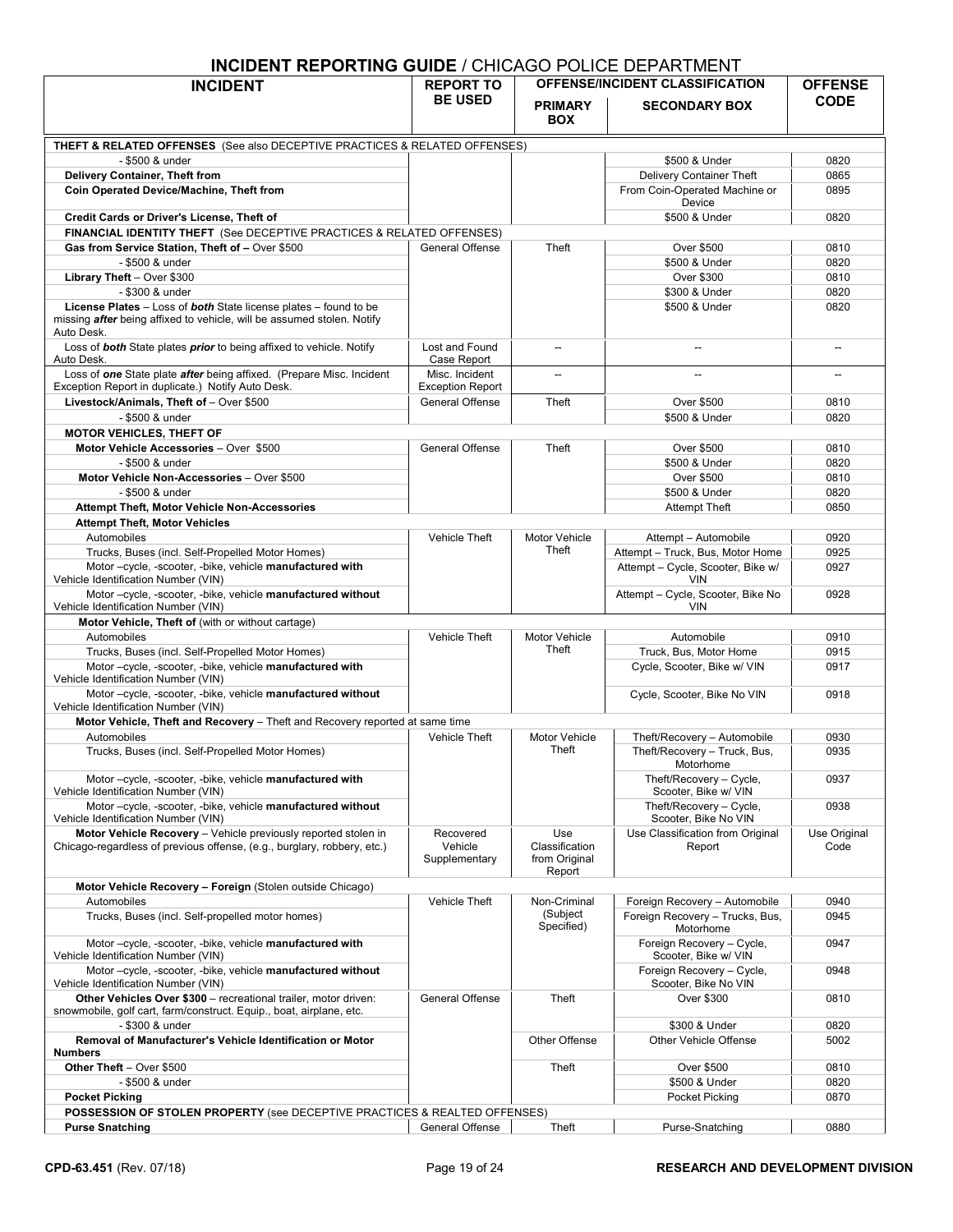| <b>INCIDENT</b>                                                                                                                                                                                                                                                                                                                                                                                                            | <b>REPORT TO</b>                                     | <u>vukvitus</u><br><b>OFFENSE/INCIDENT CLASSIFICATION</b> | <b>OFFENSE</b>                                                   |                          |
|----------------------------------------------------------------------------------------------------------------------------------------------------------------------------------------------------------------------------------------------------------------------------------------------------------------------------------------------------------------------------------------------------------------------------|------------------------------------------------------|-----------------------------------------------------------|------------------------------------------------------------------|--------------------------|
|                                                                                                                                                                                                                                                                                                                                                                                                                            | <b>BE USED</b>                                       | <b>PRIMARY</b><br><b>BOX</b>                              | <b>SECONDARY BOX</b>                                             | <b>CODE</b>              |
| <b>THEFT &amp; RELATED OFFENSES</b> (See also DECEPTIVE PRACTICES & RELATED OFFENSES)                                                                                                                                                                                                                                                                                                                                      |                                                      |                                                           |                                                                  |                          |
| Removal of Manufacturer's Serial Numbers (except Motor Vehicle<br>Identification and Motor Numbers - see Motor Vehicle Theft)                                                                                                                                                                                                                                                                                              |                                                      | Other Offense                                             | Other Crime Involving Property                                   | 5001                     |
| Rental Property, Theft of - Motor Vehicle or other Property (See DECEPTIVE PRACTICES, Theft by Lessee)<br><b>Retail Theft/Shoplifting</b>                                                                                                                                                                                                                                                                                  |                                                      |                                                           |                                                                  |                          |
| - by taking possession of, carrying away, transferring, etc.,<br>merchandise from a retail establishment without payment.                                                                                                                                                                                                                                                                                                  | General Offense                                      | Theft                                                     | <b>Retail Theft</b>                                              | 0860                     |
| - by altering, transferring, removing a price tag with the intent to                                                                                                                                                                                                                                                                                                                                                       |                                                      |                                                           |                                                                  |                          |
| cause the sale of merchandise for less than full value<br>- by transferring merchandise from its original container into another<br>container (indicating a lesser value) with the intent to deprive the<br>merchant of the full retail value upon sale                                                                                                                                                                    | General Offense                                      | Theft                                                     | <b>Retail Theft</b>                                              | 0860                     |
| - by sale under-ring, - by removing a shopping cart from merchant's<br>premises, - by falsely obtaining a store refund, exchange, or credit<br>- by falsely obtaining a store refund, exchange, or credit<br>- use or possess any theft detection shielding device shopping bag or<br>other container with aluminum foil or other metallic-like lining which<br>prevents theft detection devices from sounding/activating. |                                                      |                                                           |                                                                  |                          |
| Thefts By Deception (see DECEPTIVE PRACTICES & RELATED OFFENSES)                                                                                                                                                                                                                                                                                                                                                           |                                                      |                                                           |                                                                  |                          |
| Trailer, Theft of - Over \$300<br>- \$300 & under                                                                                                                                                                                                                                                                                                                                                                          | General Offense                                      | Theft                                                     | Over \$500<br>\$500 & Under                                      | 0810<br>0820             |
| Wireless Service, Theft of - Over \$300                                                                                                                                                                                                                                                                                                                                                                                    |                                                      |                                                           | Over \$300                                                       | 0810                     |
| - \$300 & under                                                                                                                                                                                                                                                                                                                                                                                                            |                                                      |                                                           | \$300 & Under                                                    | 0820                     |
| THREATENING PUBLIC OFFICIALS                                                                                                                                                                                                                                                                                                                                                                                               | General Offense                                      | Intimidation                                              | Intimidation                                                     | 3960                     |
| THREATS, ARSON (by any means including telephone)<br><b>THREATS, BOMB</b> (by any means including telephone)                                                                                                                                                                                                                                                                                                               | General Offense                                      | <b>Public Peace</b><br>Violation                          | Arson Threat<br><b>Bomb Threat</b>                               | 2851<br>2850             |
| (Copy to Bomb & Arson Section)                                                                                                                                                                                                                                                                                                                                                                                             |                                                      |                                                           |                                                                  |                          |
| <b>TICKET SCALPING</b>                                                                                                                                                                                                                                                                                                                                                                                                     | Misc. Incident<br>Procedure                          | $\overline{\phantom{a}}$                                  | $\sim$                                                           | $\overline{\phantom{a}}$ |
| - if offender apprehended<br><b>TOBACCO &amp; RELATED OFFENSES</b>                                                                                                                                                                                                                                                                                                                                                         | General Offense                                      | <b>Other Offense</b>                                      | Other Crime Involving Property                                   | 5001                     |
| Sale to Minor Prohibited                                                                                                                                                                                                                                                                                                                                                                                                   | General Offense<br>(Copy to Vice<br>Control Section) | Other Offense                                             | License Violation                                                | 5011                     |
| Smoking in Elevators Prohibited<br>Smoking in Public Places - except designated areas                                                                                                                                                                                                                                                                                                                                      | Misc. Incident<br>Procedure                          |                                                           |                                                                  |                          |
| Smoking on Public Transportation Prohibited<br><b>TRAFFIC</b>                                                                                                                                                                                                                                                                                                                                                              |                                                      |                                                           |                                                                  |                          |
| Accident Involving a Vehicle Occurring or Originating On a Publicly Accessible Roadway – (see also HOSPITALIZATION CASE REPORT & RELATED<br>INCIDENTS)                                                                                                                                                                                                                                                                     |                                                      |                                                           |                                                                  |                          |
| Traffic Crash - A crash that involves a motor vehicle in transport. Type<br>"A" No Injury/Drive Away.                                                                                                                                                                                                                                                                                                                      | <b>Traffic Crash</b>                                 |                                                           |                                                                  | 99A                      |
| Traffic Crash - Type "B" - A crash that involves injury, death, and/or<br>a vehicle that was towed from the scene.                                                                                                                                                                                                                                                                                                         | <b>Traffic Crash</b>                                 |                                                           |                                                                  | 99B                      |
| Additional information on a traffic crash, e.g., when additional<br>information is obtained after the original report has been submitted<br>(Does not include Reckless Homicide incidents, see HOMICIDE -<br>Reckless Homicide.)                                                                                                                                                                                           | <b>Traffic Crash</b><br><b>Additional Units</b>      |                                                           |                                                                  |                          |
| Accidents involving further investigations, Only Bureau of<br>Detectives and MAIU personnel will use these IUCR Codes.                                                                                                                                                                                                                                                                                                     |                                                      | --                                                        |                                                                  |                          |
| Non-hit and Run personal injury crashes (not likely to cause death).                                                                                                                                                                                                                                                                                                                                                       |                                                      |                                                           | Minor Personal Injury Accident                                   | 2441                     |
| Hit and Run personal injury crashes (not likely to cause death).                                                                                                                                                                                                                                                                                                                                                           |                                                      |                                                           | Minor Personal Injury Accident (<br>Hit and Run)                 | 2442                     |
| Non-Hit and Run traffic crashes exclusively involving civilian<br>motorists, which result in a fatality.                                                                                                                                                                                                                                                                                                                   |                                                      |                                                           | Fatal Accident (Non-Hit and<br>Run)                              | 2444                     |
| Hit and Run traffic crashes, which result in a fatality.<br>Hit and Run traffic crashes, which result in serious personal injury                                                                                                                                                                                                                                                                                           | <b>Traffic Crash</b>                                 |                                                           | Fatal Accident (Hit and Run)<br>Serious Personal Injury Accident | 2445<br>2446             |
| (likely to cause death).<br>Non-Hit and Run traffic crashes, which result in serious personal                                                                                                                                                                                                                                                                                                                              | <b>Additional Units</b>                              | <b>Traffic Accident</b>                                   | (Hit and Run)<br>Serious Personal Injury Accident                | 2447                     |
| injury (likely to cause death).<br>Non-Hit and Run Traffic crashes involving only property damage.                                                                                                                                                                                                                                                                                                                         |                                                      |                                                           | (Non-Hit and Run)<br>Property Damage Accident                    | 2448                     |
| Hit and Run traffic crashes resulting in property damage only.                                                                                                                                                                                                                                                                                                                                                             |                                                      |                                                           | (Non-Hit and Run)<br>Property Damage Accident (Hit               | 2449                     |
| LAW ENFORCEMENT RELATED: Any traffic crash involving law enforcement activity, resulting in a civilian death. LAW ENFORCEMENT RELATED traffic                                                                                                                                                                                                                                                                              |                                                      |                                                           | and Run)                                                         |                          |
| incidents include fatalities to a third party; the fatal injury need not be sustained by the subject.<br>Traffic-Related Death - Fatality related to a law enforcement traffic                                                                                                                                                                                                                                             |                                                      |                                                           | Death: Traffic Pursuit                                           | 2450                     |
| pursuit<br>Traffic-Related Death - While engaged in emergency vehicle                                                                                                                                                                                                                                                                                                                                                      |                                                      | Law Enforcement<br>Related                                | Death: Emergency Vehicle                                         | 2451                     |
| Operations, in non-pursuit situations<br>Traffic-Related Death - Other                                                                                                                                                                                                                                                                                                                                                     |                                                      |                                                           | Operation<br>Death: Other/Traffic Related                        | 2452                     |
| <b>Department Related Incidents</b>                                                                                                                                                                                                                                                                                                                                                                                        |                                                      |                                                           |                                                                  |                          |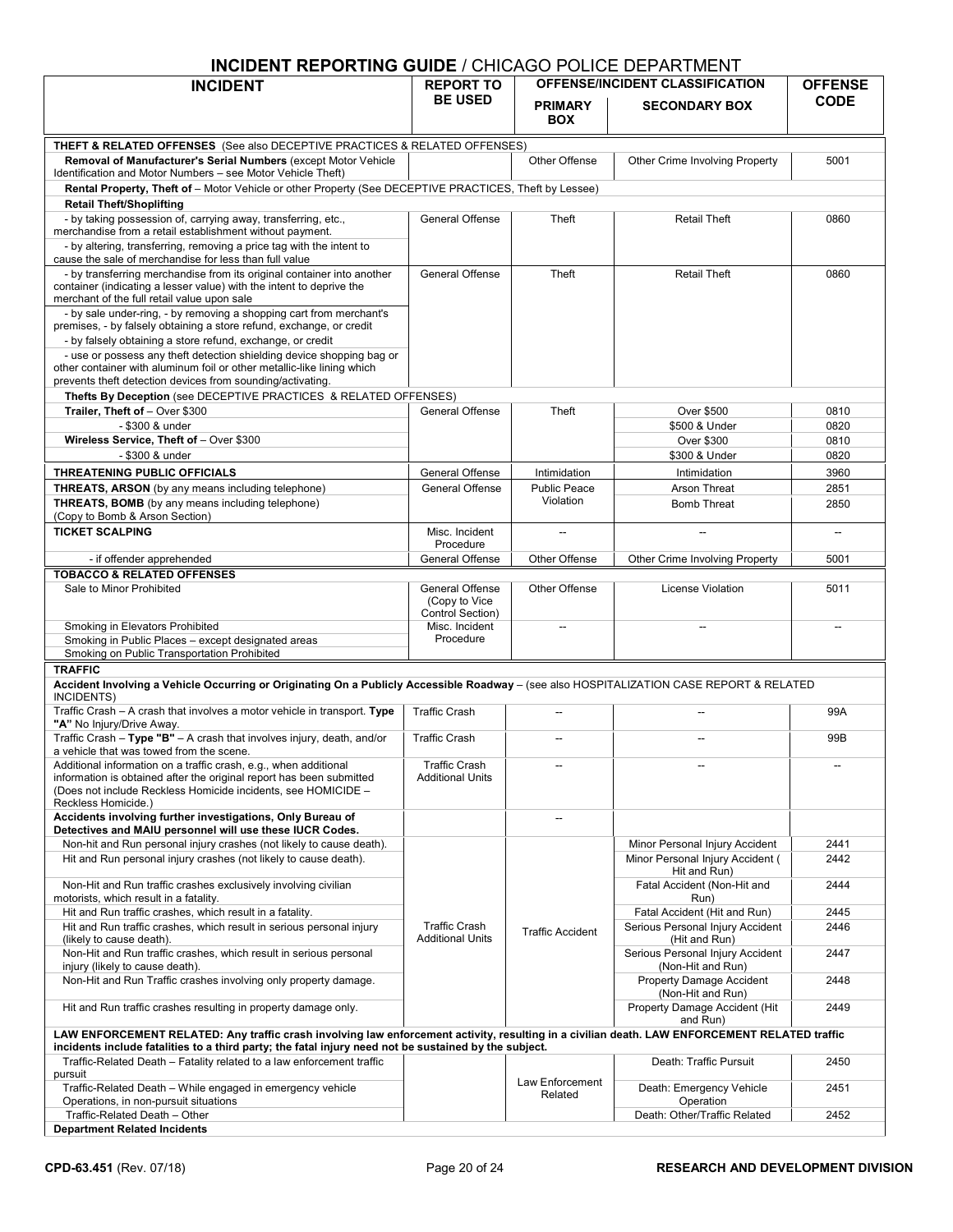| <b>INCIDENT REPORTING GUIDE / CHICAGO POLICE DEPARTMENT</b><br><b>INCIDENT</b>                                                                                                                                                                                                                                                                                                                                                                                                                                                                                                                                                                                                                                                                                                                                                                                                                                                                                                                                                                                                                                                                                                                                                                                                                                                                                                                                                                                                                                                                                                                                                                                                                                                                                                                                                                                                                                                                                                                                                                                                                                                                                                                                                                                                                                                                                                                                                                               | <b>REPORT TO</b>                                                     |                                        | <b>OFFENSE/INCIDENT CLASSIFICATION</b>           | <b>OFFENSE</b> |
|--------------------------------------------------------------------------------------------------------------------------------------------------------------------------------------------------------------------------------------------------------------------------------------------------------------------------------------------------------------------------------------------------------------------------------------------------------------------------------------------------------------------------------------------------------------------------------------------------------------------------------------------------------------------------------------------------------------------------------------------------------------------------------------------------------------------------------------------------------------------------------------------------------------------------------------------------------------------------------------------------------------------------------------------------------------------------------------------------------------------------------------------------------------------------------------------------------------------------------------------------------------------------------------------------------------------------------------------------------------------------------------------------------------------------------------------------------------------------------------------------------------------------------------------------------------------------------------------------------------------------------------------------------------------------------------------------------------------------------------------------------------------------------------------------------------------------------------------------------------------------------------------------------------------------------------------------------------------------------------------------------------------------------------------------------------------------------------------------------------------------------------------------------------------------------------------------------------------------------------------------------------------------------------------------------------------------------------------------------------------------------------------------------------------------------------------------------------|----------------------------------------------------------------------|----------------------------------------|--------------------------------------------------|----------------|
|                                                                                                                                                                                                                                                                                                                                                                                                                                                                                                                                                                                                                                                                                                                                                                                                                                                                                                                                                                                                                                                                                                                                                                                                                                                                                                                                                                                                                                                                                                                                                                                                                                                                                                                                                                                                                                                                                                                                                                                                                                                                                                                                                                                                                                                                                                                                                                                                                                                              | <b>BE USED</b>                                                       | <b>PRIMARY</b><br><b>BOX</b>           | <b>SECONDARY BOX</b>                             | <b>CODE</b>    |
| <b>TRAFFIC</b>                                                                                                                                                                                                                                                                                                                                                                                                                                                                                                                                                                                                                                                                                                                                                                                                                                                                                                                                                                                                                                                                                                                                                                                                                                                                                                                                                                                                                                                                                                                                                                                                                                                                                                                                                                                                                                                                                                                                                                                                                                                                                                                                                                                                                                                                                                                                                                                                                                               |                                                                      |                                        |                                                  |                |
| Damage to Department Vehicle (Incident may also require a<br>Traffic Crash and/or I.O.D. report.)<br>Motor Vehicle Pursuit                                                                                                                                                                                                                                                                                                                                                                                                                                                                                                                                                                                                                                                                                                                                                                                                                                                                                                                                                                                                                                                                                                                                                                                                                                                                                                                                                                                                                                                                                                                                                                                                                                                                                                                                                                                                                                                                                                                                                                                                                                                                                                                                                                                                                                                                                                                                   | Department<br>Vehicle Accident<br>& Damage<br><b>Traffic Pursuit</b> |                                        |                                                  |                |
| Traffic Control Device - Removal/Damage Signs (Notify the<br>responsible agency having control over the device.)                                                                                                                                                                                                                                                                                                                                                                                                                                                                                                                                                                                                                                                                                                                                                                                                                                                                                                                                                                                                                                                                                                                                                                                                                                                                                                                                                                                                                                                                                                                                                                                                                                                                                                                                                                                                                                                                                                                                                                                                                                                                                                                                                                                                                                                                                                                                             | Misc. Incident<br>Procedure                                          |                                        |                                                  |                |
| - if apprehended                                                                                                                                                                                                                                                                                                                                                                                                                                                                                                                                                                                                                                                                                                                                                                                                                                                                                                                                                                                                                                                                                                                                                                                                                                                                                                                                                                                                                                                                                                                                                                                                                                                                                                                                                                                                                                                                                                                                                                                                                                                                                                                                                                                                                                                                                                                                                                                                                                             | General Offense                                                      | <b>Criminal Damage</b>                 | <b>To Property</b>                               | 1310           |
| <b>TRESPASS</b> (see CRIMINAL TRESPASS)                                                                                                                                                                                                                                                                                                                                                                                                                                                                                                                                                                                                                                                                                                                                                                                                                                                                                                                                                                                                                                                                                                                                                                                                                                                                                                                                                                                                                                                                                                                                                                                                                                                                                                                                                                                                                                                                                                                                                                                                                                                                                                                                                                                                                                                                                                                                                                                                                      |                                                                      |                                        |                                                  |                |
| <b>UNLAWFUL ASSEMBLY - (see MOB ACTION)</b>                                                                                                                                                                                                                                                                                                                                                                                                                                                                                                                                                                                                                                                                                                                                                                                                                                                                                                                                                                                                                                                                                                                                                                                                                                                                                                                                                                                                                                                                                                                                                                                                                                                                                                                                                                                                                                                                                                                                                                                                                                                                                                                                                                                                                                                                                                                                                                                                                  |                                                                      |                                        |                                                  |                |
| <b>UNLAWFUL RESTRAINT (see KIDNAPPING)</b>                                                                                                                                                                                                                                                                                                                                                                                                                                                                                                                                                                                                                                                                                                                                                                                                                                                                                                                                                                                                                                                                                                                                                                                                                                                                                                                                                                                                                                                                                                                                                                                                                                                                                                                                                                                                                                                                                                                                                                                                                                                                                                                                                                                                                                                                                                                                                                                                                   |                                                                      |                                        |                                                  |                |
| VANDALISM (see CRIMINAL DAMAGE TO PROPERTY)                                                                                                                                                                                                                                                                                                                                                                                                                                                                                                                                                                                                                                                                                                                                                                                                                                                                                                                                                                                                                                                                                                                                                                                                                                                                                                                                                                                                                                                                                                                                                                                                                                                                                                                                                                                                                                                                                                                                                                                                                                                                                                                                                                                                                                                                                                                                                                                                                  |                                                                      |                                        |                                                  |                |
| <b>VEHICLE TOW</b><br>Abandoned on public way, no immediate tow                                                                                                                                                                                                                                                                                                                                                                                                                                                                                                                                                                                                                                                                                                                                                                                                                                                                                                                                                                                                                                                                                                                                                                                                                                                                                                                                                                                                                                                                                                                                                                                                                                                                                                                                                                                                                                                                                                                                                                                                                                                                                                                                                                                                                                                                                                                                                                                              | <b>Vehicle Tow</b>                                                   | Check Appropriate                      |                                                  |                |
| Abandoned on private way, no immediate tow                                                                                                                                                                                                                                                                                                                                                                                                                                                                                                                                                                                                                                                                                                                                                                                                                                                                                                                                                                                                                                                                                                                                                                                                                                                                                                                                                                                                                                                                                                                                                                                                                                                                                                                                                                                                                                                                                                                                                                                                                                                                                                                                                                                                                                                                                                                                                                                                                   |                                                                      | Type                                   |                                                  |                |
| Abandoned on private property, owner or agent of the private<br>property not present or known OR vehicle to be towed is gone on<br>arrival of tow truck.                                                                                                                                                                                                                                                                                                                                                                                                                                                                                                                                                                                                                                                                                                                                                                                                                                                                                                                                                                                                                                                                                                                                                                                                                                                                                                                                                                                                                                                                                                                                                                                                                                                                                                                                                                                                                                                                                                                                                                                                                                                                                                                                                                                                                                                                                                     | Misc. Incident<br><b>Exception Report</b>                            |                                        |                                                  |                |
| Immediate Tow                                                                                                                                                                                                                                                                                                                                                                                                                                                                                                                                                                                                                                                                                                                                                                                                                                                                                                                                                                                                                                                                                                                                                                                                                                                                                                                                                                                                                                                                                                                                                                                                                                                                                                                                                                                                                                                                                                                                                                                                                                                                                                                                                                                                                                                                                                                                                                                                                                                | <b>Vehicle Tow</b>                                                   | Check Appropriate<br>Type              |                                                  |                |
| Seizure                                                                                                                                                                                                                                                                                                                                                                                                                                                                                                                                                                                                                                                                                                                                                                                                                                                                                                                                                                                                                                                                                                                                                                                                                                                                                                                                                                                                                                                                                                                                                                                                                                                                                                                                                                                                                                                                                                                                                                                                                                                                                                                                                                                                                                                                                                                                                                                                                                                      | Vehicle<br>Impoundment<br>/Seizure                                   |                                        |                                                  |                |
| <b>VIDEOTAPING, UNAUTHORIZED (See DECEPTIVE PRACTICES &amp; RELATED OFFENSES)</b>                                                                                                                                                                                                                                                                                                                                                                                                                                                                                                                                                                                                                                                                                                                                                                                                                                                                                                                                                                                                                                                                                                                                                                                                                                                                                                                                                                                                                                                                                                                                                                                                                                                                                                                                                                                                                                                                                                                                                                                                                                                                                                                                                                                                                                                                                                                                                                            |                                                                      |                                        |                                                  |                |
| <b>VIOLATION OF BAIL BOND - Domestic Violence</b>                                                                                                                                                                                                                                                                                                                                                                                                                                                                                                                                                                                                                                                                                                                                                                                                                                                                                                                                                                                                                                                                                                                                                                                                                                                                                                                                                                                                                                                                                                                                                                                                                                                                                                                                                                                                                                                                                                                                                                                                                                                                                                                                                                                                                                                                                                                                                                                                            | General Offense                                                      | Other Offense                          | Violation of Bail Bond -<br>Domestic Violence    | 4388           |
| <b>VIOLATION OF ORDER OF PROTECTION</b><br>Violation of Order of Protection - Actual Violation                                                                                                                                                                                                                                                                                                                                                                                                                                                                                                                                                                                                                                                                                                                                                                                                                                                                                                                                                                                                                                                                                                                                                                                                                                                                                                                                                                                                                                                                                                                                                                                                                                                                                                                                                                                                                                                                                                                                                                                                                                                                                                                                                                                                                                                                                                                                                               | General Offense                                                      | Other Offense                          | Violation of Order of Protection                 | 4387           |
| - Notification of contents of an order of protection, when order was<br>not previously served, and no other criminal act occurred                                                                                                                                                                                                                                                                                                                                                                                                                                                                                                                                                                                                                                                                                                                                                                                                                                                                                                                                                                                                                                                                                                                                                                                                                                                                                                                                                                                                                                                                                                                                                                                                                                                                                                                                                                                                                                                                                                                                                                                                                                                                                                                                                                                                                                                                                                                            |                                                                      | Non-Criminal<br>(Subject Specified)    | Notification of Order of Protection              | 5082           |
| - Persons charged with or convicted of a violation of an order of<br>protection (VOOP) may be ordered to wear a GPS monitoring device.<br>Any VOOP involving a person ordered to wear a GPS device is<br>reflected with this code.                                                                                                                                                                                                                                                                                                                                                                                                                                                                                                                                                                                                                                                                                                                                                                                                                                                                                                                                                                                                                                                                                                                                                                                                                                                                                                                                                                                                                                                                                                                                                                                                                                                                                                                                                                                                                                                                                                                                                                                                                                                                                                                                                                                                                           |                                                                      | Other Offense                          | <b>GPS Monitoring Device</b>                     | 4389           |
| <b>VIOLATION OF CIVIL NO CONTACT ORDER</b>                                                                                                                                                                                                                                                                                                                                                                                                                                                                                                                                                                                                                                                                                                                                                                                                                                                                                                                                                                                                                                                                                                                                                                                                                                                                                                                                                                                                                                                                                                                                                                                                                                                                                                                                                                                                                                                                                                                                                                                                                                                                                                                                                                                                                                                                                                                                                                                                                   |                                                                      |                                        |                                                  |                |
| - Knowingly violates civil no contact order                                                                                                                                                                                                                                                                                                                                                                                                                                                                                                                                                                                                                                                                                                                                                                                                                                                                                                                                                                                                                                                                                                                                                                                                                                                                                                                                                                                                                                                                                                                                                                                                                                                                                                                                                                                                                                                                                                                                                                                                                                                                                                                                                                                                                                                                                                                                                                                                                  | General Offense                                                      | Other Offense                          | Violation of Civil No Contact<br>Order           | 4386           |
| - Notification of contents of civil no contact order when order was not<br>previously served and no other criminal act occurred                                                                                                                                                                                                                                                                                                                                                                                                                                                                                                                                                                                                                                                                                                                                                                                                                                                                                                                                                                                                                                                                                                                                                                                                                                                                                                                                                                                                                                                                                                                                                                                                                                                                                                                                                                                                                                                                                                                                                                                                                                                                                                                                                                                                                                                                                                                              |                                                                      | Non-Criminal<br>(Subject<br>Specified) | Notification of Civil No Contact<br>Order        | 5073           |
| VIOLATION OF STALKING NO CONTACT ORDER (see STALKING)                                                                                                                                                                                                                                                                                                                                                                                                                                                                                                                                                                                                                                                                                                                                                                                                                                                                                                                                                                                                                                                                                                                                                                                                                                                                                                                                                                                                                                                                                                                                                                                                                                                                                                                                                                                                                                                                                                                                                                                                                                                                                                                                                                                                                                                                                                                                                                                                        |                                                                      |                                        |                                                  |                |
| <b>WEAPONS VIOLATIONS &amp; RELATED OFFENSES</b><br>NOTE: Under 720 ILCS 5/33A-1, regarding Armed Violence, a Category I Weapon is a: Handgun, Sawed-Off Shotgun, Sawed-Off Rifle, any other firearm small enough<br>to be concealed upon a person; Semi-auto firearm or Machine Gun; a Category II Weapon is a: Other Rifle, Shotqun, Spring Gun, other firearm, Stun Gun, or Taser;<br>Knife- 3" blade, multiple cutting instruments; and a Category III Weapon is a: Bludgeon, Black-jack, Slungshot, Sand-bag, Sand-club, Metal knuckles, Billy, other<br>dangerous weapon of like character.<br>NOTE: Under 430 ILCS 65/8, a person prohibited from possessing a Firearm Owner's Identification (FOID) Card is any person who: a) is under 21 and has been convicted<br>of a misdemeanor (other than a traffic violation) or adjudged a delinquent; b) is under 21 and does not have the written consent of a parent or guardian, or whose parent<br>or guardian has revoked such written consent, or where such parent or guardian does not qualify to have a FOID card; c) has been convicted of a felony under the laws of<br>this or any other state or jurisdiction; d) is a narcotics addict; e) has been a patient in a mental institution within the past 5 years; f) has a mental condition (manifested by<br>violent, suicidal, threatening, or assaultive behavior) of such a nature that it poses a clear and present danger to that person or any other person; g) is mentally retarded;<br>h) has intentionally made a false FOID application; i) is an alien who is unlawfully present in the United States under the laws of the United States; j) is the subject to an<br>existing order of protection prohibiting him or her from possessing a firearm;<br>k) has been convicted within the past 5 years of battery, assault, aggravated assault, violation of an order of protection, or a substantially similar offense in another<br>jurisdiction in which a firearm was used or possessed; I) has been convicted of domestic battery or a substantially similar offense committed in another jurisdiction on or<br>after Jan. 1, 1998; m) has been convicted within the past 5 years of domestic battery or a substantially similar offense committed in another jurisdiction before Jan. 1,<br>1998; or n) is prohibited from acquiring or possessing firearms or firearms ammunition by any Illinois statute or by federal law. |                                                                      |                                        |                                                  |                |
| Possession - Unlawful<br><b>Ammunition</b>                                                                                                                                                                                                                                                                                                                                                                                                                                                                                                                                                                                                                                                                                                                                                                                                                                                                                                                                                                                                                                                                                                                                                                                                                                                                                                                                                                                                                                                                                                                                                                                                                                                                                                                                                                                                                                                                                                                                                                                                                                                                                                                                                                                                                                                                                                                                                                                                                   |                                                                      |                                        |                                                  |                |
| Unlawful Possession of Ammunition without FOID card                                                                                                                                                                                                                                                                                                                                                                                                                                                                                                                                                                                                                                                                                                                                                                                                                                                                                                                                                                                                                                                                                                                                                                                                                                                                                                                                                                                                                                                                                                                                                                                                                                                                                                                                                                                                                                                                                                                                                                                                                                                                                                                                                                                                                                                                                                                                                                                                          | General Offense                                                      | Weapons<br>Violation                   | Possession Firearm/Ammo - No<br><b>FOID Card</b> | 1460           |
| Unlawful Possession of Armor Piercing Bullets                                                                                                                                                                                                                                                                                                                                                                                                                                                                                                                                                                                                                                                                                                                                                                                                                                                                                                                                                                                                                                                                                                                                                                                                                                                                                                                                                                                                                                                                                                                                                                                                                                                                                                                                                                                                                                                                                                                                                                                                                                                                                                                                                                                                                                                                                                                                                                                                                |                                                                      |                                        | Unlawful Possession -<br>Ammunition              | 143C           |
| Unlawful Possession of Ammunition                                                                                                                                                                                                                                                                                                                                                                                                                                                                                                                                                                                                                                                                                                                                                                                                                                                                                                                                                                                                                                                                                                                                                                                                                                                                                                                                                                                                                                                                                                                                                                                                                                                                                                                                                                                                                                                                                                                                                                                                                                                                                                                                                                                                                                                                                                                                                                                                                            |                                                                      |                                        |                                                  |                |
| Handgun                                                                                                                                                                                                                                                                                                                                                                                                                                                                                                                                                                                                                                                                                                                                                                                                                                                                                                                                                                                                                                                                                                                                                                                                                                                                                                                                                                                                                                                                                                                                                                                                                                                                                                                                                                                                                                                                                                                                                                                                                                                                                                                                                                                                                                                                                                                                                                                                                                                      |                                                                      |                                        |                                                  |                |
| Unlawful Possession of a Handgun<br>Carrying Concealed on Person or Carrying in a Motor Vehicle                                                                                                                                                                                                                                                                                                                                                                                                                                                                                                                                                                                                                                                                                                                                                                                                                                                                                                                                                                                                                                                                                                                                                                                                                                                                                                                                                                                                                                                                                                                                                                                                                                                                                                                                                                                                                                                                                                                                                                                                                                                                                                                                                                                                                                                                                                                                                              | General Offense                                                      | Weapons<br>Violation                   | Unlawful Possession - Handgun                    | 143A           |
| Carrying a Loaded Weapon (not concealed)<br>Unlawful Possession of an Unregisterable Firearm<br><b>Firearm-Protection of Minors</b>                                                                                                                                                                                                                                                                                                                                                                                                                                                                                                                                                                                                                                                                                                                                                                                                                                                                                                                                                                                                                                                                                                                                                                                                                                                                                                                                                                                                                                                                                                                                                                                                                                                                                                                                                                                                                                                                                                                                                                                                                                                                                                                                                                                                                                                                                                                          |                                                                      |                                        |                                                  |                |
| CPD-63.451 (Rev. 07/18)                                                                                                                                                                                                                                                                                                                                                                                                                                                                                                                                                                                                                                                                                                                                                                                                                                                                                                                                                                                                                                                                                                                                                                                                                                                                                                                                                                                                                                                                                                                                                                                                                                                                                                                                                                                                                                                                                                                                                                                                                                                                                                                                                                                                                                                                                                                                                                                                                                      | Page 21 of 24                                                        |                                        | <b>RESEARCH AND DEVELOPMENT DIVISION</b>         |                |
|                                                                                                                                                                                                                                                                                                                                                                                                                                                                                                                                                                                                                                                                                                                                                                                                                                                                                                                                                                                                                                                                                                                                                                                                                                                                                                                                                                                                                                                                                                                                                                                                                                                                                                                                                                                                                                                                                                                                                                                                                                                                                                                                                                                                                                                                                                                                                                                                                                                              |                                                                      |                                        |                                                  |                |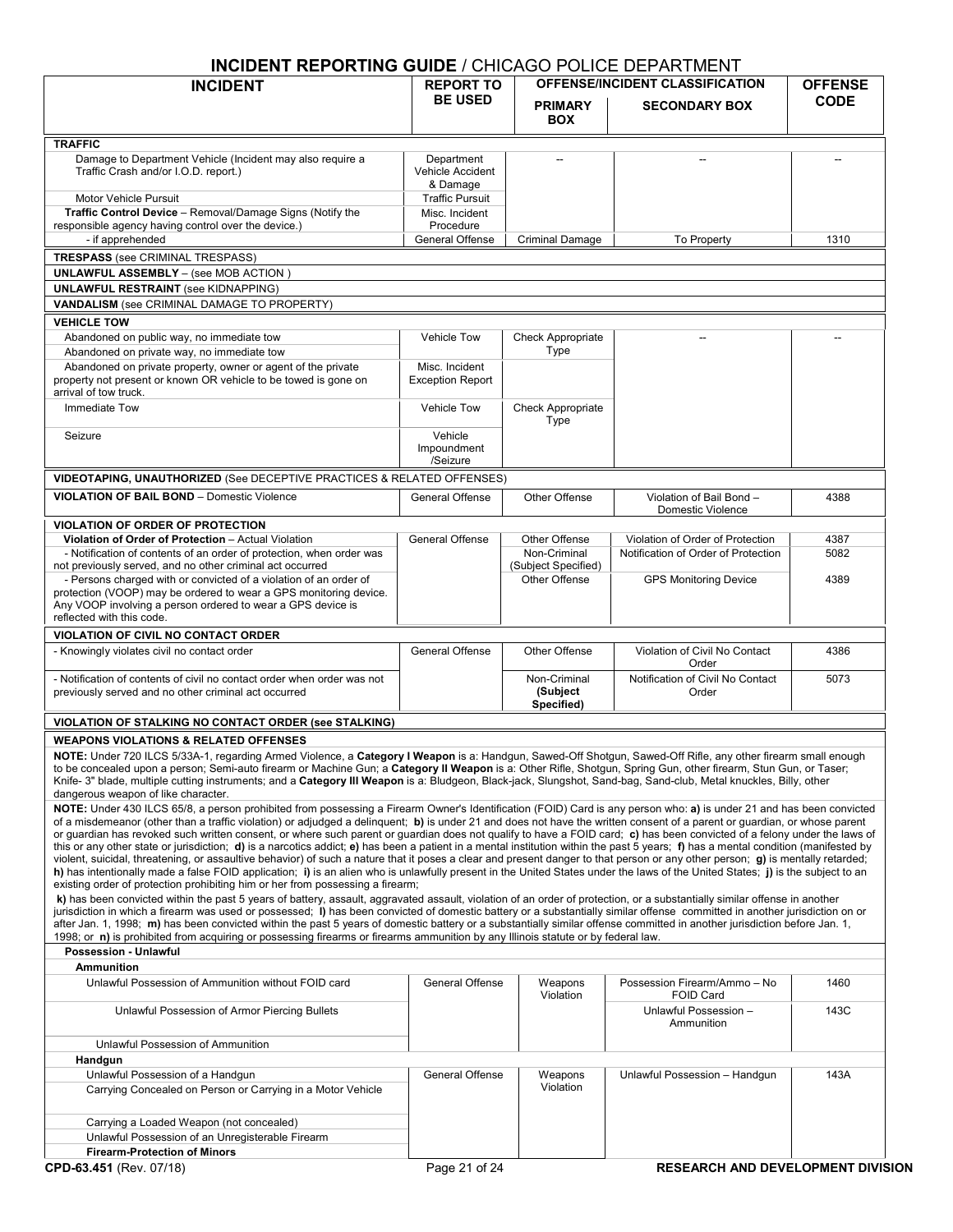| <b>INCIDENT</b>                                                                                                                                                                                                                                                                              | <b>REPORT TO</b> | OFFENSE/INCIDENT CLASSIFICATION |                                                        | <b>OFFENSE</b> |
|----------------------------------------------------------------------------------------------------------------------------------------------------------------------------------------------------------------------------------------------------------------------------------------------|------------------|---------------------------------|--------------------------------------------------------|----------------|
|                                                                                                                                                                                                                                                                                              | <b>BE USED</b>   | <b>PRIMARY</b><br><b>BOX</b>    | <b>SECONDARY BOX</b>                                   | <b>CODE</b>    |
| <b>WEAPONS VIOLATIONS &amp; RELATED OFFENSES</b>                                                                                                                                                                                                                                             |                  |                                 |                                                        |                |
| Unlawful Possession of Handgun without an FOID card                                                                                                                                                                                                                                          |                  |                                 | Possession Firearm/Ammo - No<br><b>FOID Card</b>       | 1460           |
| Possession of weapons while commuting between home and<br>employment by watchmen; also security guards, 1 hour after departure<br>to/from home or employment location (EXEMPT: police officers,<br>wardens, jail personnel, and special agents employed by a railroad or<br>public utility). | General Offense  | Weapons<br>Violation            | Unlawful Possession - Handgun                          | 143A           |
| Possession of a Handgun at School                                                                                                                                                                                                                                                            |                  |                                 | Unlawful Possession of a Firearm<br>at School          | 1435           |
| <b>Other Firearm</b>                                                                                                                                                                                                                                                                         |                  |                                 |                                                        |                |
| Unlawful Possession of Long Gun                                                                                                                                                                                                                                                              | General Offense  | Weapons<br>Violation            | Unlawful Possession - Other<br>Firearm                 | 143B           |
| Carrying a Loaded Weapon (not concealed)                                                                                                                                                                                                                                                     |                  |                                 |                                                        |                |
| Unlawful Possession of an Unregisterable Firearm                                                                                                                                                                                                                                             |                  |                                 |                                                        |                |
| Firearm-Protection of Minors<br>Possession of a Sawed-Off Shotgun, .50 Caliber Rifle, Machine<br>Gun, or Short Barreled Rifle                                                                                                                                                                |                  |                                 |                                                        |                |
| Unlawful Possession of Other Firearm without an FOID card                                                                                                                                                                                                                                    |                  |                                 | Possession Firearm/Ammo - No<br><b>FOID Card</b>       | 1460           |
| Possession of weapons while commuting between home and<br>employment by watchmen; also security guards, 1 hour after departure<br>to/from home or employment location (EXEMPT: wardens, jail<br>personnel, police officers and special agents employed by a railroad or<br>public utility).  |                  |                                 | Unlawful Possession - Other<br>Firearm                 | 143B           |
| <b>Other Dangerous Weapon</b>                                                                                                                                                                                                                                                                |                  |                                 |                                                        |                |
| Sale or Possession of Dangerous Weapon                                                                                                                                                                                                                                                       | General Offense  | Other Offense                   | Other Weapons Violation                                | 5007           |
| Unlawful Possession of a Firearm Muffler, Silencer or Laser<br>Sight Accessory                                                                                                                                                                                                               | General Offense  | Other Offense                   | Other Weapons Violation                                | 5007           |
| Sale/Transfer - Unlawful                                                                                                                                                                                                                                                                     |                  |                                 |                                                        |                |
| <b>Ammunition</b>                                                                                                                                                                                                                                                                            |                  |                                 |                                                        |                |
| Sale/Transfer - Unlawful<br>Unlawful Sale/Delivery of Firearm at School                                                                                                                                                                                                                      | General Offense  | Other Offense                   | Unlawful Sale/Delivery of a                            | 1435           |
| Unlawful Sale or Transfer of Ammunition by other than a                                                                                                                                                                                                                                      | General Offense  | Other Offense                   | Firearm at School<br>Other Weapons Violation           | 5007           |
| Licensed Weapons Dealer<br>Unlawful Sale of Armor Piercing Bullets                                                                                                                                                                                                                           |                  | Weapons                         | Unlawful Sale of Metal Piercing                        | 1475           |
| Handgun                                                                                                                                                                                                                                                                                      |                  | Violation                       | <b>Bullets</b>                                         |                |
| Sale or Transfer of a Handgun by an Individual Other than<br>inheritance                                                                                                                                                                                                                     | General Offense  | Weapons<br>Violation            | Unlawful Sale - Handgun                                | 142A           |
| Sale of Deadly Weapons                                                                                                                                                                                                                                                                       |                  |                                 |                                                        |                |
| <b>Other Firearm</b><br>Sale or Transfer of a Firearm by an Individual Other than                                                                                                                                                                                                            | General Offense  | Weapons                         | Unlawful Sale - Other Firearm                          | 142B           |
| inheritance.<br>Sale / Transfer Any Dangerous Weapon                                                                                                                                                                                                                                         |                  | Violation                       |                                                        |                |
| <b>Other Dangerous Weapon</b>                                                                                                                                                                                                                                                                |                  |                                 |                                                        |                |
| Sale / Transfer Any Dangerous Weapon License Required<br>Sale / Transfer of Air Rifle / Toy Firearm - person under 13 years                                                                                                                                                                  | General Offense  | Other Offense<br>Weapons        | Other Weapons Violation<br>Unlawful Use/Sale Air Rifle | 5007<br>2900   |
| of age                                                                                                                                                                                                                                                                                       |                  | Violation                       |                                                        |                |
| Use - Unlawful                                                                                                                                                                                                                                                                               |                  |                                 |                                                        |                |
| <b>Ammunition</b><br>Unlawful Discharge of Armor Piercing Bullets                                                                                                                                                                                                                            | General Offense  | Weapons                         | Unlawful Discharge of Metal                            | 1476           |
| Handgun                                                                                                                                                                                                                                                                                      |                  | Violation                       | <b>Piercing Bullets</b>                                |                |
| Discharge of Firearm                                                                                                                                                                                                                                                                         | General Offense  | Weapons<br>Violation            | Unlawful Use - Handgun                                 | 141A           |
| Shots Fired (bona fide cases only)                                                                                                                                                                                                                                                           |                  |                                 |                                                        |                |
| Reckless discharge of a firearm                                                                                                                                                                                                                                                              |                  |                                 | Reckless Discharge Of a Firearm                        | 1477           |
| <b>Other Firearm</b>                                                                                                                                                                                                                                                                         |                  |                                 |                                                        |                |
| Discharge of Firearm                                                                                                                                                                                                                                                                         | General Offense  | Weapons<br>Violation            | Unlawful Use - Other Firearm                           | 141B           |
| Shots Fired (bona fide cases only)                                                                                                                                                                                                                                                           |                  |                                 |                                                        |                |
| Reckless discharge of a firearm                                                                                                                                                                                                                                                              |                  |                                 | Reckless Discharge Of a Firearm                        | 1477           |
| <b>Other Dangerous Weapon</b>                                                                                                                                                                                                                                                                |                  |                                 |                                                        |                |
| Dangerous Weapon                                                                                                                                                                                                                                                                             | General Offense  | Weapons                         | Unlawful Use - Other Dangerous                         | 141C           |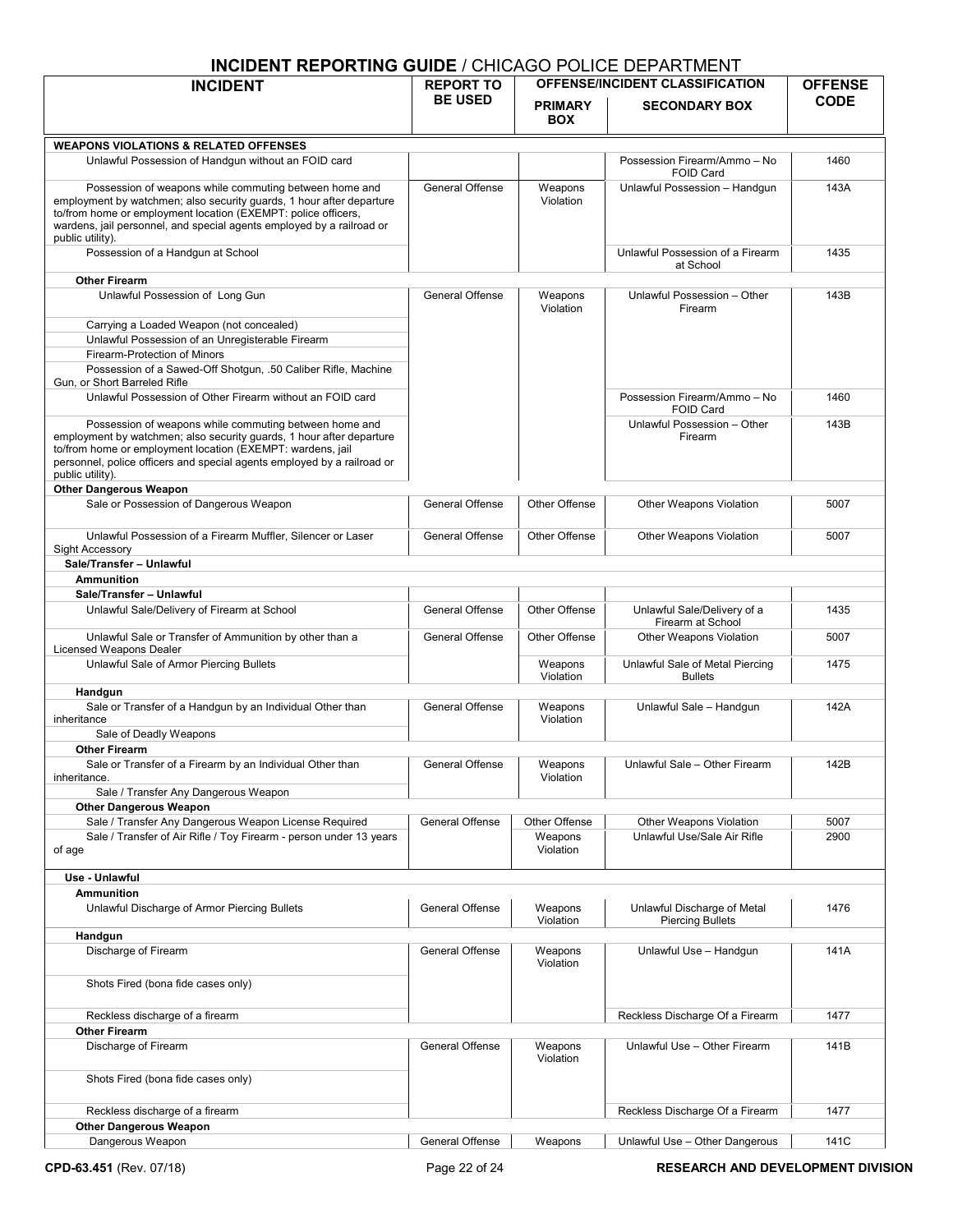| <b>INCIDENT</b>                                                                                                                                                                                                                                                                                                                                                                                                                                                                                                                                                                                                                                                                                                                                                                                                                                                                   | <b>REPORT TO</b>       | ULIUL DLI / \I \I IVILI<br><b>OFFENSE/INCIDENT CLASSIFICATION</b> |                                                                 | <b>OFFENSE</b>                                               |
|-----------------------------------------------------------------------------------------------------------------------------------------------------------------------------------------------------------------------------------------------------------------------------------------------------------------------------------------------------------------------------------------------------------------------------------------------------------------------------------------------------------------------------------------------------------------------------------------------------------------------------------------------------------------------------------------------------------------------------------------------------------------------------------------------------------------------------------------------------------------------------------|------------------------|-------------------------------------------------------------------|-----------------------------------------------------------------|--------------------------------------------------------------|
|                                                                                                                                                                                                                                                                                                                                                                                                                                                                                                                                                                                                                                                                                                                                                                                                                                                                                   | <b>BE USED</b>         | <b>PRIMARY</b><br><b>BOX</b>                                      | <b>SECONDARY BOX</b>                                            | <b>CODE</b>                                                  |
| <b>WEAPONS VIOLATIONS &amp; RELATED OFFENSES</b>                                                                                                                                                                                                                                                                                                                                                                                                                                                                                                                                                                                                                                                                                                                                                                                                                                  |                        |                                                                   |                                                                 |                                                              |
| Unlawful Use - Other Dangerous Weapons                                                                                                                                                                                                                                                                                                                                                                                                                                                                                                                                                                                                                                                                                                                                                                                                                                            |                        | Violation                                                         | Weapon                                                          |                                                              |
| Discharge or Possession of Air Rifle/Toy Firearm - person under<br>13 years of age                                                                                                                                                                                                                                                                                                                                                                                                                                                                                                                                                                                                                                                                                                                                                                                                |                        |                                                                   | Unlawful Use/Sale Air Rifle                                     | 2900                                                         |
| Offenses Related to Firearm Owners Identification (FOID)                                                                                                                                                                                                                                                                                                                                                                                                                                                                                                                                                                                                                                                                                                                                                                                                                          |                        |                                                                   |                                                                 |                                                              |
| Failure to Possess a valid Firearm Owner's Identification Card                                                                                                                                                                                                                                                                                                                                                                                                                                                                                                                                                                                                                                                                                                                                                                                                                    | General Offense        | Weapons<br>Violation                                              | Possession Firearm/Ammo - No                                    | 1460                                                         |
| (State) when possessing a firearm or ammunition.<br>Possession of a Altered, Forged or Counterfeit Firearm Owner's                                                                                                                                                                                                                                                                                                                                                                                                                                                                                                                                                                                                                                                                                                                                                                |                        | Other Offense                                                     | FOID Card<br>Other Weapons Violation                            | 5007                                                         |
| <b>Identification Card</b>                                                                                                                                                                                                                                                                                                                                                                                                                                                                                                                                                                                                                                                                                                                                                                                                                                                        |                        |                                                                   |                                                                 |                                                              |
| Selling or Transferring Firearm or Ammunition to Persons Without<br>Valid State Firearm Owner's Identification Card                                                                                                                                                                                                                                                                                                                                                                                                                                                                                                                                                                                                                                                                                                                                                               |                        | Weapons<br>Violation                                              | Possession Firearm/Ammo - No<br>FOID Card                       | 1460                                                         |
| Registration and Related Violations (see also Possession-Unlawful this section)                                                                                                                                                                                                                                                                                                                                                                                                                                                                                                                                                                                                                                                                                                                                                                                                   |                        |                                                                   |                                                                 |                                                              |
| Failure to Notify the Chicago Police Department of the Destruction,<br>Transfer, Loss, Theft, Sale, or Other Disposition of a Firearm within 48                                                                                                                                                                                                                                                                                                                                                                                                                                                                                                                                                                                                                                                                                                                                   | General Offense        | Other Offense                                                     | Other Weapons Violation                                         | 5007                                                         |
| Hours of Disposition                                                                                                                                                                                                                                                                                                                                                                                                                                                                                                                                                                                                                                                                                                                                                                                                                                                              |                        |                                                                   |                                                                 |                                                              |
| Failure to Maintain Record of Firearm Transfer for a ten year period<br>Failure by Dealer to Maintain Register of Sales of Concealable                                                                                                                                                                                                                                                                                                                                                                                                                                                                                                                                                                                                                                                                                                                                            | General Offense        | Weapons                                                           | Register of Sales by Dealer                                     | 1440                                                         |
| Firearms                                                                                                                                                                                                                                                                                                                                                                                                                                                                                                                                                                                                                                                                                                                                                                                                                                                                          |                        | Violation                                                         |                                                                 |                                                              |
| <b>WEAPONS: OTHER VIOLATIONS &amp; RELATED INCIDENTS</b>                                                                                                                                                                                                                                                                                                                                                                                                                                                                                                                                                                                                                                                                                                                                                                                                                          |                        |                                                                   |                                                                 |                                                              |
| Use of a Firearm or Ammunition as Collateral for a Mortgage,<br>Deposit, Pledge, or Pawn                                                                                                                                                                                                                                                                                                                                                                                                                                                                                                                                                                                                                                                                                                                                                                                          | <b>General Offense</b> | Other Offense                                                     | Other Weapons Violation                                         | 5007                                                         |
| Firearm Owners' Identification Card - Revocation                                                                                                                                                                                                                                                                                                                                                                                                                                                                                                                                                                                                                                                                                                                                                                                                                                  | <b>General Offense</b> | Non-Criminal                                                      | FOID - Revocation                                               | 5114                                                         |
| FIREARM CONCEALED CARRY ACT VIOLATIONS                                                                                                                                                                                                                                                                                                                                                                                                                                                                                                                                                                                                                                                                                                                                                                                                                                            |                        |                                                                   |                                                                 |                                                              |
| Licensee shall not carry a concealed firearm on or into prohibited<br>places (i.e. building, real property, public or private elementary school,                                                                                                                                                                                                                                                                                                                                                                                                                                                                                                                                                                                                                                                                                                                                  |                        |                                                                   | <b>Prohibited Places</b>                                        | 1478                                                         |
| government property, hospital, etc.)                                                                                                                                                                                                                                                                                                                                                                                                                                                                                                                                                                                                                                                                                                                                                                                                                                              |                        | Concealed                                                         |                                                                 |                                                              |
| Licensee shall not carry a concealed firearm while under the<br>influence of alcohol, other drug or drugs, intoxicating compound or any<br>combination thereof                                                                                                                                                                                                                                                                                                                                                                                                                                                                                                                                                                                                                                                                                                                    | <b>General Offense</b> | Carry License<br>Violation                                        | Armed While Under the Influence                                 | 1479                                                         |
| FIREARM CONCEALED CARRY ACT VIOLATIONS                                                                                                                                                                                                                                                                                                                                                                                                                                                                                                                                                                                                                                                                                                                                                                                                                                            |                        |                                                                   |                                                                 |                                                              |
| Licensee shall not carry a concealed firearm if license is<br>revoked/suspended/expired, etc.                                                                                                                                                                                                                                                                                                                                                                                                                                                                                                                                                                                                                                                                                                                                                                                     |                        |                                                                   | Other                                                           | 1480                                                         |
| Conceal Carry License Revocation                                                                                                                                                                                                                                                                                                                                                                                                                                                                                                                                                                                                                                                                                                                                                                                                                                                  |                        | Non-Criminal                                                      | Conceal Carry License -                                         | 1481                                                         |
| <b>Other Weapons Violations</b>                                                                                                                                                                                                                                                                                                                                                                                                                                                                                                                                                                                                                                                                                                                                                                                                                                                   |                        |                                                                   | Revocation                                                      |                                                              |
| Board Airplane with a Weapon                                                                                                                                                                                                                                                                                                                                                                                                                                                                                                                                                                                                                                                                                                                                                                                                                                                      | General Offense        | Other Offense                                                     | Board Plane with a Weapon                                       | 4860                                                         |
| Defacing Identification Marks on Firearm                                                                                                                                                                                                                                                                                                                                                                                                                                                                                                                                                                                                                                                                                                                                                                                                                                          |                        | Weapons                                                           | Defacing Ident. Marks of Firearm                                | 1450                                                         |
| Failure to Keep Firearm Unloaded or Disassembled or Bound by a<br>Trigger Lock or Similar Device, unless in the registrant's possession at<br>the registrant's residence or business, or the registrant is engaged in a<br>lawful recreational purpose. (Does not apply to law enforcement<br>personnel or to security personnel properly engaged in their<br>employment.)                                                                                                                                                                                                                                                                                                                                                                                                                                                                                                        |                        | Violation<br>Other Offense                                        | Other Weapons Violation                                         | 5007                                                         |
| Unlawful Use of Body Armor (See OTHER OFFENSES)                                                                                                                                                                                                                                                                                                                                                                                                                                                                                                                                                                                                                                                                                                                                                                                                                                   |                        |                                                                   |                                                                 |                                                              |
| SPECIAL CASE REPORTING INDEX FOR "USE OF FORCE INCIDENTS" REQUIRING THE COMPLETION OF A TACTICAL RESPONSE REPORT (CPD-11.377) In<br>all incidents when a Tactical Response Report (TRR) is required under the General Order entitled "Use of Force," a case report is required to be completed consistent with<br>this quide. In those incident types where a specific case report is not identified in this quide, the incident will be reported as indicated below. NOTE: If a Department<br>member is threatened or attacked during an incident, a Tactical Response Report is required and Injury On Duty Report may also be required. See the General Order<br>entitled "Use of Force" and Employee Resource entitled, "Sworn Medical Roll - Injury On Duty Status."<br>USE OF FORCE INCIDENT AS DEFINED BY THE G.O. ENTITLED "USE OF FORCE" FROM AN INCIDENT INVOLVING ANY: |                        |                                                                   |                                                                 |                                                              |
| Destruction of Animal by Police - When a Department member                                                                                                                                                                                                                                                                                                                                                                                                                                                                                                                                                                                                                                                                                                                                                                                                                        |                        |                                                                   |                                                                 |                                                              |
| uses a firearm to destroy a seriously injured or dangerous animal.                                                                                                                                                                                                                                                                                                                                                                                                                                                                                                                                                                                                                                                                                                                                                                                                                | General Offense        | Non-Criminal                                                      | Destruction of Animal by Police                                 | 5061                                                         |
| NOTE: Tactical Response Report will be required, AND no other<br>facts of the incident require a case report under this guide. See<br>the General Order entitled "Complaint and Disciplinary Procedures."                                                                                                                                                                                                                                                                                                                                                                                                                                                                                                                                                                                                                                                                         |                        |                                                                   |                                                                 |                                                              |
| Arrest on a Criminal Warrant AND no other facts of the incident                                                                                                                                                                                                                                                                                                                                                                                                                                                                                                                                                                                                                                                                                                                                                                                                                   |                        |                                                                   |                                                                 |                                                              |
| require a case report under this quide.<br>- City Ordinance or Other Quasi-Criminal or Criminal Incident                                                                                                                                                                                                                                                                                                                                                                                                                                                                                                                                                                                                                                                                                                                                                                          |                        | <b>Public Peace</b>                                               |                                                                 |                                                              |
| NOT Normally Requiring a Case Report. (Includes any arrest for a<br>City Disorderly Conduct where the arrestee's conduct or the officer's<br>actions meet the TRR reporting requirements defined under the G.O.<br>entitled, "Use of Force Guidelines.")                                                                                                                                                                                                                                                                                                                                                                                                                                                                                                                                                                                                                          | General Offense        | Violation                                                         | <b>Other Violation</b>                                          | 2890                                                         |
| - Criminal Incident Normally Requiring a Case Report and Not<br>Involving a Vice or Worthless Document Offense.                                                                                                                                                                                                                                                                                                                                                                                                                                                                                                                                                                                                                                                                                                                                                                   |                        | As Indicated in<br>this Guide for<br>the Specific<br>Offense      | As Indicated in this Guide for the<br>Specific Offense Involved | As Indicated in<br>this Guide for<br>the Specific<br>Offense |
|                                                                                                                                                                                                                                                                                                                                                                                                                                                                                                                                                                                                                                                                                                                                                                                                                                                                                   |                        | Involved                                                          |                                                                 | Involved                                                     |
| <b>Mental Patient Transport</b> when the Chicago Police Department<br>transports a person in need of mental health treatment and the patient<br>was uncooperative or resisted a Department member and had to be<br>forcibly restrained.                                                                                                                                                                                                                                                                                                                                                                                                                                                                                                                                                                                                                                           | Hospitalization        | Non-Criminal                                                      | Mental Health Transport                                         | 5079                                                         |